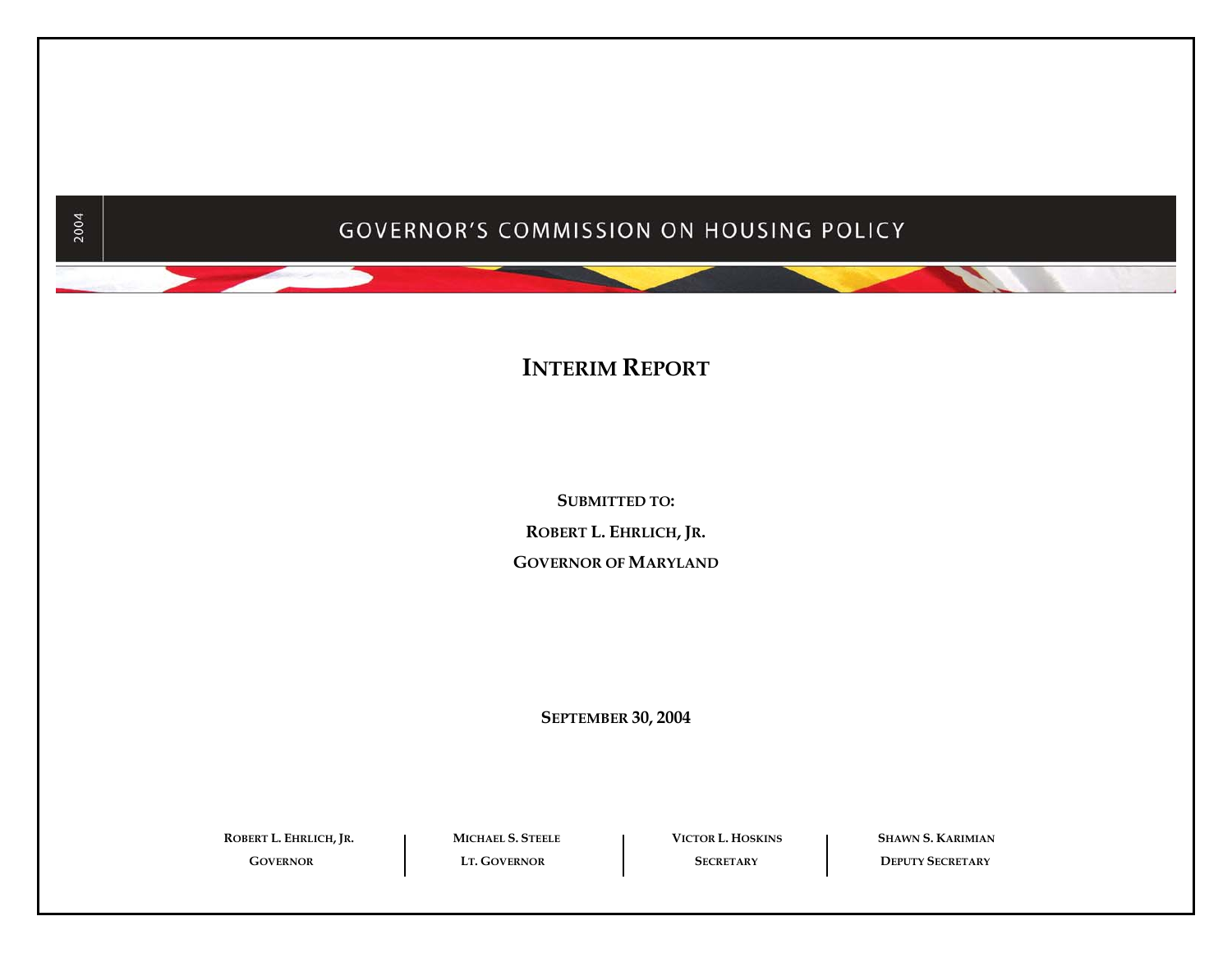

|           |                            |                                                                                                                                                   | <b>PAGE</b>    |
|-----------|----------------------------|---------------------------------------------------------------------------------------------------------------------------------------------------|----------------|
|           |                            | I. TABLE OF CONTENTS                                                                                                                              | $\overline{2}$ |
|           |                            | II. TRANSMITTAL LETTER TO THE GOVERNOR                                                                                                            | $\overline{4}$ |
|           | <b>III.</b> INTERIM REPORT |                                                                                                                                                   | 5              |
| A.        |                            | <b>INTRODUCTION</b>                                                                                                                               | 5              |
| <b>B.</b> |                            | <b>ESTABLISHMENT</b>                                                                                                                              | 12             |
| C.        |                            | <b>MEMBERSHIP</b>                                                                                                                                 | 12             |
| D.        |                            | <b>WORK PLAN/METHODOLOGY</b>                                                                                                                      | 14             |
| Ε.        |                            | <b>PUBLIC PARTICIPATION PROCESS</b>                                                                                                               | 15             |
| F.        |                            | <b>SUBCOMMITTEE STRUCTURE</b>                                                                                                                     | 18             |
| G.        |                            | <b>ACCOMPLISHMENTS</b>                                                                                                                            | 21             |
|           | I.                         | MARYLAND TYPOLOGY - DEMOGRAPHICS, HOUSING AFFORDABILITY AND ECONOMIC DATA<br>FOR MARYLAND'S SUB-COUNTY AREAS - DRAFT AS OF SEPTEMBER, 2004        | 23             |
|           | II.                        | WORKFORCE AFFORDABLE HOUSING IN MARYLAND REPORT - RENTAL HOUSING SHORTAGE AND<br>HOMEOWNERSHIP IN MARYLAND COUNTIES - DRAFT AS OF SEPTEMBER, 2004 | 27             |
|           | III.                       | <b>RECOMMENDATIONS</b>                                                                                                                            | 33             |
|           | IV.                        | <b>EMERGING TOP 10 RECOMMENDATIONS</b>                                                                                                            | 33             |
|           | V.                         | ANNOTATED TOP 10 RECOMMENDATIONS                                                                                                                  | 38             |
| H.        |                            | PREVIEW OF THE FINAL REPORT                                                                                                                       | 45             |
|           |                            | Governor's Commission on Housing Policy - Interim Report - September 30, 2004                                                                     | $\mathcal{D}$  |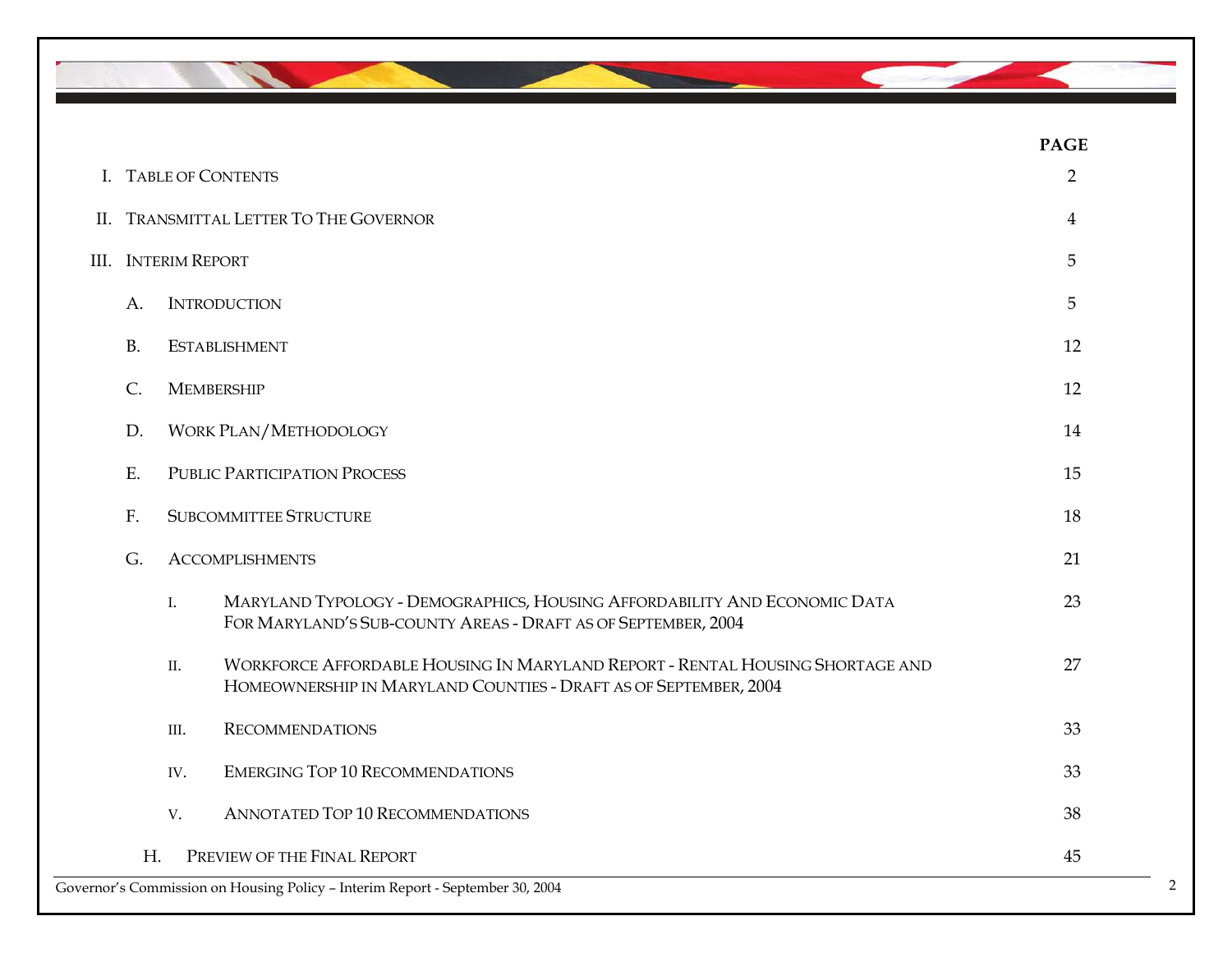

- IV. INFORMATION & ACKNOWLEDGEMENTS 46
- V. APPENDIX 50
	- A. COMMISSIONERS' BIOGRAPHIES
	- B. SUBCOMMITTEES' MEMBERSHIP
	- C. SUBCOMMITTEES' EXPERT RESOURCES
	- D. SUBCOMMITTEES' REPORTS
	- E. PUBLIC HEARING SYNOPSIS
	- F. MARYLAND TYPOLOGY DEMOGRAPHICS, HOUSING AFFORDABILITY AND ECONOMIC DATA FOR MARYLAND'S SUB-COUNTY AREAS – DRAFT AS OF SEPTEMBER 2004
	- G. WORKFORCE AFFORDABLE HOUSING IN MARYLAND REPORT RENTAL HOUSING SHORTAGE AND HOMEOWNERSHIP IN MARYLAND COUNTIES DRAFT AS OF SEPTEMBER, 2004
	- H. WEIGHTED ANALYSIS OF THE 31 RECOMMENDATIONS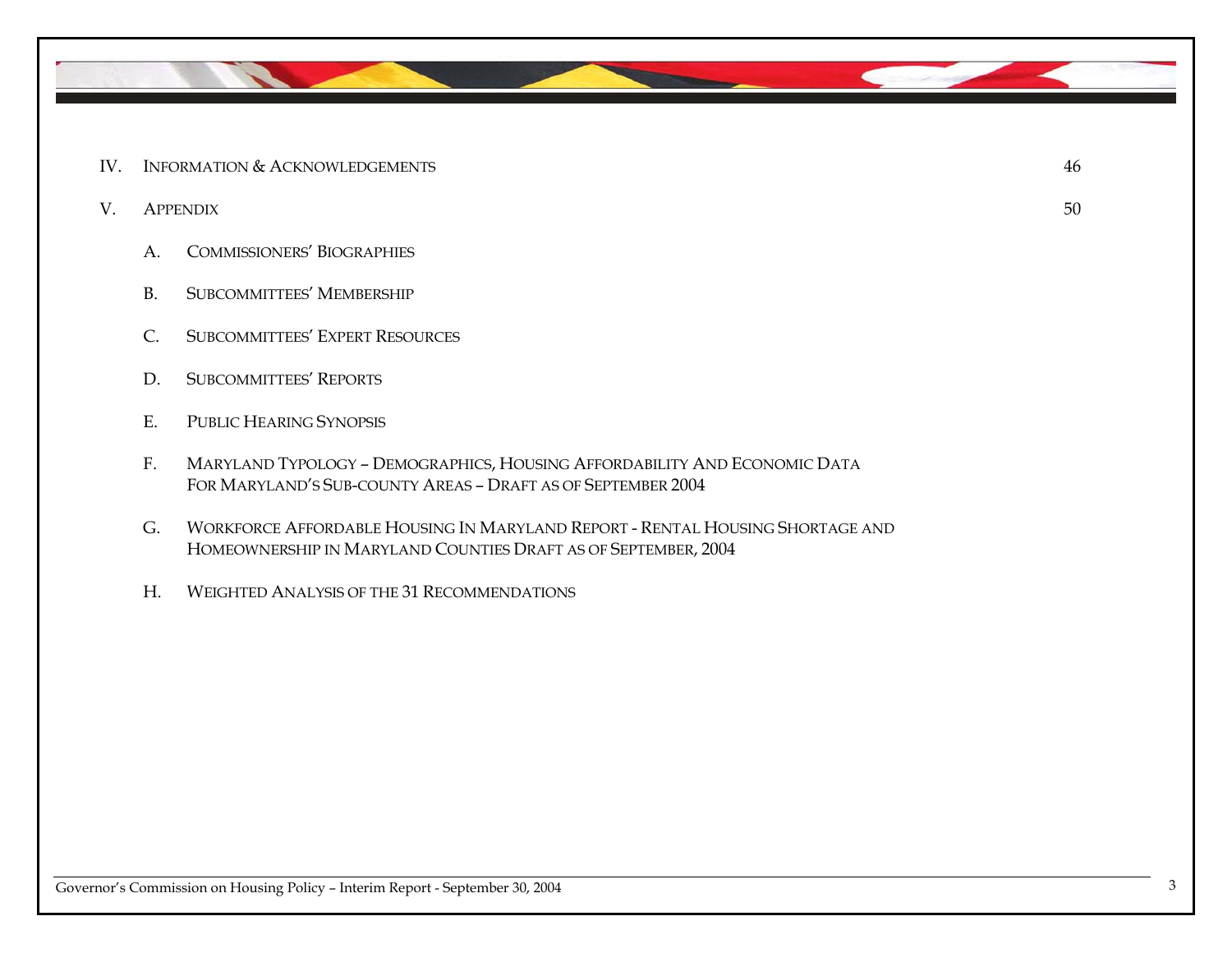

September 30, 2004

The Honorable Robert L. Ehrlich, Jr., Governor State of Maryland State House Annapolis, MD 21401-1925

Dear Governor Ehrlich,

On behalf of the Governor's Commission on Housing Policy (Commission), I am pleased to submit the Interim Report, as required by Executive Order 01.01.2003.10. In March 2003, your Executive Order established the Commission and presented the Commission with a specific goal and objective: *to develop a comprehensive strategic plan, inclusive of practical solutions, to address the workforce/affordable housing and community revitalization challenges in Maryland*.

Through the work of the 21 member Commission, over 95 subcommittee members, the Maryland Department of Housing and Community Development and other State Agencies' staff, we are well on our way to achieving the goals and objectives of the Executive Order. Since the first Commission meeting, held on September 17, 2003, the Commission and subcommittees have developed 31 recommendations and within this Interim Report, we present the emerging Top 10 recommendations. There is additional work to be done and during the next three months, the Commission will continue to refine and deliberate the current Top 10 recommendations.

The Final Report, due to on December 31, 2004 will include the final recommendations that will be practical and follow the Fiscal Responsibility Pillar of the Ehrlich-Steele Administration. The Commission is committed to improving the quality of life and increasing the production and preservation of workforce/affordable housing for all Marylanders and we look forward to the next three months of serving on the Commission.

Sincerely,

Victor L. Hoskins Secretary, Department of Housing and Community Development Chair, Governor's Commission on Housing Policy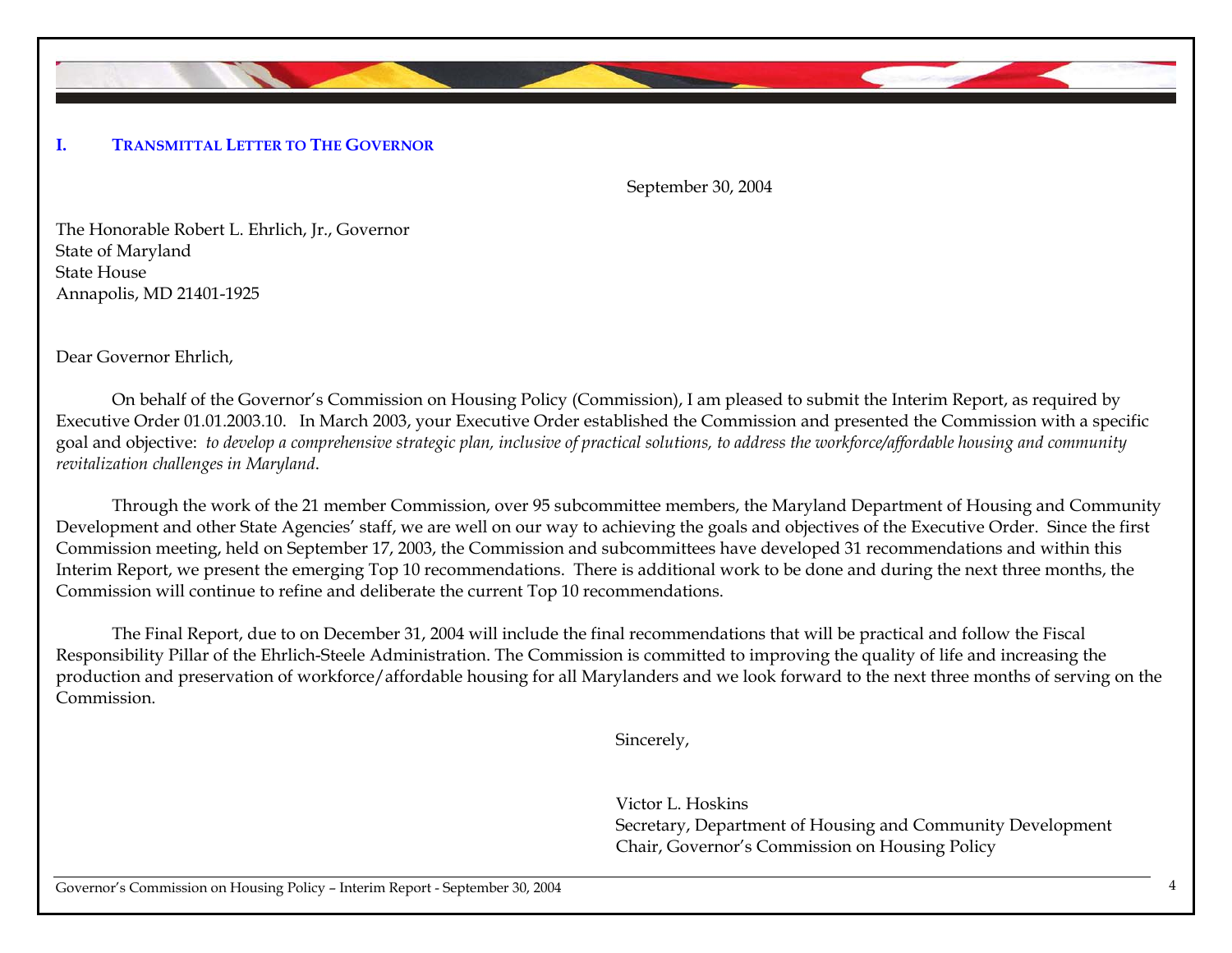## **II. INTERIM REPORT**

### **A. INTRODUCTION**

 The election of Governor Robert L. Ehrlich, Jr. and Lieutenant Governor Michael S. Steele in November 2002 ushered in a new era of Executive leadership in the State of Maryland. Upon taking office in January of 2003, Governor Ehrlich and Lt. Governor Steele established a five pillar philosophy to guide all of state government in better serving Maryland's citizens. These Five Pillars are: Fiscal Responsibility, Education, Health and the Environment, Public Safety and Neighborhoods, and Commerce. The pillars are the building blocks that all State Agencies, including the Maryland Department of Housing and Community Development (DHCD), utilize during their decision-making processes including budgeting exercises, service delivery and daily operations.

 In the early days of his administration, Governor Ehrlich recognized the challenges Maryland faces in ensuring that its citizens have access to workforce/affordable housing and that our communities remain healthy and vibrant. Governor Ehrlich wanted to create additional opportunities for teachers to live where they teach, firefighters and policemen to live in the communities they protect and service/trades men and women to work near their homes. In addition, Governor Ehrlich wanted to develop units for seniors to age–in-place; units that are affordable and accessible housing for individuals with disabilities; and housing options for Maryland's homeless.

Working in partnership with several key leaders in the Maryland General Assembly, who made an effort for several years to gain passage of legislation establishing a task force to study workforce/affordable housing and community revitalization issues, the Governor signed an Executive Order to create the Commission in March of 2003. At that time, the Governor proclaimed that the challenge all Maryland families and individuals are faced with is *the need for safe, decent, accessible, and affordable housing.* The Governor further proclaimed that for most Marylanders, housing is their largest expense and that the type of housing Marylanders reside in, has a demonstrable impact on family stability and the life outcome of children. In addition, the Governor declared that safe, decent, accessible, affordable housing choices for working families, individuals with disabilities, children and the elderly are indispensable building blocks for healthy neighborhoods, and that State policies and planning activities should foster the development of a range of housing options in all communities, from rental to homeownership, at a variety of income

Governor's Commission on Housing Policy – Interim Report - September 30, 2004 5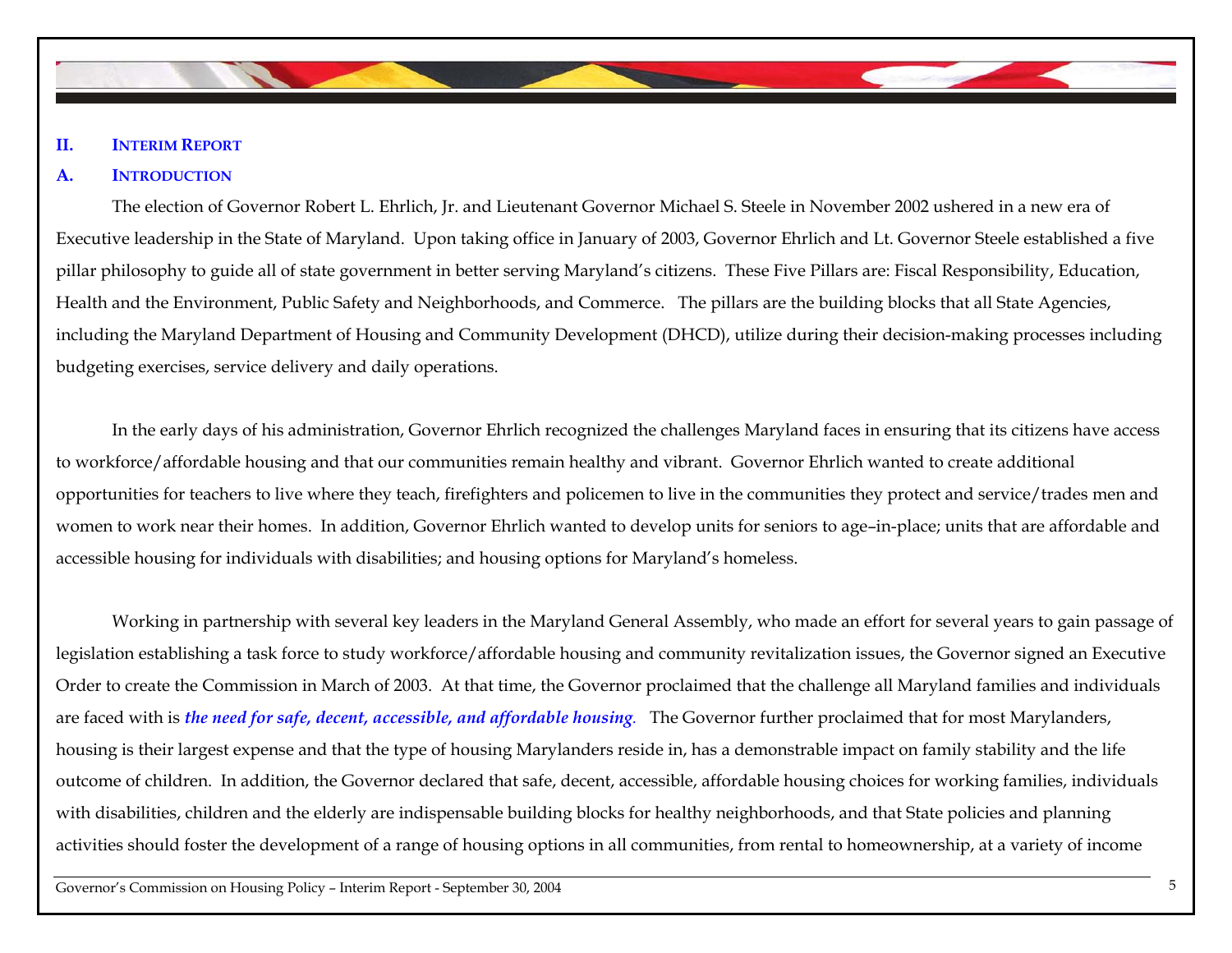levels. When the Governor began his term, Maryland did not have a comprehensive housing policy or strategic plan for addressing the workforce/affordable housing and community revitalization needs of Marylanders. By this proclamation and the execution of the Executive Order that created the Commission, the Governor demonstrated his commitment to workforce/affordable housing and community revitalization issues in the State of Maryland.

As required within the Executive Order, an Interim Report is to be due to the Governor on September 30, 2004. This Interim Report provides a synopsis **of the Commission's activities**, since its first meeting held on September 17, 2003. In addition, the Interim Report will discuss the **public participation process** the Commission utilized to develop the initial 31 recommendations, and the emerging **Top 10** recommendations as of September 24, 2004. Finally, the Interim Report will provide a **preview of the Final Report**, due to the Governor on December 31, 2004.

## *Maryland Department of Housing and Community Development (DHCD*)

Within the Executive Order, the Governor stated that DHCD would be the primary staff to the Commission. DHCD is a cabinet level agency created in 1987, whose mission is *to improve the quality of life in Maryland by working with its partners to revitalize communities, expand homeownership and workforce/affordable housing opportunities, and preserve historic sites and traditions*. Since its creation, DHCD has acted as a "community bank" for workforce/affordable housing and community revitalization through a number of vehicles including: financing first mortgage loans for first time workforce/affordable homebuyers to purchase a home; issuing tax exempt bonds and low income housing tax credits (LIHTC) to finance the construction of workforce/affordable rental housing; distributing Federal rent subsidies including Section 8 Housing Choice Vouchers to low income families; financing small businesses and providing technical assistance to organizations that revitalize communities; enforcing building codes; offering weatherization assistance, and providing housing assistance for workforce/affordable residents not generally served by the private sector. Finally, the Division of Historical and Cultural Programs within DHCD administers a number of federal and state programs such as historical rehabilitation tax credits, loans, and bonds to preserve and improve historical and cultural sites throughout the state.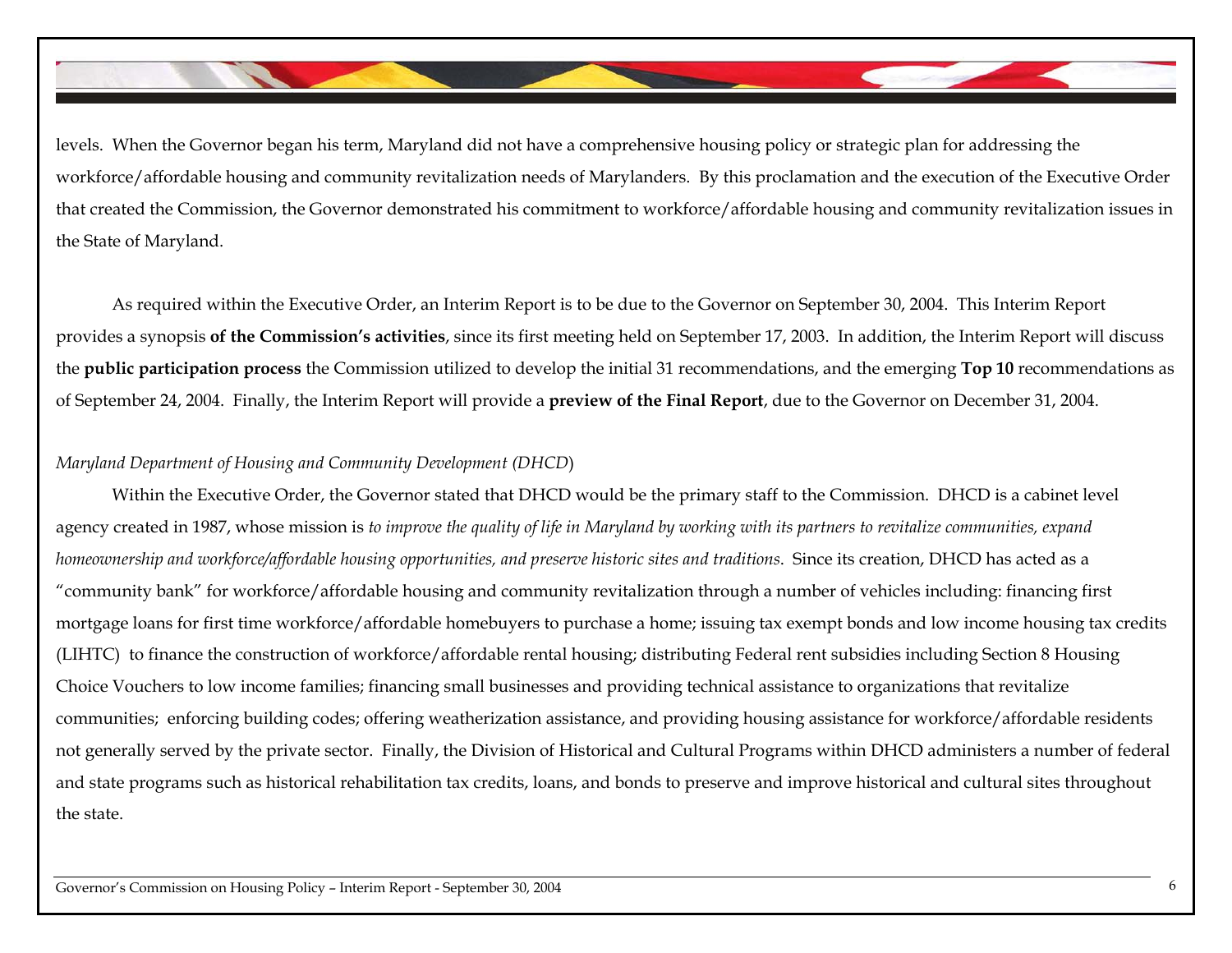

## *DHCD Facilitation of Workforce/Affordable Housing*

On average, DHCD's finances the creation of thousands of workforce/affordable rental and homeownership opportunities. DHCD utilizes its controlled resources to facilitate 2,700 workforce/affordable rental housing units for families, individuals with disabilities and senior citizens. Moreover, DHCD impacts homeownership by 1,700 units annually. DHCD controlled resources include State appropriated funds (State Rental Housing Program, Federal HOME, and Partnership funds), Federal Low Income Housing Tax Credits Program and tax exempt revenue bonds. As documented later in this report, DHCD anticipates through a series of enhancements and efficiencies an increase of its facilitation of workforce/affordable rental and homeownership by 1,800 units, without additional State funds. The enhanced production is anticipated to facilitate 900 rental units and 900 homeownership opportunities. Thus, DHCD's total facilitation of workforce/affordable housing units is 3,600 rental and 2,600 homeownership, annually.

## *DHCD Program Innovations for Workforce/Affordable Housing*

Even before the work of the Commission began last year, the DHCD was already on its way to becoming one of the most successful, productive and innovative agencies of its kind in the country. Under the leadership of Secretary Victor L. Hoskins, appointed by Governor Ehrlich at the beginning of his administration in January 2003, a number of groundbreaking changes and department-wide efficiencies have been implemented. During the first 20 months of the Ehrlich-Steele Administration, DHCD accomplished a number of key milestones. These key accomplishments are in four primary areas:

## **1. Policy;**

## **2. Workforce/Affordable Rental and Homeownership;**

- **3. Neighborhood Revitalization; and** 
	- **4. Historic Preservation.**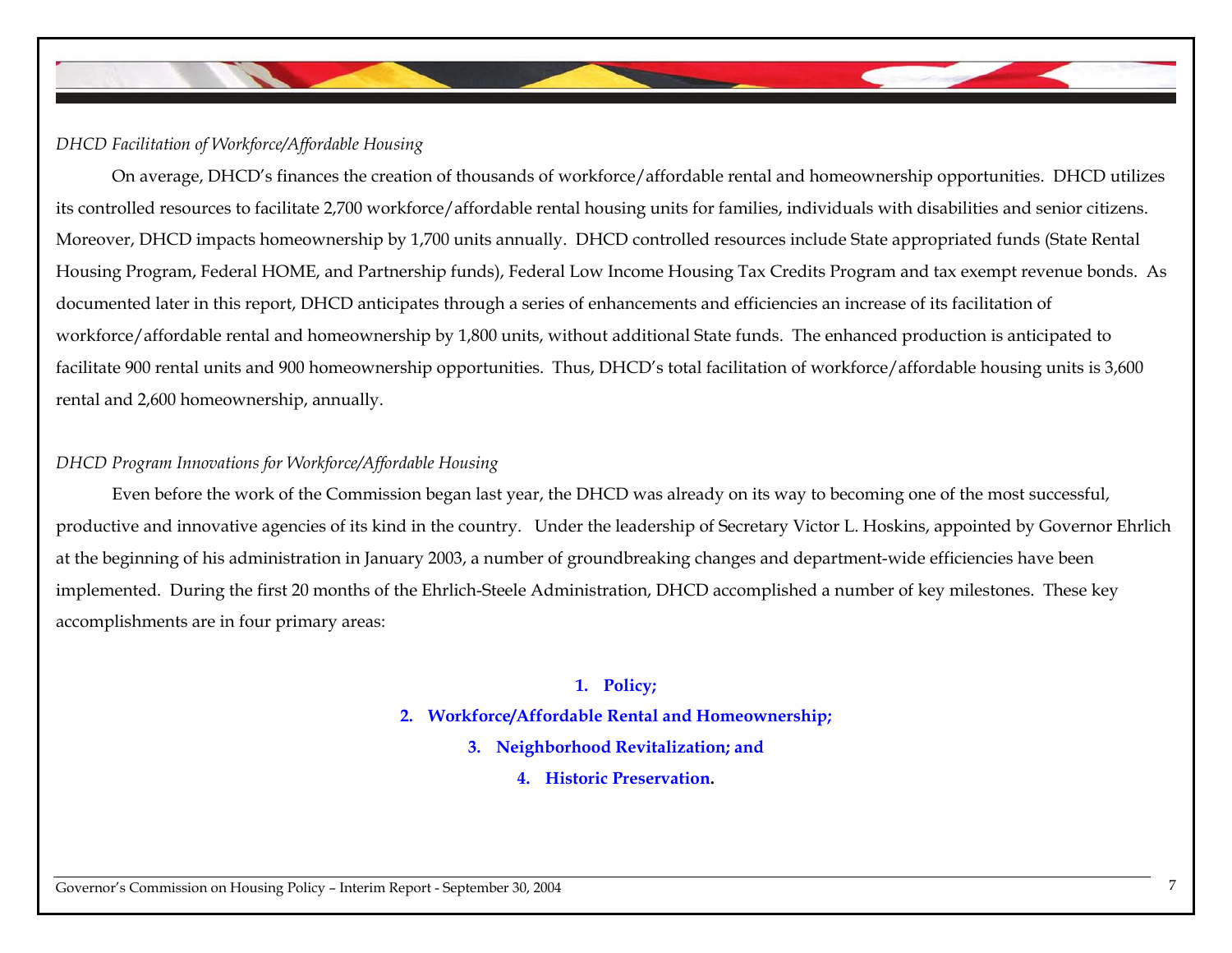## **1. Policy**

п Convened the **Governor's Conference on Housing in Maryland,** on October 30, 2003, with more than 850 housing advocates, community development leaders, housing authorities, homebuilders and developers, and legislators to discuss solutions and opportunities for workforce/affordable homeownership and rental housing in Maryland—the largest and most comprehensive workforce/affordable housing forum in the state of Maryland—with Governor Ehrlich and then U.S. Department of Urban Development's (HUD) Secretary Mel Martinez.

## **2. Workforce/Affordable Rental and Homeownership**

- Launched the **Homeownership Campaign** *More House 4 Less,* promoted by Governor Ehrlich and Lieutenant Governor Steele to signify the Ehrlich-Steele Administration's commitment to increasing homeownership in Maryland. In addition, the More House 4 Less campaign publicized the improved and expanded state-sponsored 30-year-old mortgage program to create more homeownership opportunities for Maryland's workforce with a below-market interest rate loan, a new zero-point loan product, higher house price limits and down payment and settlement expense assistance. The mortgage program experienced a five-fold increase in the first five months of the campaign.
- п Facilitated **a Public Housing Modernization Initiative** that invested in excess of \$94 million in HUD funds to local public housing authorities for the comprehensive rehabilitation of 18,000 public housing units within the next two years. In the absence of this investment, it is estimated that it would have taken nearly a generation for these improvements to occur. This complex bond transaction was the first-of-its-kind financing by a State Housing Finance Agency, providing for the expedited transfer of HUD funds to local jurisdictions for use now when most needed to ensure decent housing for more than 45,000 citizens in publicly-run housing developments.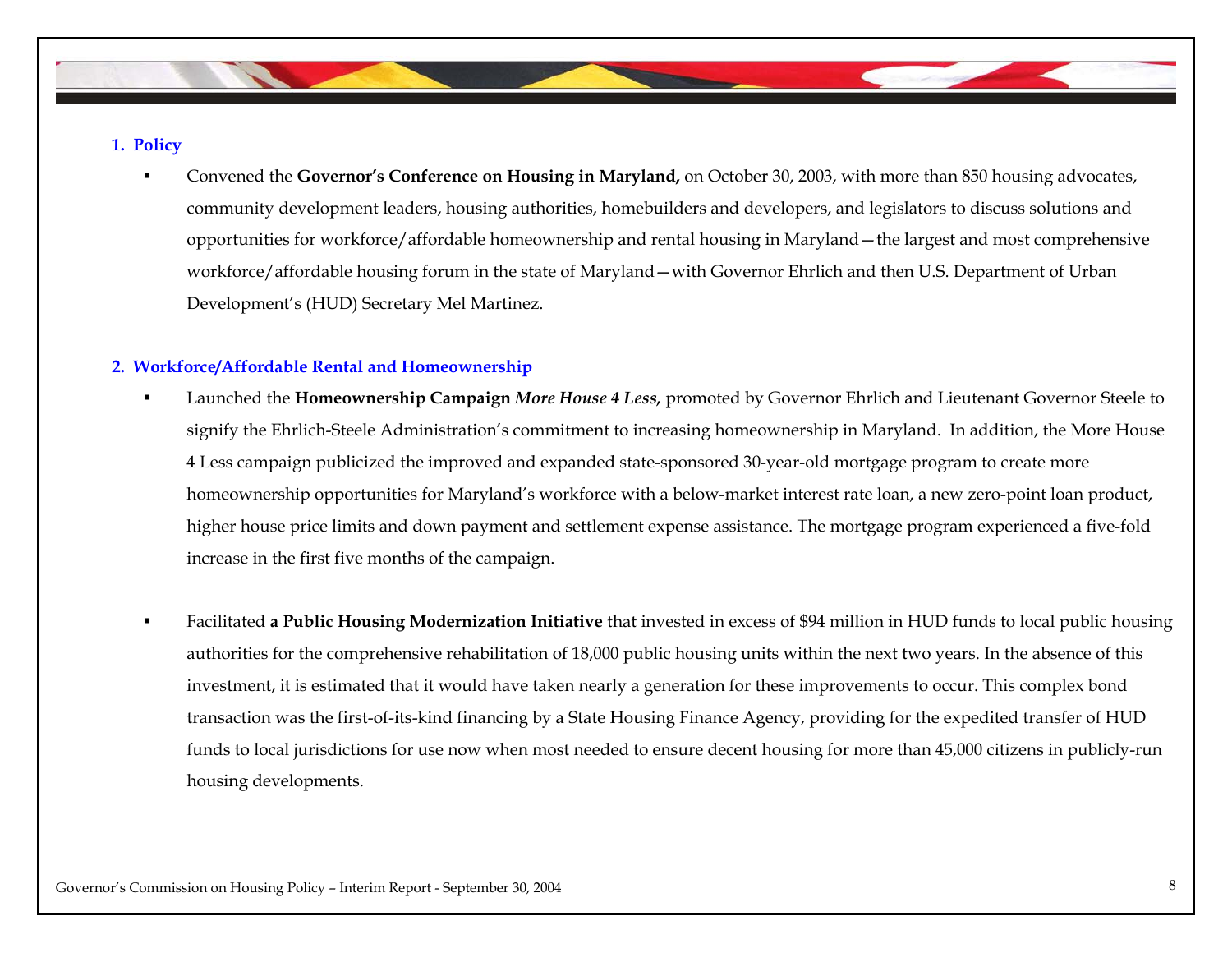- Increased the **Workforce/Affordable Housing Development and Rehabilitation Initiatives** throughout the State by 10 percent**,**  over the past year.
- Received a \$3 million **Lead Hazard Control Award** from the HUD for lead reduction/elimination in targeted areas throughout Maryland. The award assisted the protection of children and other vulnerable residents from the hazards of lead-based paint. In addition, the State of Maryland and local governments will contribute \$3.75 million in matching funds.

## **3. Neighborhood Revitalization**

- Accepted an additional \$3 million award for a **Neighborhood Revitalization Initiative** to finance projects in at-risk communities in Maryland. The **Community Legacy Program**, the State's newest signature revitalization program, awarded nearly \$9 million to more than 50 local communities for 75 revitalization projects, and added 10 new Community Legacy areas designated for revitalization in 2003.
- Awarded **Public Infrastructure Improvements,** in the amount of \$29.3 million, to seven communities to enhance the safety and quality of life for Maryland citizens.
- Loaned \$2.6 million in **Small Businesses Development** loans for 10 projects in six jurisdictions through Maryland's Neighborhood Business Development Program, one of the State's premiere small business lending programs. These projects created 163 new jobs and supported the retention of 211 existing jobs. An additional \$1.5 million in loans was approved during 2003 that will support an additional six projects in four jurisdictions.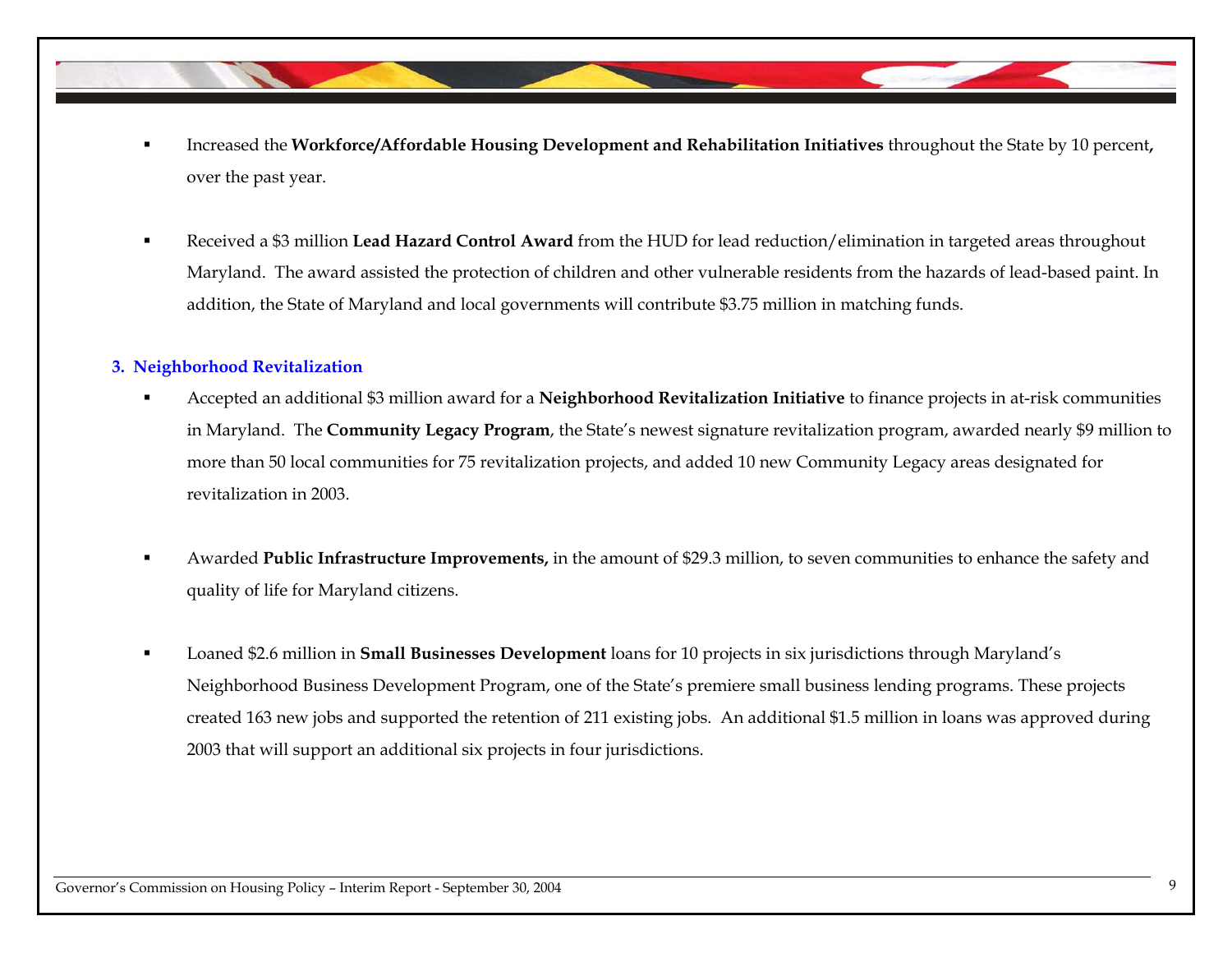Formed a **New Training Academy,** *Catalyst* that provides educational seminars for leaders in community development faced with the complexities of the community development process. The new academy was launched at the Maryland Association of Counties' Annual Conference in 2003 and has since trained 800 members of community based organizations, financial institutions and government.

## **4. Historic Preservation**

- Continued to preserve **Historical Sites in Maryland** through the State's Historic Tax Credit Program Continued to improve the **Historical Structure Rehabilitation Tax Credit Program** during the 2004 Maryland General Assembly session through a legislative initiative that extended the program from June 1, 2004 to January 1, 2010.
- п Furthered the **African American Heritage Preservation** efforts through the expansion of the Banneker-Douglass Museum in Annapolis, Maryland's official repository of African American cultural material. Construction began in fall of 2003, and will be completed in the fall of 2004.

## *Economic Impact of DHCD Activities in Maryland*

 The above-cited activities have had a positive impact on Maryland's economy. One critical analysis, newly performed by DHCD's Office of Research<sup>1</sup> is the *Annual Economic Impact of Housing*. The chart on page 11, summarizes the analysis and clearly demonstrates DHCD's ability to leverage private dollars and generate significant economic impact for Maryland.

Governor's Commission on Housing Policy - Interim Report - September 30, 2004 10

 $1$  The Office of Research includes a national, award winning economist and a team of successful researchers and economists.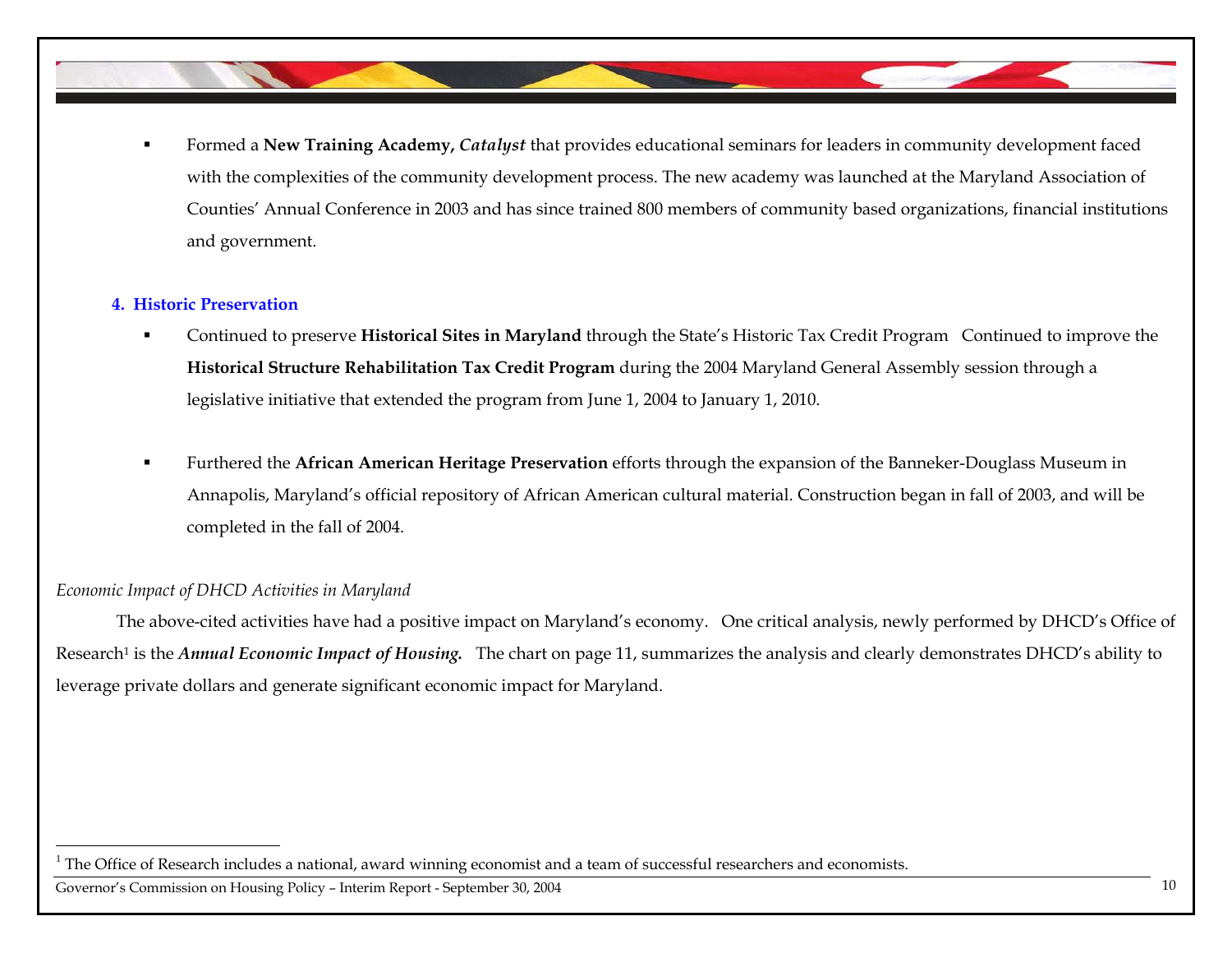## **Annual Economic Impact of DHCD's Financial Activities - Calendar Year 20032**

| Investment              |                |
|-------------------------|----------------|
| State Funds             | \$79 Million   |
| Other DHCD Funds        | \$473 Million  |
| Private Investment      | \$586 Million  |
| Total Direct Investment | \$ 1.1 Billion |

### **Every \$1 of State Funds Leverages \$13.5 in Direct Investment**

| <b>Economic Impact</b> |              |
|------------------------|--------------|
| Statewide Expenditures | \$2 Billion  |
| State and Local Taxes  | \$65 Million |

### **Every \$1 of State Funds Generates \$28 in Economic Impact**

| Permanent Jobs     | 18,500 |
|--------------------|--------|
| Constructions Jobs | 10,700 |
| <b>Total Jobs</b>  | 29,200 |

For every \$1 of State Funds leverages \$14 in direct investment. In addition, every \$1 of state funds generates \$28 annually in economic impact for Maryland. Finally, through DHCD's financial activities, DHCD creates approximately 29,000 jobs annually - 18,500 permanent and 10,700 construction. Permanent jobs are generated in many economic sectors including retail, management, real estate, financial, insurance and tourism industries. Construction jobs are created in architecture, engineering, special trade contractors, building supplies establishments, etc.

Both DHCD's continuing innovations and the emerging recommendations of the Commission will increase the economic impact of workforce/affordable housing and community revitalization investments on Maryland's economy. In addition, the recommendations will complement DHCD's impact on the workforce/affordable rental housing challenge and the recommendations will be included in the strategic plan within the Final Report. The strategic plan will be consistent with the Fiscal Responsibility Pillar of the Ehrlich-Steele Administration. The Fiscal

Governor's Commission on Housing Policy – Interim Report - September 30, 2004

<sup>&</sup>lt;sup>2</sup> Analysis is based on Calendar Year 2003 data. The economic impact includes direct investment as well as all associated secondary spending (the ripple effect) in Maryland. 7 Production cost is calculated using an average unit cost of \$114,000 plus future inflation factor. .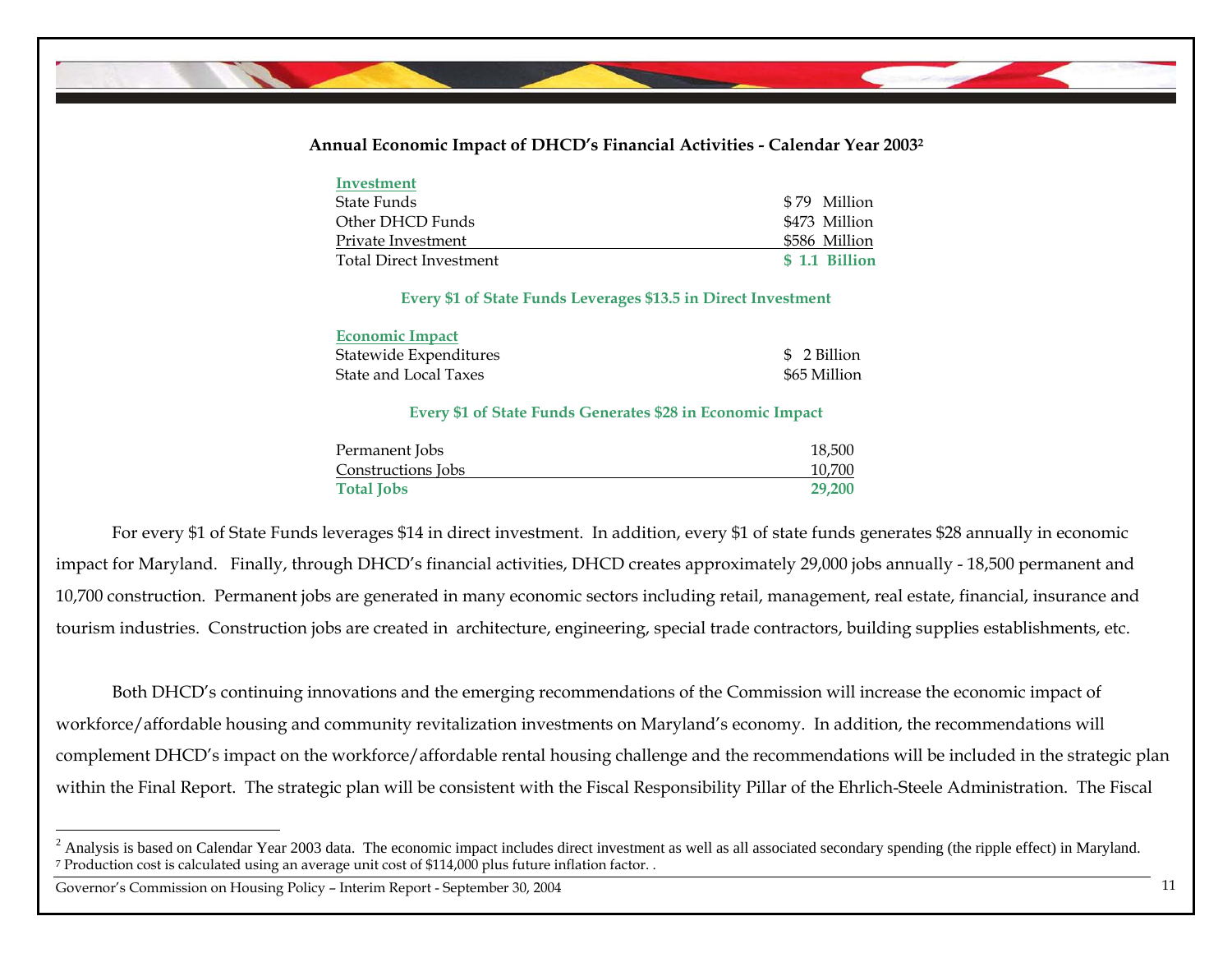Responsibility Pillar is focused on balancing the state budget through savings by using administrative measures such as reducing expenses, revising programs, and utilizing information technology improvements.

#### **B.ESTABLISHMENT**

In March 2003, Governor Ehrlich executed an Executive Order establishing the Governor's Commission on Housing Policy. According to the Executive Order, the purpose of the Commission is:

 *"to make recommendations to the Governor for specific and measurable actions that can be taken to increase and preserve quality affordable housing in all Maryland communities to meet the needs, as well as dreams, of working families, individuals with disabilities, the homeless and the elderly".* 

## **C. MEMBERSHIP**

 The bi-partisan Commission combines the knowledge of a variety of experts in the housing field to create a strategic plan for the future of Maryland's workforce/affordable housing production and preservation and community revitalization. The Governor appointed Secretary Victor Hoskins of the Maryland Department of Housing and Community Development as Chair. The President of the Senate appointed Senator Sharon Grosfeld to represent the Senate, and the Speaker of the House appointed Delegate Doyle Niemann to represent the House of Delegates. The remaining 18 members were appointed by the Governor.

The Commission members represent the major geographic areas of the state, including rural, suburban and urban communities. In addition, the members comprise various stakeholders in Maryland including: county and municipal government; agencies which implement or manage local housing programs; community development organizations and/or financial institutions; advocacy organizations with interest in workforce/affordable housing and/or which represent senior citizens and individuals with disabilities; the housing industry, including, but not limited to, representatives of the Home Builders Association of Maryland, the Maryland Association of Realtors, Maryland Center for Community Development; banking or lending institutions; rental property owner organization; and the public at large.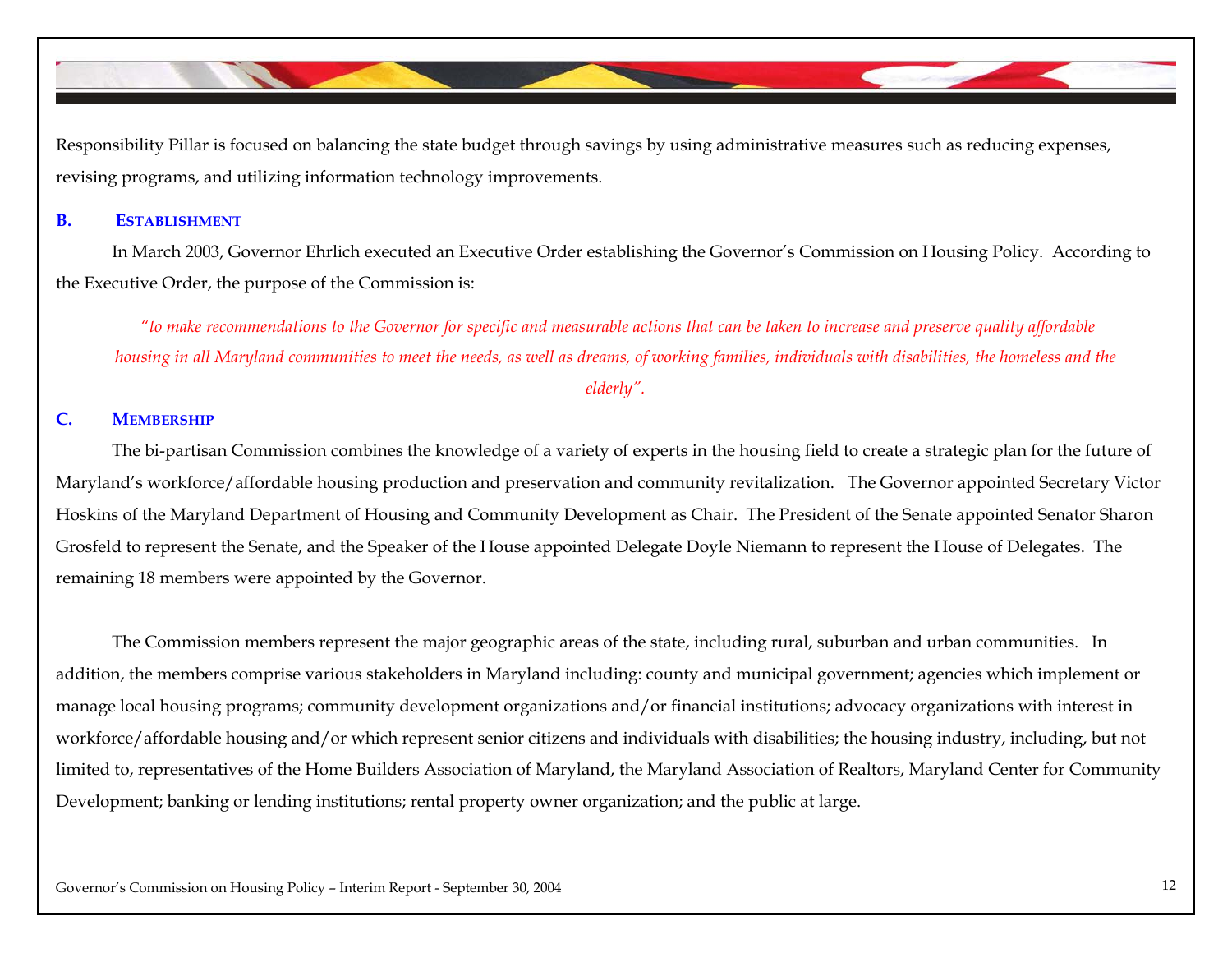

| <b>GOVERNOR'S COMMISSION ON HOUSING POLICY MEMBERSHIP</b> |                                                                                                  |        |                       |                      |  |  |  |  |
|-----------------------------------------------------------|--------------------------------------------------------------------------------------------------|--------|-----------------------|----------------------|--|--|--|--|
| <b>Name</b>                                               | <b>Affiliation</b>                                                                               |        | <b>Public Private</b> | <b>Non</b><br>profit |  |  |  |  |
| Victor L Hoskins, Chair                                   | Secretary, Maryland Department of Housing and Community Development                              | $\chi$ |                       |                      |  |  |  |  |
| Senator Sharon Grosfeld                                   | MD Senate, Montgomery County, Health & Environmental Affairs Committee                           | $\chi$ |                       |                      |  |  |  |  |
| Delegate Doyle Niemann                                    | MD House of Delegates, Prince George's County, House Appropriations Committee                    | $\chi$ |                       |                      |  |  |  |  |
| David Baca                                                | Branch Manager, SunTrust Bank, SunTrust Affordable Housing Program                               |        | $\chi$                |                      |  |  |  |  |
| Alfred W. Barry, III                                      | Principal, AB Associates; President, Citizens Planning & Housing Association                     |        | $\chi$                | $\chi$               |  |  |  |  |
| Don Bibb                                                  | Executive Director, Easton Housing Authority; CEO, Easton Redevelopment Corporation              | $\chi$ |                       | $\chi$               |  |  |  |  |
| Thomas Bozzuto                                            | President & CEO, The Bozzuto Group; Commissioner, Millennial Housing Commission                  |        | $\mathsf X$           |                      |  |  |  |  |
| <b>Brian Cox</b>                                          | Executive Director, MD Development Disabilities Council                                          | $\chi$ |                       |                      |  |  |  |  |
| Richard Edson                                             | Vice President, AHD Capital Advisors, LLC                                                        |        | X                     |                      |  |  |  |  |
| <b>Edward Gold</b>                                        | President, Baltimore Division, Ryland Homes; President, Homebuilders Association of Maryland     |        | X                     |                      |  |  |  |  |
| Jeffrey Hettleman                                         | Executive Vice President, The Shelter Group; President, MD Affordable Housing Coalition          |        | X                     |                      |  |  |  |  |
| Amy Johanson                                              | Executive Director, Community Capital of Maryland, Inc.                                          |        |                       | $\chi$               |  |  |  |  |
| Dana Jones                                                | Executive Director, Southern MD Tri-County Community Action Committee                            |        |                       | $\chi$               |  |  |  |  |
| Ilene Kessler                                             | RE/Max Advantage Realty; Treasurer, MD Association of Realtors                                   |        | $\chi$                |                      |  |  |  |  |
| David Lenhart                                             | Alderman, City of Frederick                                                                      | $\chi$ |                       |                      |  |  |  |  |
| Dale McArdle                                              | Director, Division of Housing Services, Associated Catholic Charities                            |        |                       | $\chi$               |  |  |  |  |
| Barbara Schmitt                                           | Account Executive, Triad Guaranty Insurance                                                      |        | $\chi$                |                      |  |  |  |  |
| <b>Clarence Snuggs</b>                                    | Director, Baltimore Enterprise, Enterprise Foundation; Maryland Center for Community Development |        |                       | $\chi$               |  |  |  |  |
| Thomas Michael Thompson                                   | Director, Prince George's County Dept. of Housing and Community Development                      | $\chi$ |                       |                      |  |  |  |  |
| Cathleen Vitale, Esq.                                     | Councilwoman, Anne Arundel County                                                                | $\chi$ |                       |                      |  |  |  |  |
| Duane Yoder                                               | President, Garrett County Community Action Corporation                                           |        |                       | $\chi$               |  |  |  |  |

Governor's Commission on Housing Policy – Interim Report - September 30, 2004 13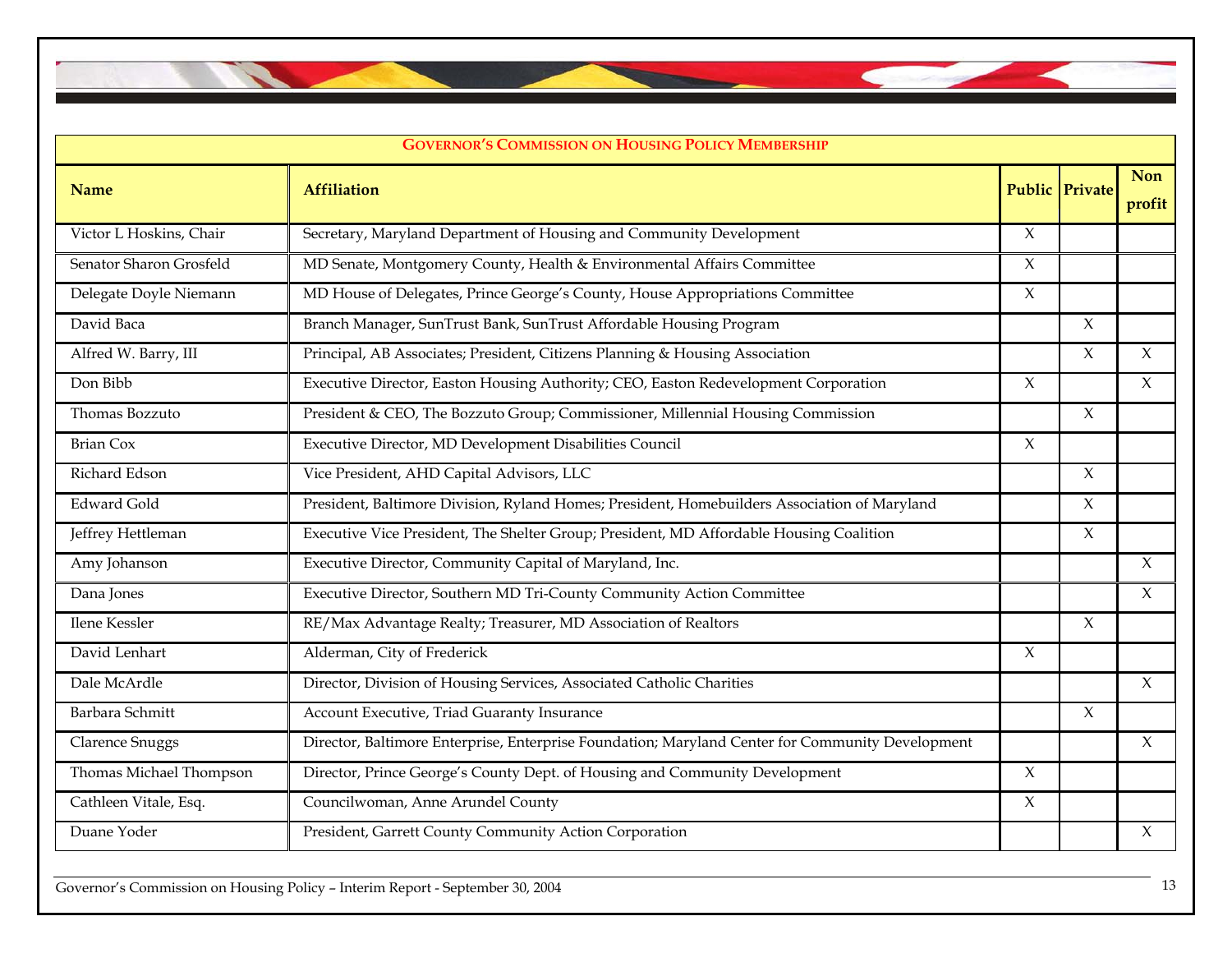

## **D. WORK PLAN/METHODOLOGY**

During the October 7, 2003 meeting, the Commission approved a work plan/methodology to guide its work over the next 15 months, through December 2004. The work plan dissected the Duties Section of the Executive Order and included a projected timeline for completion. In addition to the required Duties, the Commission agreed to hold four Public Hearings across the State and two Commission only Retreats.

|                | <b>Governor's Commission on Housing Policy Work Plan</b>                                                                                                                                                                                                                                                                                                                                                                                                                |             |            |                 |               |            |               |                       |    |                          |      |                               |             |             |                        |             |
|----------------|-------------------------------------------------------------------------------------------------------------------------------------------------------------------------------------------------------------------------------------------------------------------------------------------------------------------------------------------------------------------------------------------------------------------------------------------------------------------------|-------------|------------|-----------------|---------------|------------|---------------|-----------------------|----|--------------------------|------|-------------------------------|-------------|-------------|------------------------|-------------|
|                |                                                                                                                                                                                                                                                                                                                                                                                                                                                                         |             |            | 2003            |               |            |               |                       |    |                          | 2004 |                               |             |             |                        |             |
|                | Duties (per Executive Order 01.01.2003.10)                                                                                                                                                                                                                                                                                                                                                                                                                              | September-C | October -C | SC<br>November- | December - SC | January -C | February - SC | March -C<br>April -SC | ЗS | May - C & S<br>June - SC |      | July<br>August-C<br>September | 80-Sep-2004 | October - C | November-<br>December- | 31-Dec-2004 |
|                | 1 Interview Commissioners individually to discuss their concerns, ideas and recommendations.                                                                                                                                                                                                                                                                                                                                                                            |             |            |                 |               |            |               |                       |    |                          |      |                               |             |             |                        |             |
| 4a             | 2 Review the procedures and practices currently used in the State administration of housing and community development<br>3 Review the methodology and recommendations of the federal Millennial Housing Commission<br>4 Utilize existing studies, reports, and census data to exame the state of affordable housing in Maryland<br>The need for preservation and production of rental housing and special needs housing, including transitional<br>housing and shelters |             |            |                 |               |            |               |                       |    |                          |      |                               |             |             |                        |             |
| 4 <sub>b</sub> | Homeownership opportunities                                                                                                                                                                                                                                                                                                                                                                                                                                             |             |            |                 |               |            |               |                       |    |                          |      |                               |             |             |                        |             |
| 4c             | Barriers including, economic factors, local government regulations and procedures, and community support and<br>perceptions                                                                                                                                                                                                                                                                                                                                             |             |            |                 |               |            |               |                       |    |                          |      |                               |             |             |                        |             |
| 4d             | Successful, working initiatives in place at the State and local levels, as well as national initiative replicable in<br>Maryland                                                                                                                                                                                                                                                                                                                                        |             |            |                 |               |            |               |                       |    |                          |      |                               |             |             |                        |             |
| 4e             | Challenges facing healthy, at-risk, distressed, and blighted communities, as well as urban, suburban, an rural areas                                                                                                                                                                                                                                                                                                                                                    |             |            |                 |               |            |               |                       |    |                          |      |                               |             |             |                        |             |
| 4f             | The need for and impact of housing choice vouchers and other forms of housing assistance                                                                                                                                                                                                                                                                                                                                                                                |             |            |                 |               |            |               |                       |    |                          |      |                               |             |             |                        |             |
| 4q             | The impact Priority Funding Area designations have on rural communities in the State.                                                                                                                                                                                                                                                                                                                                                                                   |             |            |                 |               |            |               |                       |    |                          |      |                               |             |             |                        |             |
|                | 5 Examine industry trends in the location, productions, and rehabilitation of single-family and multi-family housing                                                                                                                                                                                                                                                                                                                                                    |             |            |                 |               |            |               |                       |    |                          |      |                               |             |             |                        |             |
|                | Housing expert discuss affordable housing, community revitalization, senior housing, land use and housing for<br>6 individuals with disabilities.                                                                                                                                                                                                                                                                                                                       |             |            |                 |               |            |               |                       |    |                          |      |                               |             |             |                        |             |
|                | Develop a statewide typology, or set of categories of different types of communities, for the application and allocation of<br>State housing and community development programs and resources to reflect the diverse range of conditions and<br>needs across the State and ensure that the appropriate resources are available and used to address the problems<br>7 identified by the Commission                                                                       |             |            |                 |               |            |               |                       |    |                          |      |                               |             |             |                        |             |
|                | Conduct Public Hearings with housing nonprofits, advocates, governmental agencies, elected officials, the general<br>8 public and other stakeholders to identify issues and recommendations.                                                                                                                                                                                                                                                                            |             |            |                 |               |            |               |                       |    |                          |      |                               |             |             |                        |             |
|                | 9 Analyze Feedback from Public Hearings                                                                                                                                                                                                                                                                                                                                                                                                                                 |             |            |                 |               |            |               |                       |    |                          |      |                               |             |             |                        |             |
|                | 10 Incorporate Public Hearings feedback in the Interim and Final Report to the Governor                                                                                                                                                                                                                                                                                                                                                                                 |             |            |                 |               |            |               |                       |    |                          |      |                               |             |             |                        |             |
|                | 11 Develop Legislative Priorities                                                                                                                                                                                                                                                                                                                                                                                                                                       |             |            |                 |               |            |               |                       |    |                          |      |                               |             |             |                        |             |
|                | 12 Commission Reviews Draft Interim Report                                                                                                                                                                                                                                                                                                                                                                                                                              |             |            |                 |               |            |               |                       |    |                          |      |                               |             |             |                        |             |
|                | 13 Commission Approves Draft Interim Report                                                                                                                                                                                                                                                                                                                                                                                                                             |             |            |                 |               |            |               |                       |    |                          |      |                               |             |             |                        |             |
|                | 14 Final Interim Report to Governor Submitted                                                                                                                                                                                                                                                                                                                                                                                                                           |             |            |                 |               |            |               |                       |    |                          |      |                               |             |             |                        |             |
|                | 15 Commission Reviews Draft Final Report with Recommendations                                                                                                                                                                                                                                                                                                                                                                                                           |             |            |                 |               |            |               |                       |    |                          |      |                               |             |             |                        |             |
|                | 16 Commission Approves Draft Final Report with Recommendations<br>17 Final Report with Recommendations Submitted to Governor                                                                                                                                                                                                                                                                                                                                            |             |            |                 |               |            |               |                       |    |                          |      |                               |             |             |                        |             |
|                |                                                                                                                                                                                                                                                                                                                                                                                                                                                                         |             |            |                 |               |            |               |                       |    |                          |      |                               |             |             |                        |             |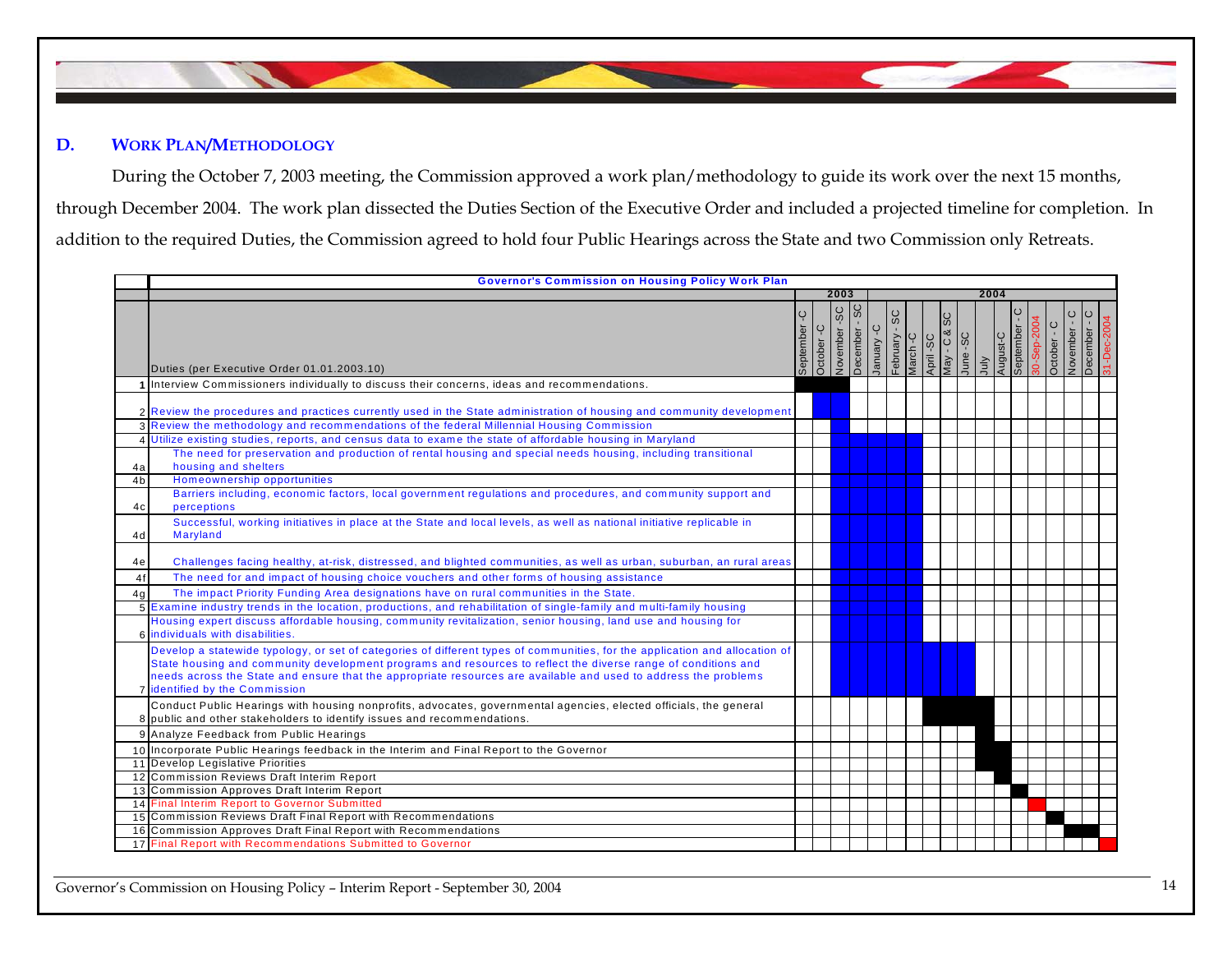

## **E. PUBLIC PARTICIPATION PROCESS**

The Commission utilized an extensive six pronged public participation process to assist it through its work plan. Furthermore, the public participation process assisted the Commission to develop a series of recommendations and the emerging Top 10 recommendations.

First, all full Commission and subcommittee meetings abided by the Maryland Open Meetings Act. All meeting notices, draft agendas, draft minutes, subcommittee reports, announcements, and schedules were posted on the Governor's Commission on Housing Policy webpage that resides on DHCD's website. Additionally, the meeting notices were posted publicly within DHCD's building located at 100 Community Place, Crownsville, Maryland. Further, the meeting notices and information was distributed electronically via email to the entire Commission and Subcommittee membership. Finally, all notices, agenda, minutes and documents of the Commission, including the subcommittee meetings and working groups, are on file and available for public viewing at DHCD located at 100 Community Place, Crownsville, Maryland.

 Second, the Commission staff held individual meetings with interested stakeholders, attended community meetings and other public events to allow individuals to provide additional public comment and input. In addition, Commission staff was available via telephone and email to discuss any public concerns, questions or inquiries regarding the Commission.

 Third, the Commissioners including the Chairperson, were asked on multiple occasions to make formal presentations at conferences including, but not limited to, the Governor's Conference on Housing, the National Association of State Housing Agencies (NCSHA), the Maryland Association of Housing and Redevelopment Organizations (MAHRO), and the Maryland Municipal League (MML).

 Fourth, Commissioners, including the Chairperson and Commission staff provided interviews for newspaper articles and other nonprofit organizations newsletters. Fifth, during the Maryland General Assembly 2004 session, Commissioners and Commission staff were asked to present the status of the Commission or testify on behalf of a DHCD's legislative initiative supporting workforce/affordable housing and community revitalization.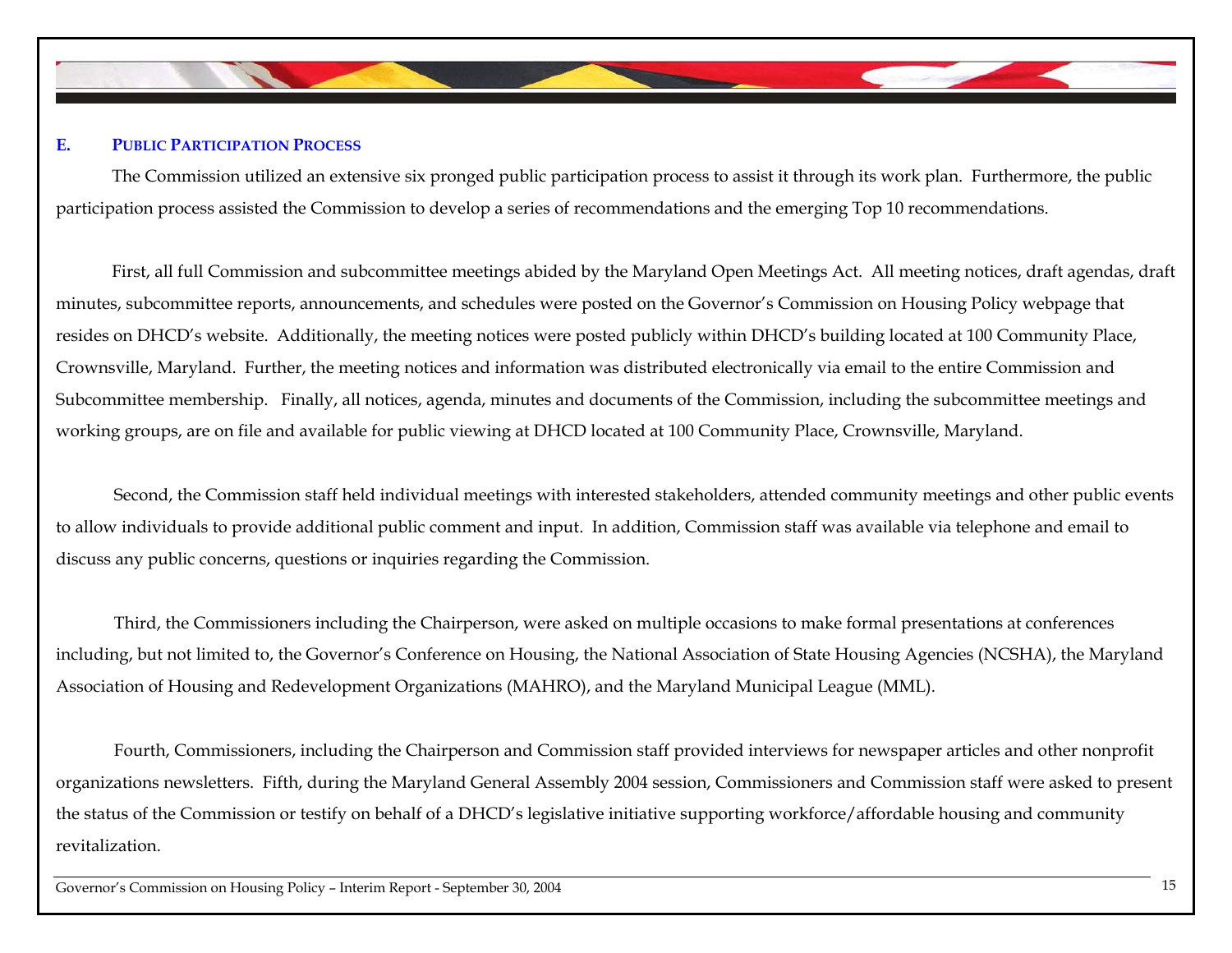And, finally, in the spring of 2004, the Commission held a series of four public hearings throughout the State to receive testimony from the public and inform communities about the proceedings of the Commission. Hearings were held in La Plata on April 20; Ellicott City on April 27; Frostburg on May 13; and Easton on May 21. The locations represented the different regions of the State and offered all areas the opportunity to provide testimony to the Commission and comment on the status of the Commission activities.

Attendees included community leaders, local citizens, advocates, and other stakeholders across the State. More than 100 people attended with 59 people actively participating through speeches, testimony, prepared comments submitted electronically or written comments submitted the day of the hearing.

Throughout the state there were four common themes presented by the attendees: 1) the availability of affordable and quality **rental housing**; 2) creation of initiatives that specifically focus on the uniqueness of **rural housing** development; 3) **affordable and accessible housing for individuals with disabilities and seniors**; and 4) **barriers to homeownership**. Additional details are below and a synopsis inclusive of a complete list of attendees and testifiers is included in the Appendix E.

## *1. Rental Housing*

Testimony focused on the need for improved maintenance of affordable rental housing units. Testifiers also expressed frustration regarding the inability to find safe, affordable units that will accept Section 8 Housing Choice Vouchers. Additionally, finding affordable and accessible rental units continues to be a challenge. Speakers suggested the expansion of the Section 8 Housing Choice Voucher Program or the creation of an alternative subsidy program to help alleviate this problem.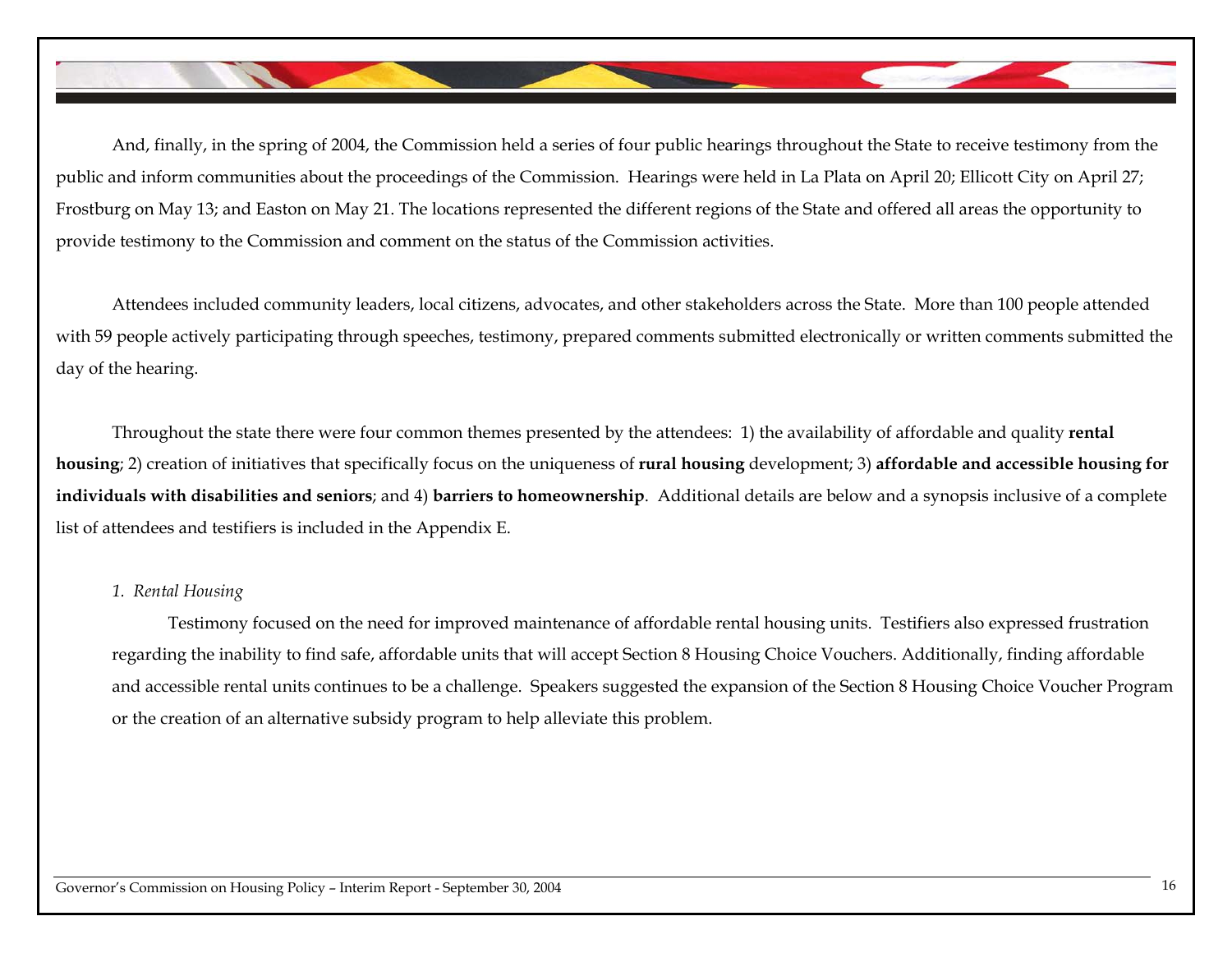## *2. Rural Housing*

Rural advocates, primarily in Western Maryland, identified the need to eliminate blight and substandard housing structures. In addition, rural testifiers discussed the need for a program that finances smaller projects, which are more typical in their communities. Furthermore, in an effort to reduce sprawl, advocates requested additional funding for infill development.

It was also suggested that the removal of the restrictions on Priority Funding Areas (PFAs) will provide additional funding for housing in more rural areas. More specifically, restricting State and Federal funding for single family housing (in particular home ownership) to PFAs was identified as a significant barrier for first time home buyers who need to use HOME, More House 4 Less or Community Development Block Grant (CDBG) funds to purchase or build homes. For example, in Garrett County, less than 2% of the County's land is in a qualified PFA.

## *3. Affordable and Accessible Housing for Individuals with Disabilities and Seniors*

Throughout the state, individuals with disabilities and advocates requested an increase in resources to make homes accessible. Houses that are affordable and accessible provide the opportunity for seniors to age in place and for individuals with disabilities to remain in their homes. In addition, advocates requested that the State provide a list of contractors knowledgeable about the American Disabilities Association (ADA) design standards and requested the State to implement a required universal design standard for all new single family homes. Finally, testifiers requested an increase in aid for potential homebuyers with disabilities to help increase homeownership in a population with limited resources.

## *4. Barriers to Homeownership*

Overall, those who testified stated that the homeownership rate in the State was already impressive and called for this trend to continue in the future. One recommendation by those in attendance was to require developers to set aside 10 percent of all new units for workforce/affordable housing. Another suggestion requested an increase in the state's minimum wage to enable lower income families to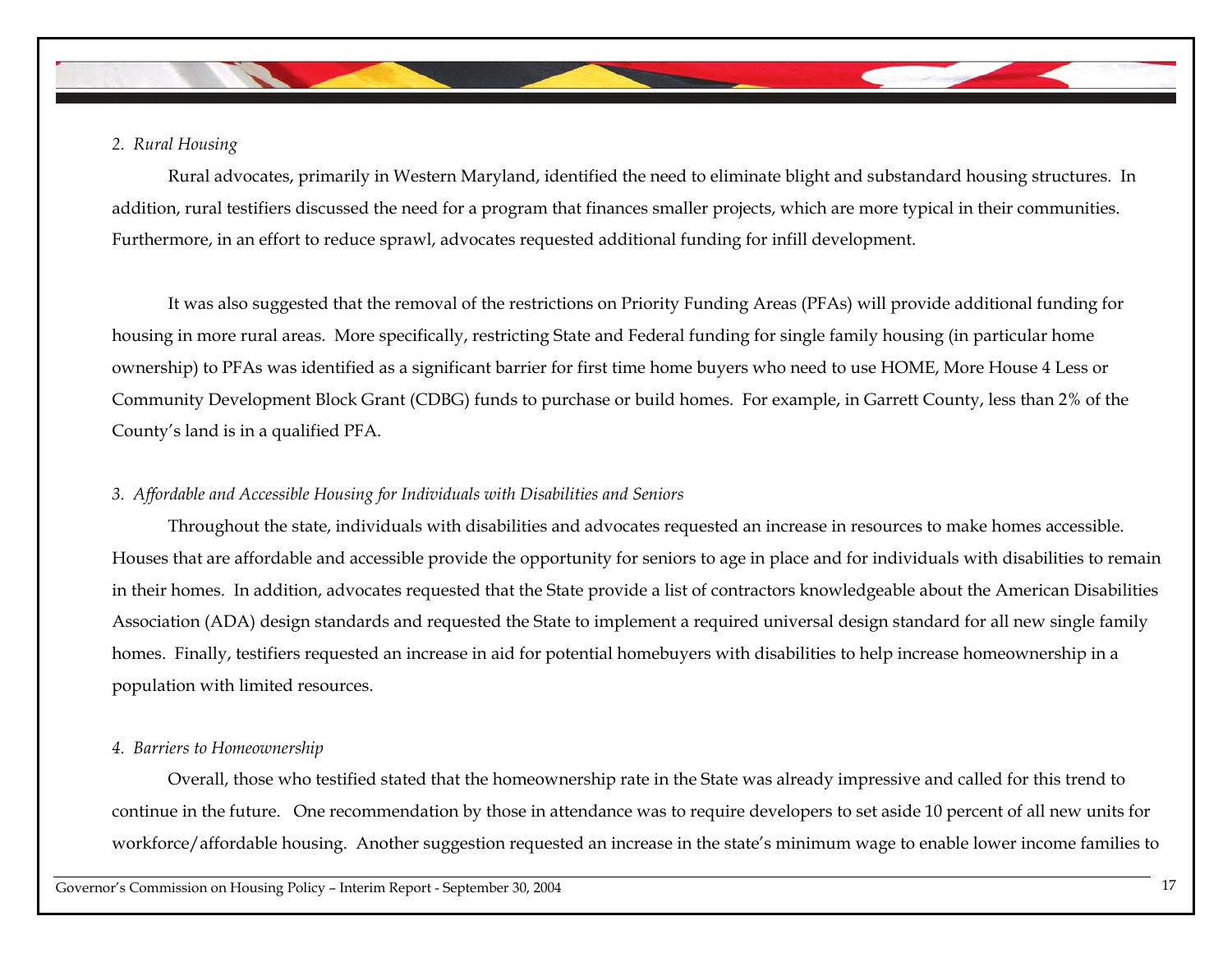be able to afford safe and decent housing. A third suggestion was an increase in the amount of homeownership counseling opportunities available to educate new homeowners on the subjects of predatory lending, credit scores, and family budgeting. Finally, testifiers requested an increased focus on workforce housing for middle income families.

 The public hearings' synopsis and the submitted written testimony were made available for review by the Commissioners. The Commission will consider the information presented during the public hearings during their final deliberations of the emerging Top 10 recommendations over the next several months.

## **F. SUBCOMMITTEE STRUCTURE**

 The five subcommittees were established to assist the Commission achieve the purpose and duties of the Executive Order. The five subcommittees were 1) Affordable Housing; 2) Senior Housing Issues; 3) Accessible and Affordable Housing for Individuals with Disabilities; 4) Land Use and Planning; and 5) Community Revitalization. The subcommittees' membership was open to all interested housing and community revitalization stakeholders. More than 90 At-large members, in addition to Commissioners, served on one or more of the five subcommittees. A complete list of the five subcommittees' membership can be found in the Appendix B.

 The subcommittee leadership was appointed by the Chairman. The leadership included two Cabinet Secretaries, two House of Delegates representatives, two Deputy Secretaries (Secretary Designees), and one Assistant Secretary. The subcommittees were staffed by DHCD Executive Staff and other Senior Management Team members, Maryland Department of Planning Senior Staff, Maryland Department of Aging Senior Staff, the Department of Disabilities Staff and the Commission Director.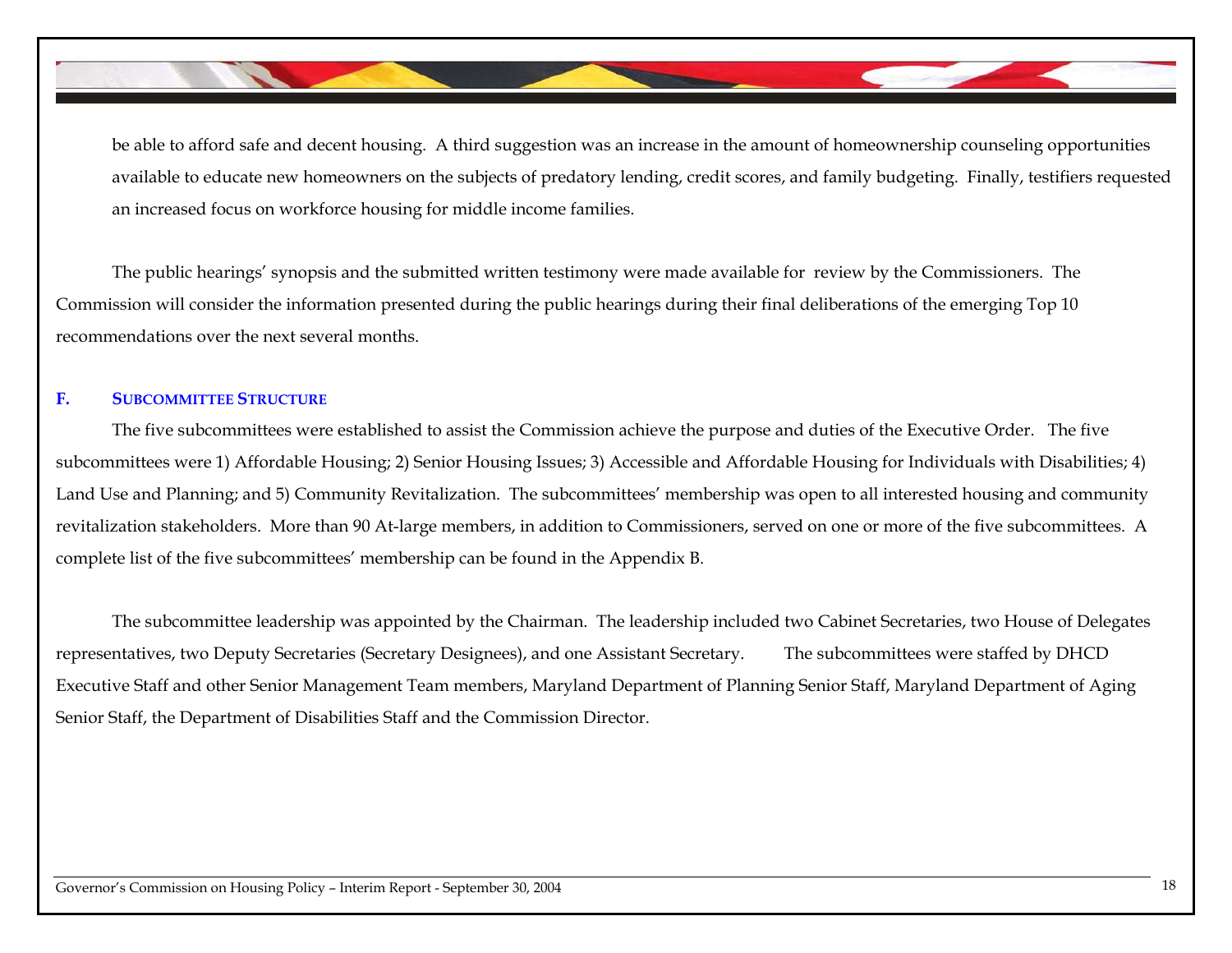

The subcommittees began their work in November 2003. The five subcommittees met every other month, alternating months with the meetings of the full Commission. Generally, the subcommittees met during the months of November 2003, December 2003, February 2004, March 2004, May 2004, and June 2004. Periodically, the subcommittees called a "special" meeting or developed Working Groups to further research and analyze issues. Over 36 meetings were conducted by the subcommittees.

Governor's Commission on Housing Policy – Interim Report - September 30, 2004 <sup>19</sup>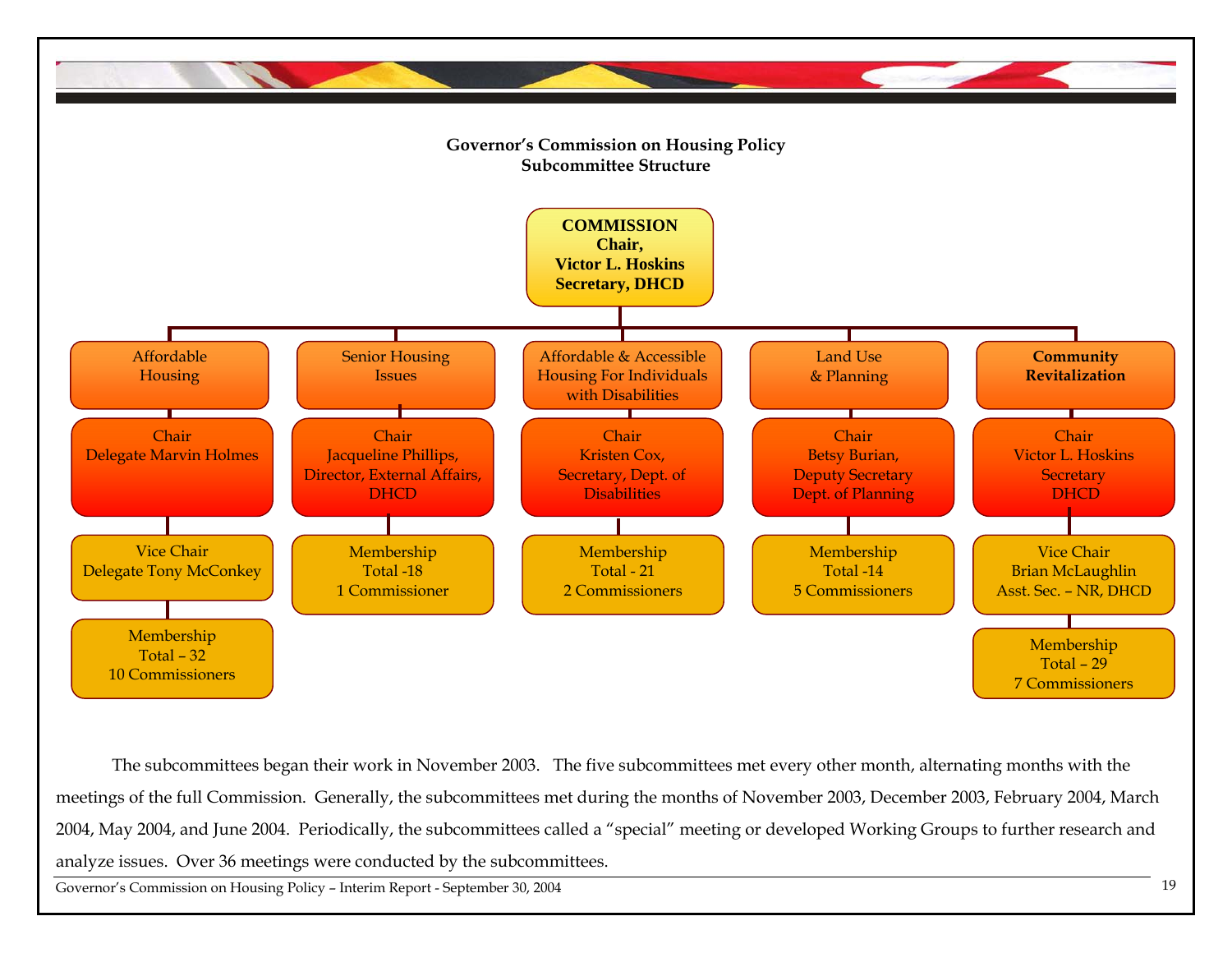

The subcommittees each moved through their work plans in their own unique way, guided by a Chair and/or a Vice Chair. However, the subcommittees' all had the same objectives and goals. The objectives and goals were as follows:

- 1. Develop a mission;
- 2.Develop goals;
- 3. Research best practices to achieve the mission and the goals;
- 4. Hear from experts around the State and Nation;
- 5. Create recommendations;
- 6. Develop consensus regarding the recommendations; and
- 7. Submit recommendations to the full Commission, for consideration, by July 1, 2004.

The subcommittees utilized experts, National reports and other States' reports to develop their recommendations. A list of experts and reports is in Appendix C. In addition, at each Commission meeting, the subcommittees provided written and oral reports to update the Commission on the progress of the subcommittee The subcommittees' written reports are found included in Appendix D.

At the January 6, 2004 Commission meeting, the Chairman of the Commission challenged the five subcommittees to develop three practical recommendations. At the next Commission meeting on March 2, 2004, the subcommittees returned to the Commission with 56 recommendations. During the following months, the subcommittees continued to research and deliberate their recommendations. By July 1, 2004, the subcommittees' work was completed and the subcommittees submitted a total of 28 recommendations. The recommendations are categorized into five themes:

1) DHCD programmatic innovations;

2) Non-financial solutions;

3) New, dedicated revenue streams;

4) Capacity building (nonprofit, private and public sector); and

5) Educational opportunities.

Governor's Commission on Housing Policy – Interim Report - September 30, 2004 <sup>20</sup>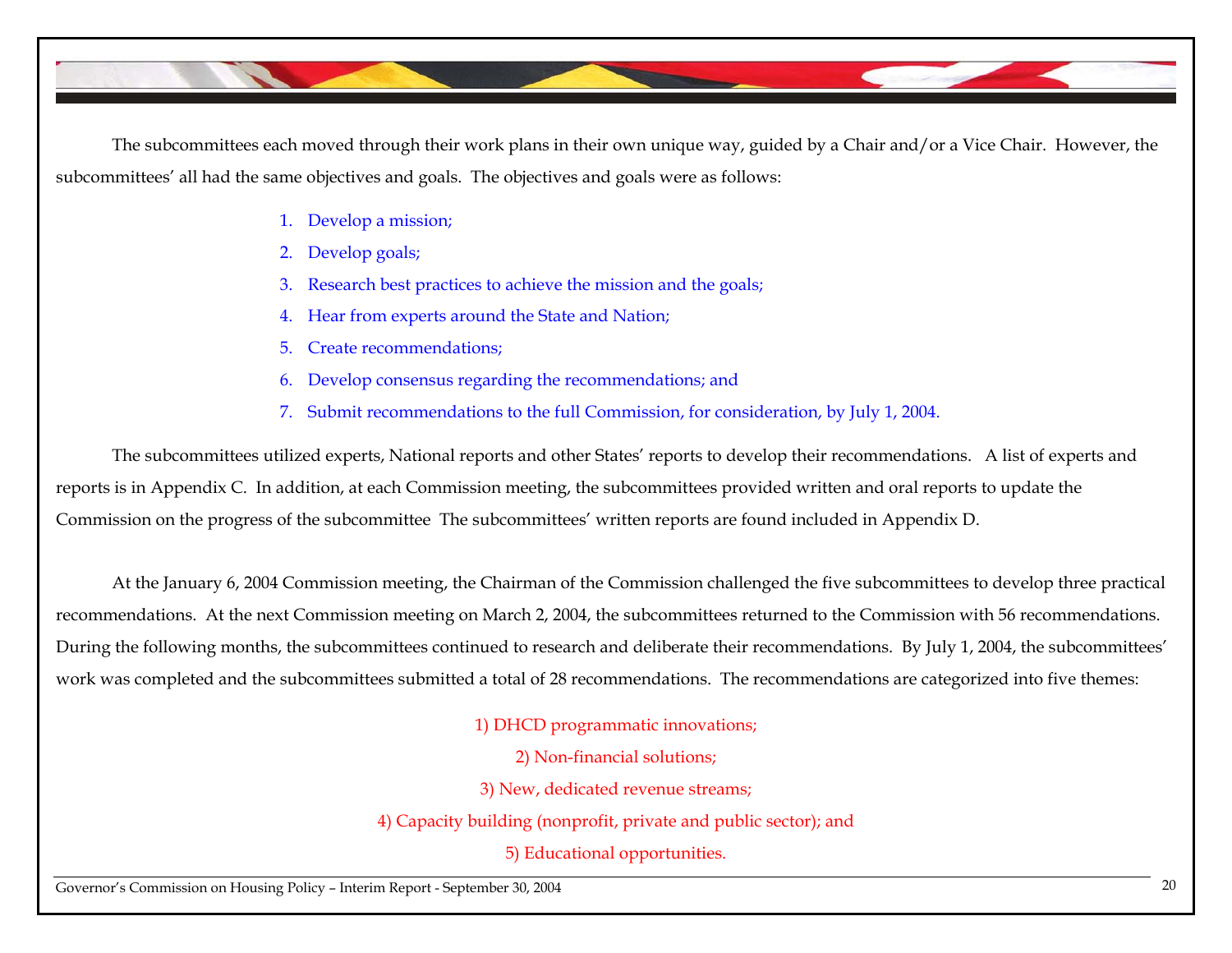The Commission was very appreciative of all the hard work, commitment and dedication the subcommittee leadership and members displayed during their tenure. In honor of the members, the Commission hosted a Subcommittee Appreciation Picnic and awarded Certificates of Appreciation to thank the subcommittee members for their tireless dedication, their continued participation and their commitment to improving the quality of workforce/affordable housing and communities in Maryland.

### **G. ACCOMPLISHMENTS**

Beginning with its first meeting on September 17, 2003, and during the course of next year, at seven Commission meetings, 36 subcommittee meetings, two day-long retreats and one Commission Conference Call, the Commission achieved four major accomplishments. Already, the Commission has surpassed the progress of other States, across the Nation which convened similar groups to address issues of workforce/affordable housing and community revitalization.

I. *Maryland Typology- Demographics, housing affordability, and economic development data for Maryland sub-county areas*. The Maryland Typology illustrates the challenge of workforce/affordable housing by county and community. The *Maryland Typology* divides the State of Maryland into Counties and then each county and Baltimore City is divided into four different urban types based on the established Geographic Information Systems techniques: *urban, suburban, exurban* and *rural* areas. In addition, the *Maryland Typology* spatially illustrates varies demographic data including homeownership affordability, rental affordability, and economic vitality. The draft *Maryland Typology* was approved by the Commission at the September 7, 2004 Commission meeting.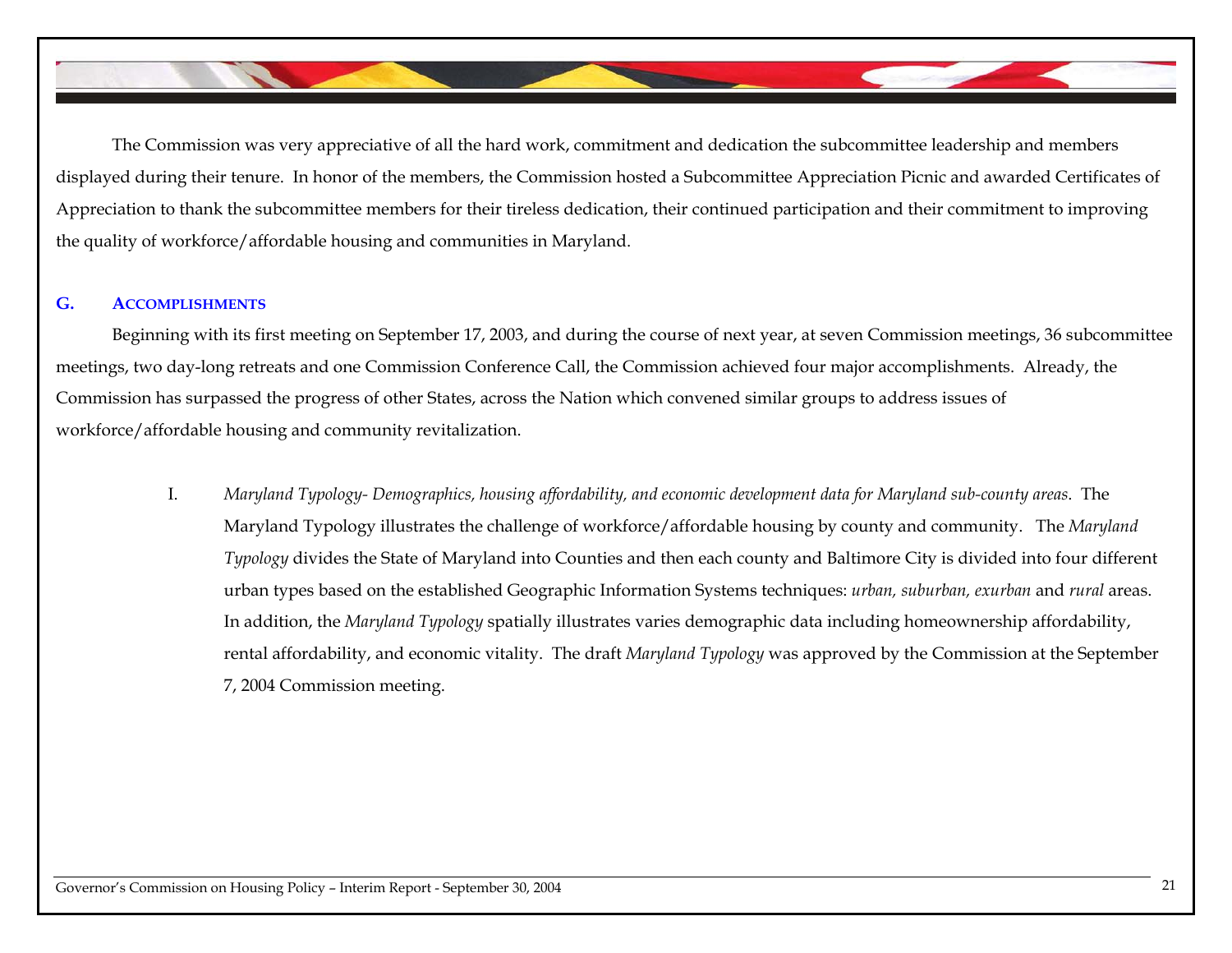## II. *Workforce Affordable Housing in Maryland*

The DHCD Office of Research developed a quantitative analysis that calculates the magnitude of the need for workforce/affordable housing for all demographic types including workforce families, individuals with disabilities, and senior citizens. The quantitative analysis is captured in a draft report entitled *Workforce Affordable Housing in Maryland,*  included in Appendix H.

The draft analysis was approved by the Commission on September 20, 2004 during a conference call. The Staff and Commission will continue to discuss policy decisions that will impact the future production of workforce/affordable housing.

## *III. Recommendations*

The discussion of practical solutions was held within the context of establishing timeframes to meet the need and examine the collective resources available to meet the need, including public and private sources. The recommendations will be included in the Final Report and will include a strategic plan for implementation. In addition, the recommendations will abide by the Fiscal Responsibility Pillar of the Ehrlich-Steele Administration through the recommendation of initiatives that will augment or enhance current state programs and leverage partnerships with the private sector.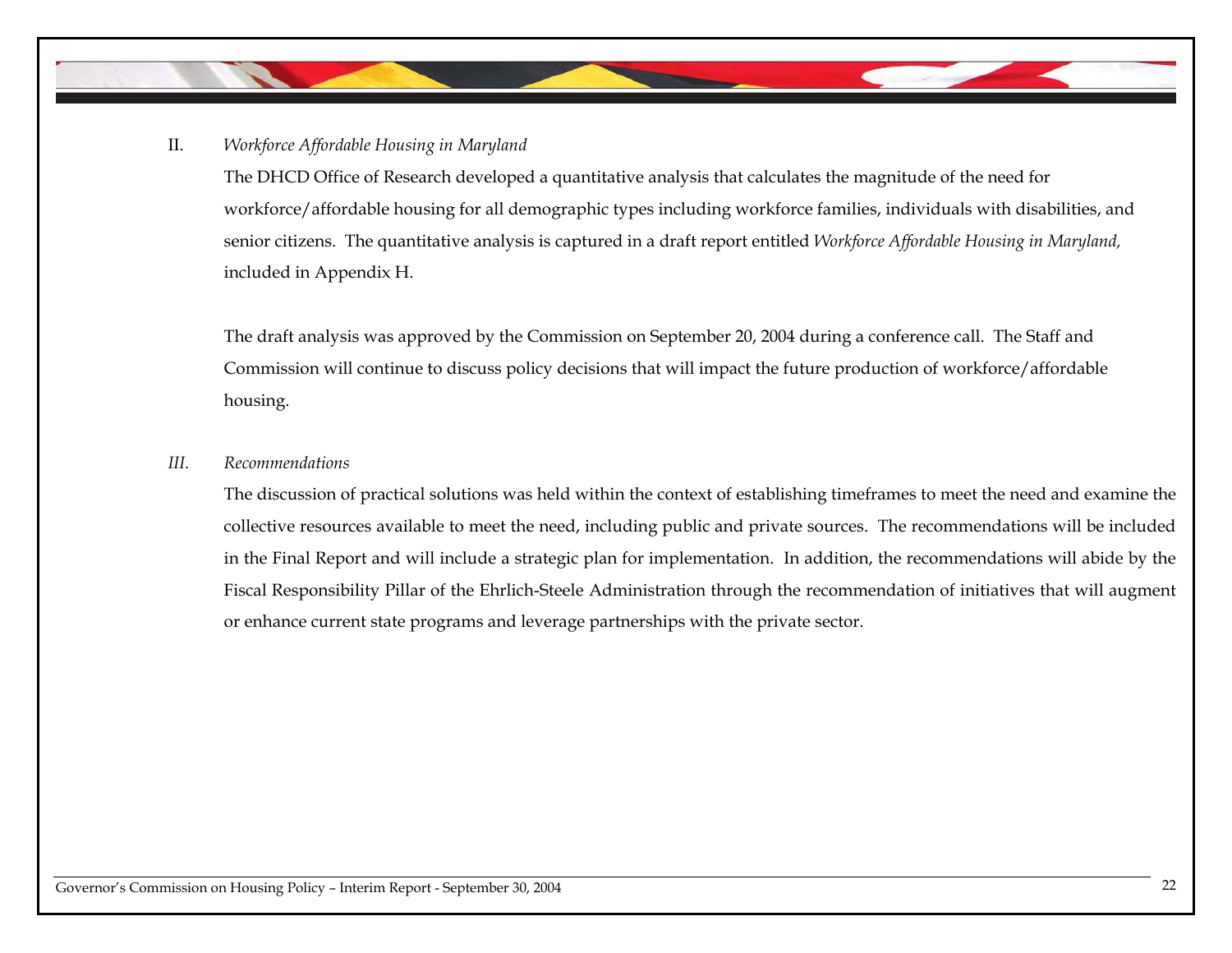IV. *Emerging Top 10* 

The emerging Top 10 recommendations are included in the Interim Report to illustrate the status of the Commission. During the month of September 2004, a tremendous amount of discussion was held regarding the Top 10 recommendations. During the next three months, the Commission will continue to discuss, deliberate and finalize its top recommendations. A list of the annotated recommendations, which includes recent comment made by Commissioners, can be found immediately following the Emerging Top 10 section.

# *I. MARYLAND TYPOLOGY – DEMOGRAPHICS, HOUSING AFFORDABILITY, AND ECONOMIC DEVELOPMENT DATA FOR MARYLAND SUB-COUNTY AREAS*

The Executive Order stated that the Commission was to develop a typology or set of characteristics that describe a community. The *Maryland Typology - Demographics, housing affordability, and economic development data for Maryland sub-county areas* study developed by Office of Research along with the Office of Geographic Analysis and Mapping was approved by the Commission on September 7, 2004.

The entire analysis is included in Appendix F. The study demonstrates the challenge of providing an adequate supply of workforce/affordable housing. Using U.S. Census 2000 data and established Geographic Information Systems techniques, the typology is established by dividing each county and Baltimore City into four different urban types: urban, suburban, exurban and rural areas. In these resulting communities, it is evident that the challenge differs by urban type within and among Maryland's counties, revealing that a multifaceted approach of varied solutions may prove necessary in addressing this challenge. In addition, the *Maryland Typology* study spatially illustrates varying socio-economic data including demographics. The information contained in the typology study is a valuable tool to determine how state resources may be allocated to address community needs.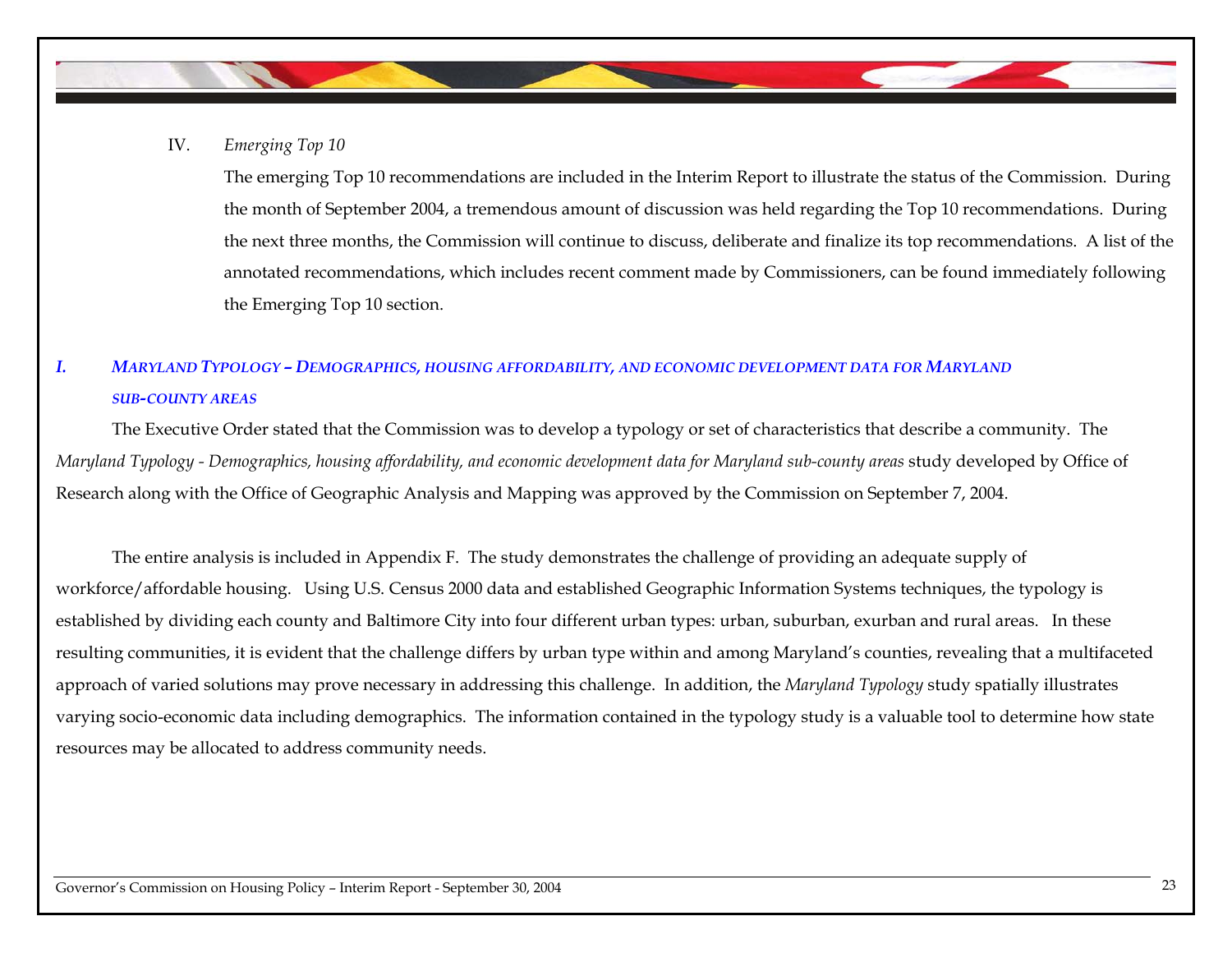

Utilizing Census 2000 data at the block level and information obtained from many secondary sources, various socio-economic data were applied to each urban type. The economic analysis contains four major components.

1. *Typology of Demographics* - Mapped data corresponding to various population cohorts including number of households, individuals with disabilities, individuals over 65-years of age, and households in poverty status.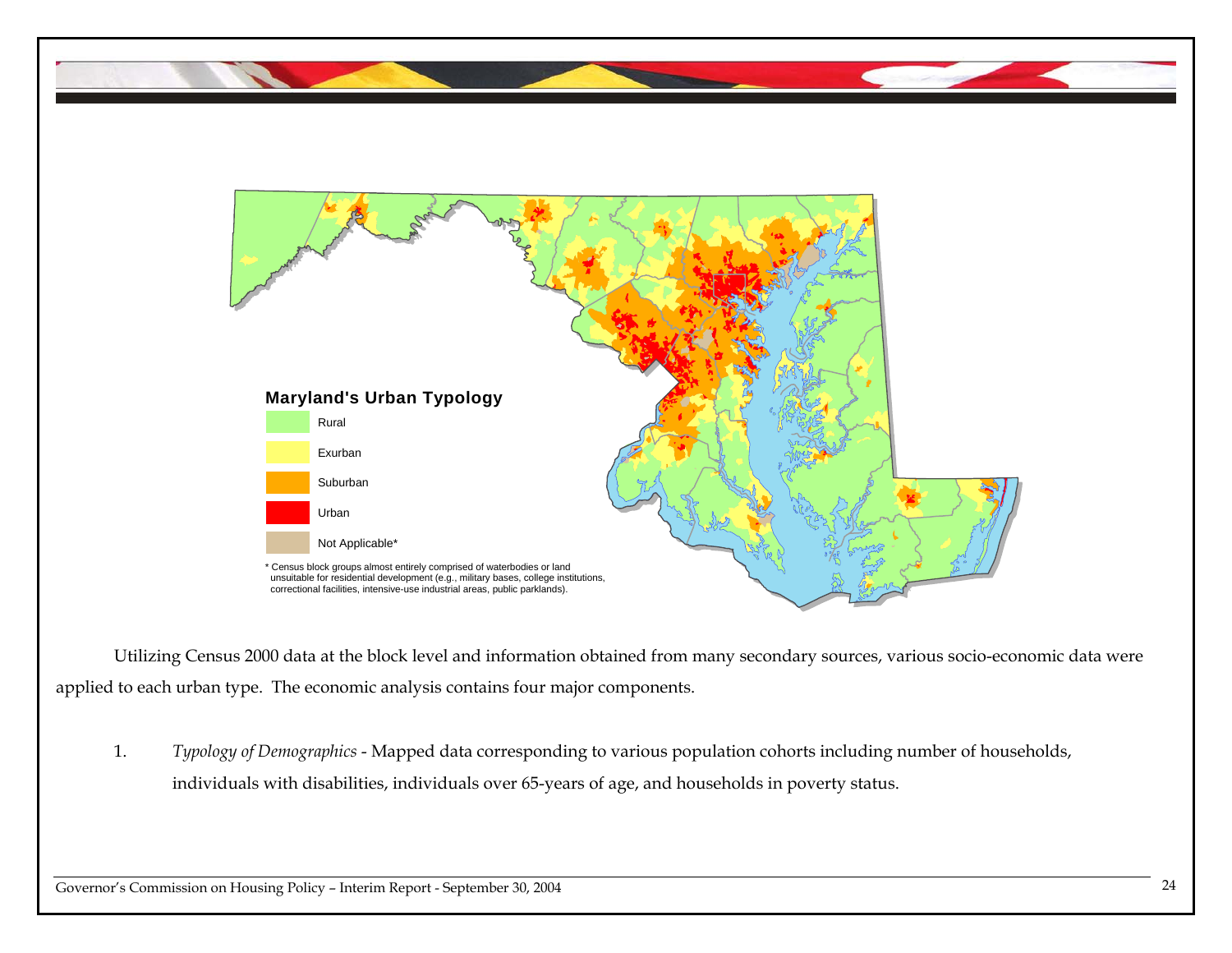- 2. *Typology of Homeownership* - Analyzed homeownership in Maryland by highlighting homeownership data and developing homebuyer affordability indices for various urban types. These indices show the extent to which households in each urban type deviate from the affordability threshold. The latter indicates that a household's mortgage payments should not exceed 25 percent of its gross monthly income.
- 3. *Typology of Rental Housing* - Evaluated the characteristics of rental housing in Maryland, rental housing market and rental affordability indices in sub-county areas are defined and analyzed. The rental housing indices are estimated for households earning Supplemental Security Income, and for households earning incomes in various stages of job proficiency including entry level, mid-level, and experienced categories. It is further assumed that, in each category, the rental payments should not exceed 30 percent of the household's gross income.
- 4. *Typology of Economic Development* - Developed economic development indices for each urban type. These indices represent the degree to which a sub-county area deviates from the average statewide economic development condition.

## *1. Typology of Demographics*

The demographic analysis shows that the majority of the state's households, 1.1 million (56 percent of the total), live in Maryland's urban areas. The second largest concentration of households is in suburban areas, 542,788 (28 percent of the total), followed by exurban and rural areas (about 8 percent each).

Of the 850,620 individuals with disabilities in the state, 59 percent are concentrated in urban areas. Similarly, 54 percent, or 324,060 of the State's elderly population live in urban centers. According to the Census 2000 data, 436,523 individuals or 9 percent of the total Maryland population live in poverty. The majority of the individuals living below poverty level reside in Maryland's urban areas – 313,090 individuals or 72 percent. About 11 percent of the urban population lives below the poverty level.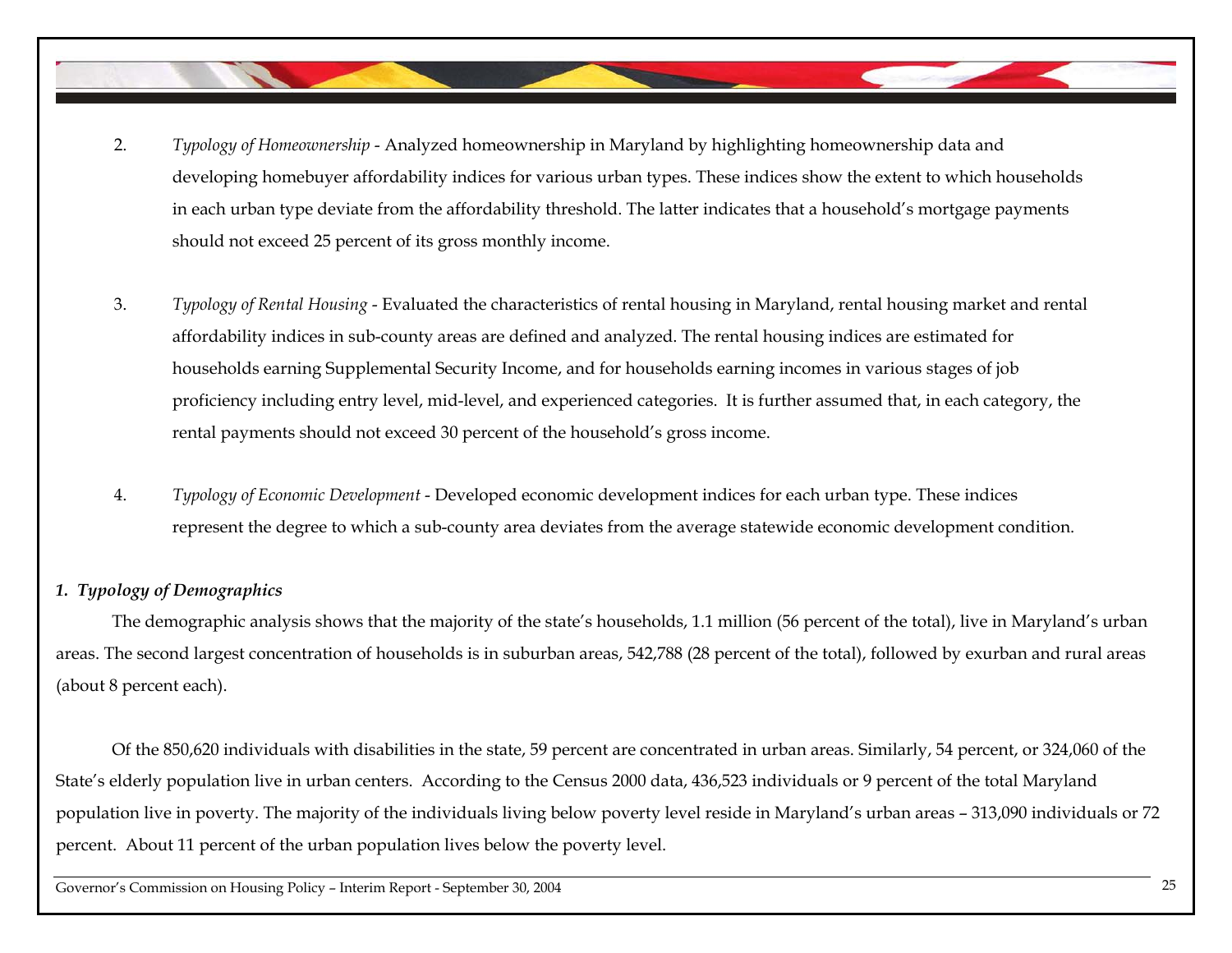

## *2. Typology of Homeownership*

The overall homeownership rate for the Nation is 68.3% and Maryland's homeownership rate of 71.6% is well above the National average ranking Maryland 22nd in the country. The National minority homeownership rate is 49.5% and Maryland's minority homeownership rate is 53.6%, about 4 full percentage points above the National rate, ranking Maryland 14th in the nation.

Maryland has a total of 1.3 million homeowner households who represent about 68 percent of all households. Maryland's urban areas have 626,832 homeowner households (57 percent). The suburban areas of Maryland have a total of 441,977 homeowner households (82 percent). The state's exurban areas have 137,531 homeowner households (84 percent). The rural areas of Maryland have a total of 132,784 homeowner households or about 84 percent. The analysis indicates that Maryland's rural areas have the highest overall homeownership rate. This is due to the rural area's low population densities (about 15% of the state average) which result in fewer rental housing opportunities. In contrast, in Maryland's urban areas with very large population densities, (over ten times the state average) provide significantly more rental housing opportunities.

 The homeownership affordability index is measured by estimating the number of household within each urban type who cannot affordable the median priced home. Homeownership affordability is estimated by developing an index which measures the extent to which four groups of households -- families receiving Supplemental Security Income and families earning incomes in entry-level, mid-level and experienced-level occupations -- spend their incomes, above the affordability threshold of 25%, on a median priced home in Maryland's sub-county areas. .

## *3. Typology of Rental Housing Affordability*

The rental housing affordability index is measured by estimating the number of households within each urban type who cannot afford the median rent. The rental affordability is estimated by developing an index which measures the extent to which four groups of households -- families receiving Supplemental Security Income and families earning incomes in entry-level, mid-level and experienced-level occupations -- spend their incomes, above the affordability threshold of 30%, on a median priced rental unit in Maryland's sub-county areas.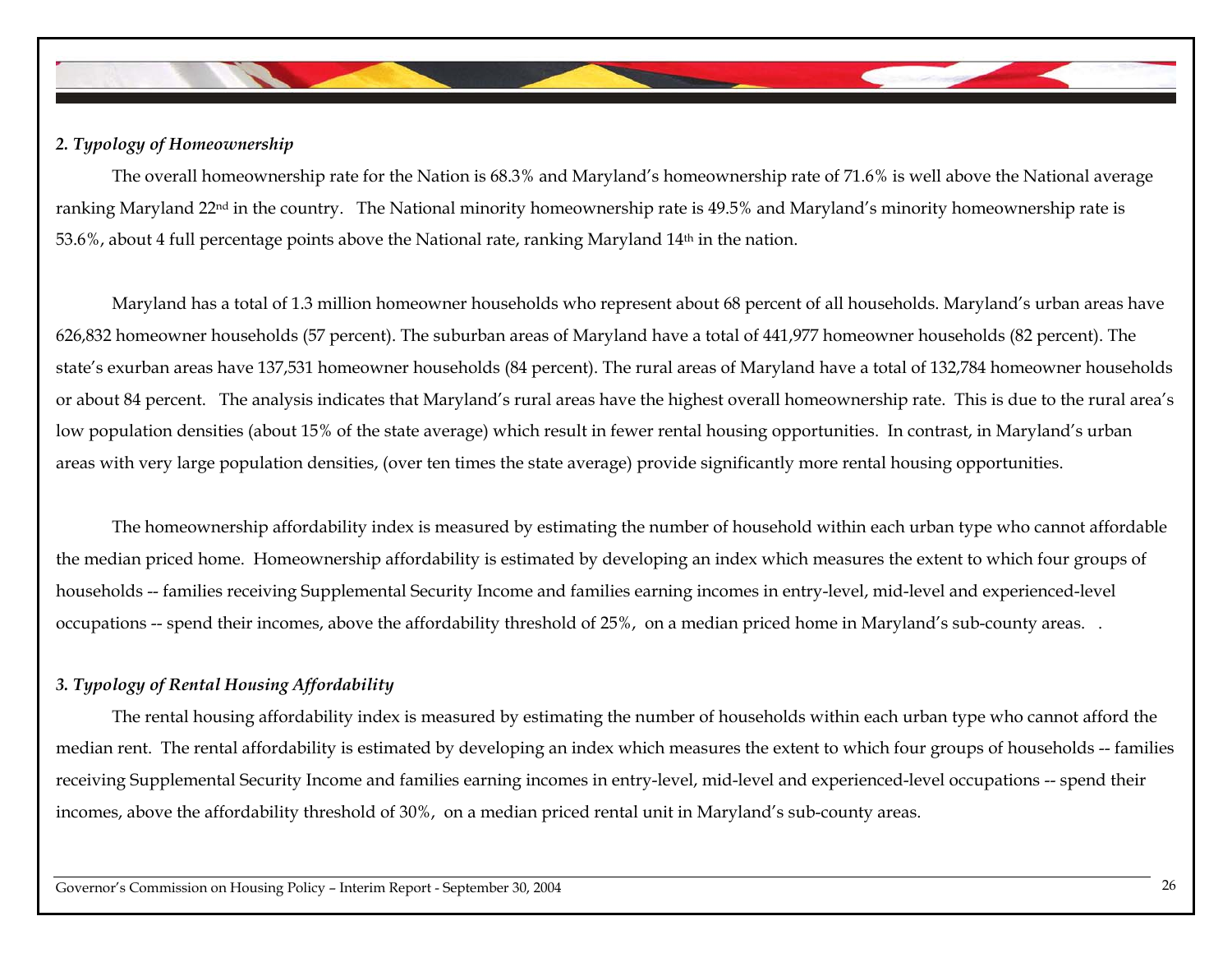Statewide, 656,688 households (33 percent) cannot afford the median rent in their county of residence. Overall, 457,821 urban households (41 percent) of all urban households, do not meet the affordability threshold. Nearly 70 percent of Maryland households that cannot afford the median rent, reside in the state's urban areas. In suburban areas, 134,290 suburban households (25 percent) cannot afford the median rent. About 20 percent of Maryland suburban households do not meet the affordability threshold. These households are concentrated in Montgomery, Prince George's, Baltimore and Anne Arundel counties and Baltimore City. Together, these jurisdictions account for 502,501 households, or about 77 percent of all households who do not meet the affordability threshold.

## *4. Typology of Economic Development*

The economic development typology measures the economic development condition of various urban types in Maryland by incorporating median household income, poverty rate, unemployment rate, and an education index into a composite development index. Overall, the least robust economic development areas include urban clusters of Dorchester, Baltimore City, Allegany, Cecil and Wicomico counties. Conversely, among the urban areas, Howard, Anne Arundel and Montgomery counties represent the most robust economic development jurisdictions.

## *II. WORKFORCE AFFORDABLE HOUSING IN MARYLAND REPORT*

The draft *Workforce Affordable Housing in Maryland* report, as of September 20, 2004, was produced at the request of the Commission. The entire report is included in the Appendix G. The quantitative analysis examines the state of workforce/affordable housing in Maryland. Utilizing projections of population growth and anticipated demographic changes, the report quantifies the magnitude of the rental housing shortage in Maryland during the next ten years and evaluates the impact of homeownership and rental housing programs of DHCD on bridging the projected workforce/affordable housing gap.

The draft *Workforce Affordable Housing in Maryland* report states that there is an acute shortage of rental housing for workforce and lowincome families, seniors and individuals with disabilities in Maryland. This shortage has become more concentrated among low-income renter households, despite improvements in income and housing conditions in the past decade. Data for renter families, with incomes below 30 percent of

Governor's Commission on Housing Policy – Interim Report - September 30, 2004 <sup>27</sup>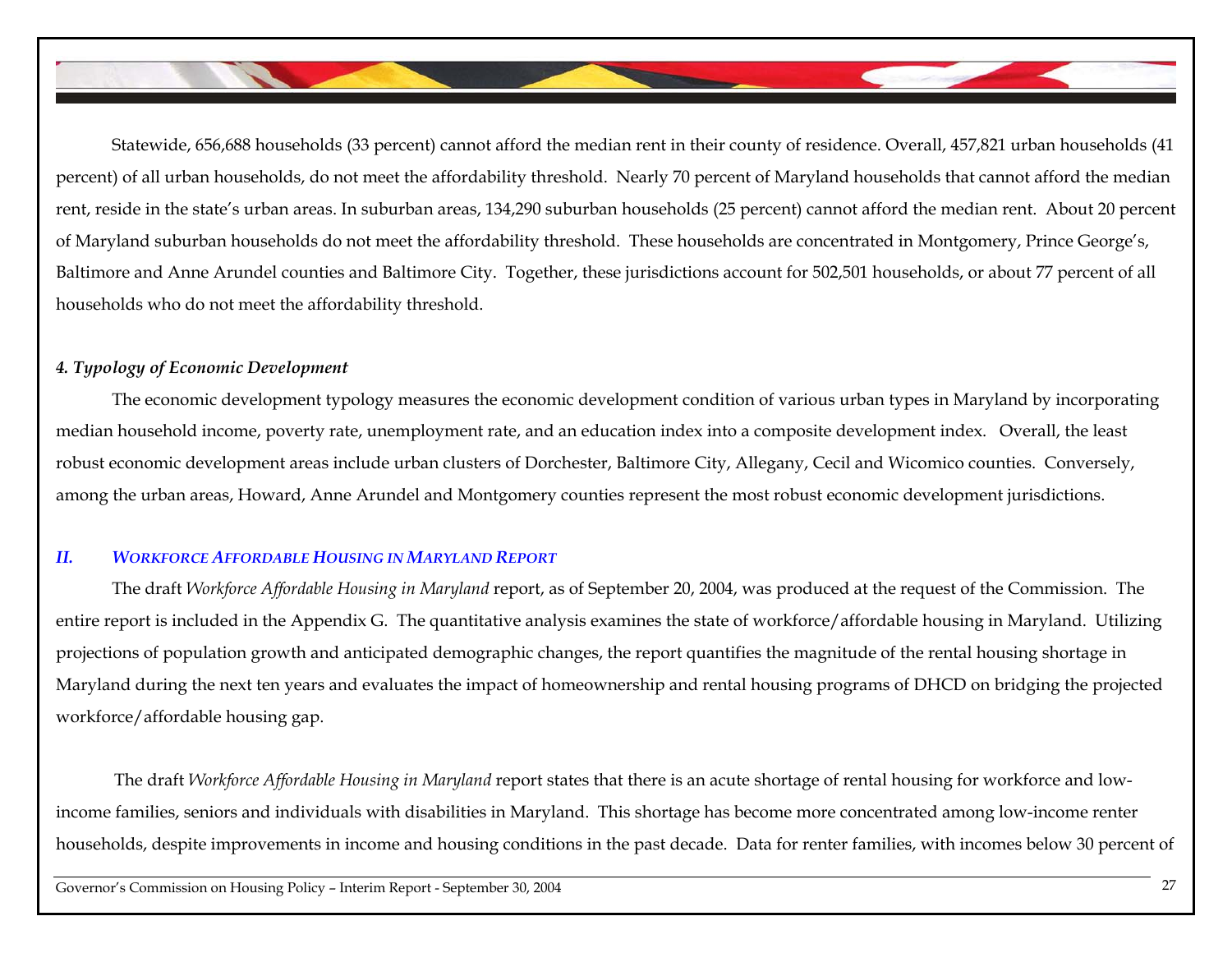the Area Median Income (AMI), shows that the housing shortage is widespread throughout the country. In the year 2000, more than 4.6 million rental units both affordable and available to the lowest income renter households were needed nationwide to overcome the shortage.

As of the year 2000, Maryland had a deficit of about 125,000 workforce/affordable and available rental units. An affordable unit is one where the renter pays 30% or less of their gross rent for housing. The workforce/affordable rental housing shortage in Maryland is projected to grow by an additional 25 percent from 2001 to 2014, reaching a high of approximately 157,000 units in 2014. The quantitative analysis estimates the total cost of meeting this shortage to be approximately \$19.5 billion.

| <b>Workforce Affordable Rental Housing Challenge in Maryland</b><br><b>10-Year Projection</b> |                                |                                                     |  |  |  |  |
|-----------------------------------------------------------------------------------------------|--------------------------------|-----------------------------------------------------|--|--|--|--|
| <b>Household Type</b>                                                                         | Projected Shortage (2005-2014) |                                                     |  |  |  |  |
|                                                                                               | <b>Number of Units</b>         | <b>Production Cost</b><br>(\$Billions) <sup>7</sup> |  |  |  |  |
| <b>Families</b>                                                                               | 103,100                        | \$128                                               |  |  |  |  |
| <b>Seniors</b>                                                                                | 25,000                         | \$3.1                                               |  |  |  |  |
| <b>Individuals with Disabilities</b>                                                          | 28,800                         | \$3.6                                               |  |  |  |  |
| <b>Total</b>                                                                                  | 156,900                        | \$19.5                                              |  |  |  |  |

## **Bridging the Workforce/Affordable Rental Housing Challenge through DHCD Controlled Resources**

Through various programs, DHCD acts as a financial partner or a community bank for developers, nonprofit organizations and local governments when developing workforce/affordable rental housing. Existing rental and homeownership programs of DHCD will reduce the projected workforce/affordable housing shortage by 44,200 units (28 percent of total shortage) during the next ten years leaving a net total housing shortage of 112,700 units by 2014. It is projected in the analysis that it will take a total of 44 years, 53 years, and 71 years from 2005 to close the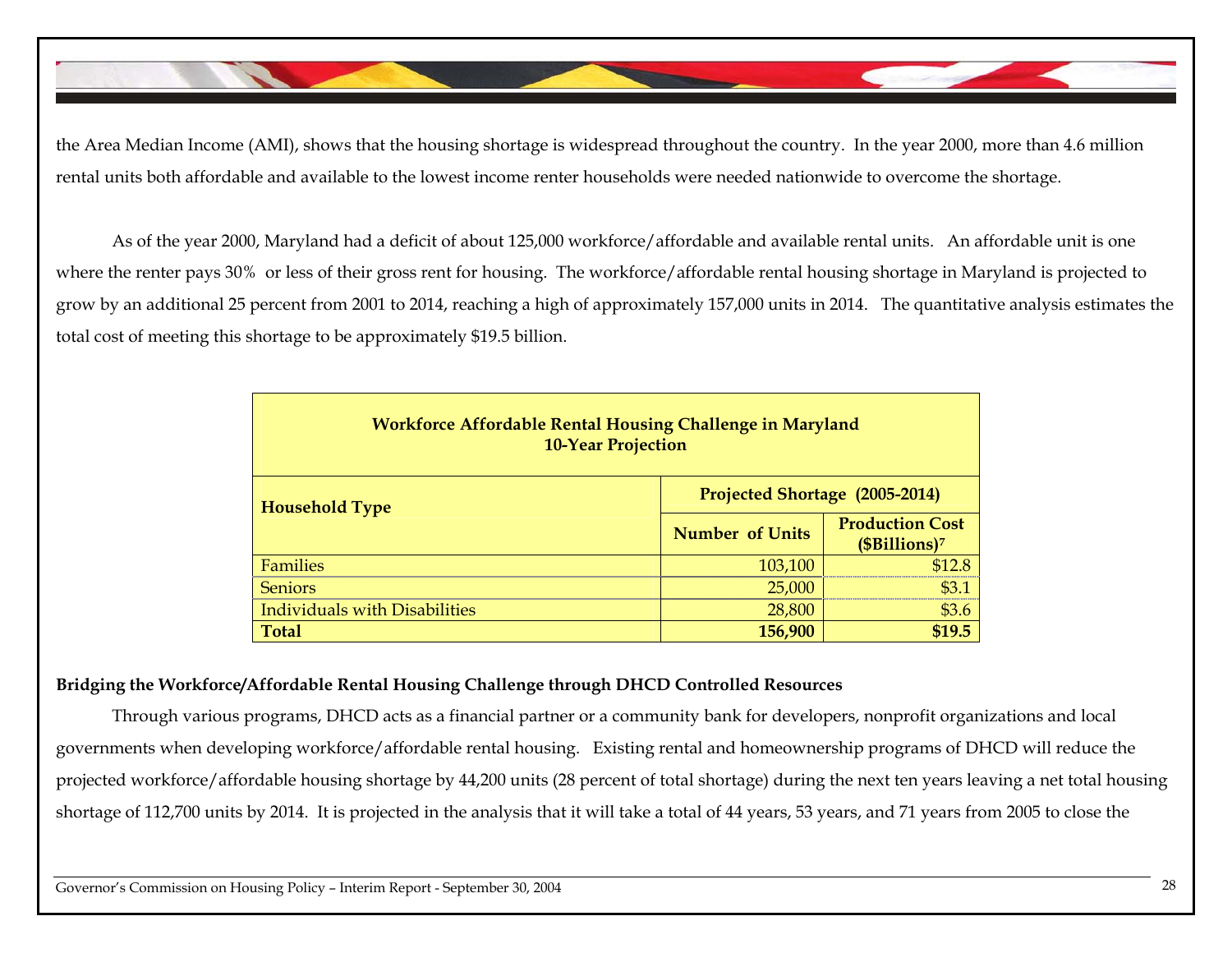housing gap for families, seniors and disabled households respectively. The analysis utilizes DHCD's current budget and revenue projections and does not assume increases or decreases in State or Federal resources.

## *DHCD Current Homeownership Impact on Rental Housing*

 Homeownership is an integral part of the American Dream and provides significant values for families and communities. Through homeownership, families create legacy wealth in assets that can grow in value and generate financial security. Home equity is the one of largest single sources of household wealth for most Americans. Homeownership also enables people to have greater control, exercise more responsibility over their living environment and helps stabilize neighborhoods and strengthen communities. Generally, homeowners have greater economic and emotional stake in their community, and are more likely than renters to act in ways that maintain and strengthen that community. Further, homeownership helps generate jobs and stimulate economic growth through enhancements in single-family construction expenditures and increases in demand for household goods and services. Finally, increased homeownership directly assists the workforce/affordable rental housing market by freeing up occupied rental units and by reducing demand for rental housing.

DHCD increases the supply of workforce/affordable rental units through its low interest rate mortgage product combined with down payment assistance. Moreover, as additional homeownership opportunities are created, a portion of the units are freed up, positively impacting the workforce/affordable rental challenge. As a result, DHCD overall homeownership impact reduces the workforce/affordable rental housing challenge by 1,700 units annually.

## *DHCD Current Rental Impact on Rental Housing*

During the last five years, DHCD's controlled resource have been utilized to produce an average of 2,700 units of workforce/affordable rental housing units annually**.** Of these total units, 47 percent of the total is new construction and 53 percent of the total is rehabilitation units. On average, 72 percent of a project's development costs are funded by DHCD-controlled resources, of which about 10 percent (\$10,000 per unit) is generated from direct State appropriation. DHCD controlled resources include State appropriated funds (State Rental Housing Program, Federal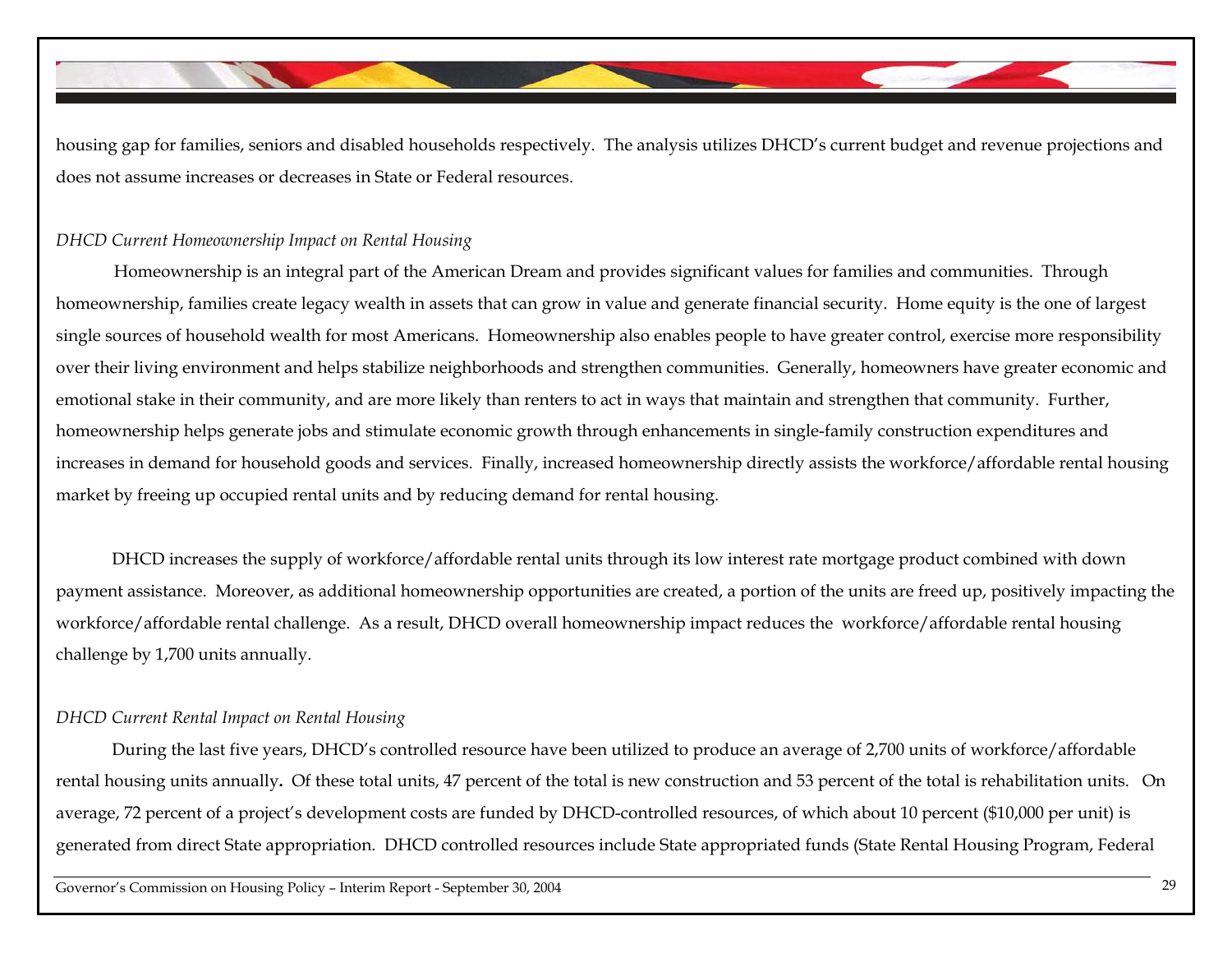HOME, and Partnership funds), Federal Low Income Housing Tax Credits Program and tax exempt revenue bonds. The remaining 28 percent are financed from non-DHCD sources (i.e., developer equity, private loans, local government loans or grants). DHCD's controlled resources financially assists the creation of 2,700 rental units annually, approximately 17 percent of the projected workforce/affordable housing need.

| <b>Current DHCD Production and Remaining Challenge</b><br>28% of the Shortage Produced over a 10-Year Period |                                                                 |                       |              |                  |                 |  |  |  |  |  |
|--------------------------------------------------------------------------------------------------------------|-----------------------------------------------------------------|-----------------------|--------------|------------------|-----------------|--|--|--|--|--|
|                                                                                                              | <b>End of 10 Years</b><br>Number of<br><b>Annual Production</b> |                       |              |                  |                 |  |  |  |  |  |
|                                                                                                              | Homeownership                                                   | <b>Rental Housing</b> | <b>Total</b> | Remaining        | <b>Years</b> to |  |  |  |  |  |
| <b>Household Type</b>                                                                                        | Impact                                                          | Production            | Production   | <b>Challenge</b> | Close the Gap*  |  |  |  |  |  |
| <b>Families</b>                                                                                              | 1,616                                                           | 1,512                 | 3,128        | 71,800           | 44              |  |  |  |  |  |
| <b>Seniors</b>                                                                                               | 50 <sup>°</sup>                                                 | 1,044                 | 1,094        | 14,100           | 53              |  |  |  |  |  |
| Individuals with                                                                                             |                                                                 |                       |              |                  |                 |  |  |  |  |  |
| <b>Disabilities</b>                                                                                          | 50                                                              | 153                   | 203          | 26,800           |                 |  |  |  |  |  |
| <b>Total</b>                                                                                                 | 1,716                                                           | 2,709                 | 4,425        | 112,700          | N/A             |  |  |  |  |  |
| *Production is optimized to minimize the number of years required to close the gap by household type.        |                                                                 |                       |              |                  |                 |  |  |  |  |  |
| Source: DHCD, Office of Research.                                                                            |                                                                 |                       |              |                  |                 |  |  |  |  |  |

## *DHCD Rental Housing Enhancements*

Utilizing potential DHCD financial innovations (e.g., combining State and bond loans, optimizing the number of tax credit only projects, improving DHCD's bond program, etc.) and DHCD's existing controlled resources, DHCD estimates it can financially assist about 900 additional rental units annually. The primary DHCD controlled resource used to create the additional 900 units is the issuance of tax exempt bonds. The proposed enhancements will augment DHCD's current multi-family rental housing production to about 3,600 units annually.

Utilizing traditional funding mechanisms and assuming no increases in federal sources, the creation of 3,600 workforce/affordable housing units annually will exhaust all existing State and federal funding sources. The State investment for the first 3,600 units is approximately \$6,000 a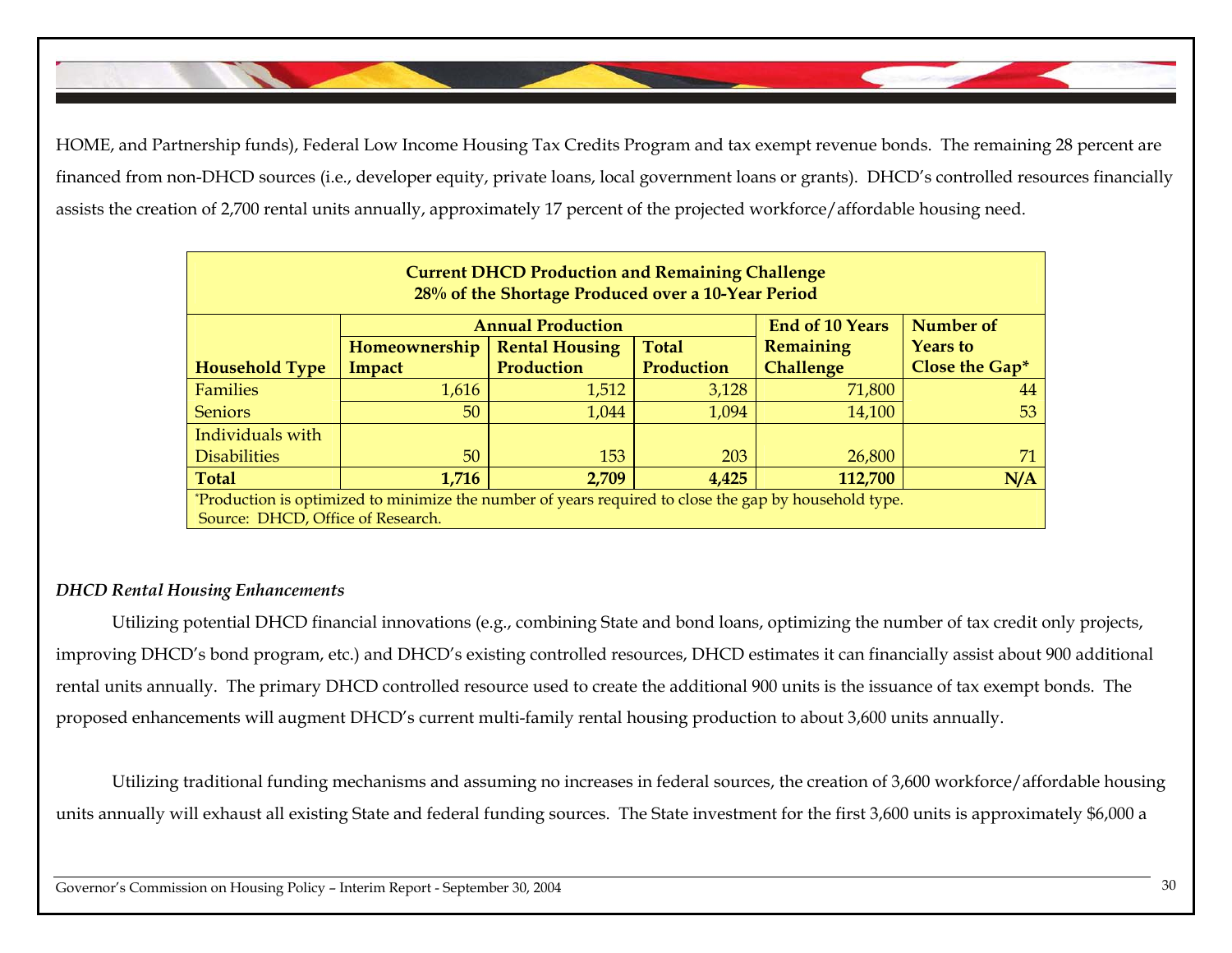unit. Then, DHCD maximizes the use of all its controlled resources. Any unit above and beyond the 3,600 will cost the State over \$60,000 per unit, a ten-fold increase. This is caused by a diminishing returns effect that is caused by exhausting all the state and federal resources to produce the 3,600 units. Any additional sources of funds, state or private, will create more opportunities to reduce the 10 year challenge.

## *DHCD Homeownership Enhancements*

DHCD is working to bring further enhancements to its mortgage program which is financed by the issuance of tax exempt bonds. The homeownership program is estimated to create 900 additional homeowners each year. Homeownership innovations include an array of things including the enhancement of DHCD's tax-exempt revenue bond program and creation of new partnerships with private lenders to assist potential borrowers who are not eligible for DHCD's tax exempt bond program. The proposed enhancements will enable DHCD to boost current homeownership production to about 2,700 units.

## *Total Impact of DHCD Enhancements on the Workforce Affordable Rental Housing Challenge*

The proposed enhancements significantly increases DHCD's ability to finance on an annual basis 6,200 homeownership and rental units totaling, 6,200 units . The majority of the units financed through the enhancements will be for workforce families – the population with the largest percentage of need according to the quantitative analysis..

DHCD, through planned innovations and ongoing enhancements will reduce the projected shortage by 62,200 units (39 percent of total shortage) during the next ten years leaving a total housing shortage of approximately 95,500 units by 2014. According to the analysis, it will take a total of 26 years, 29 years, and 36 years from 2005 to close the housing gap for families, seniors and disabled households respectively. The enhancements will, therefore, reduce the time gap to meet the projected rental housing shortage in Maryland by 18 years for families, 24 years for seniors and 35 years for individuals with disabilities. The planned innovations will not require additional state funds.

## *Remaining Workforce Affordable Rental Challenge After 10 and 20 years*

Governor's Commission on Housing Policy – Interim Report - September 30, 2004 <sup>31</sup>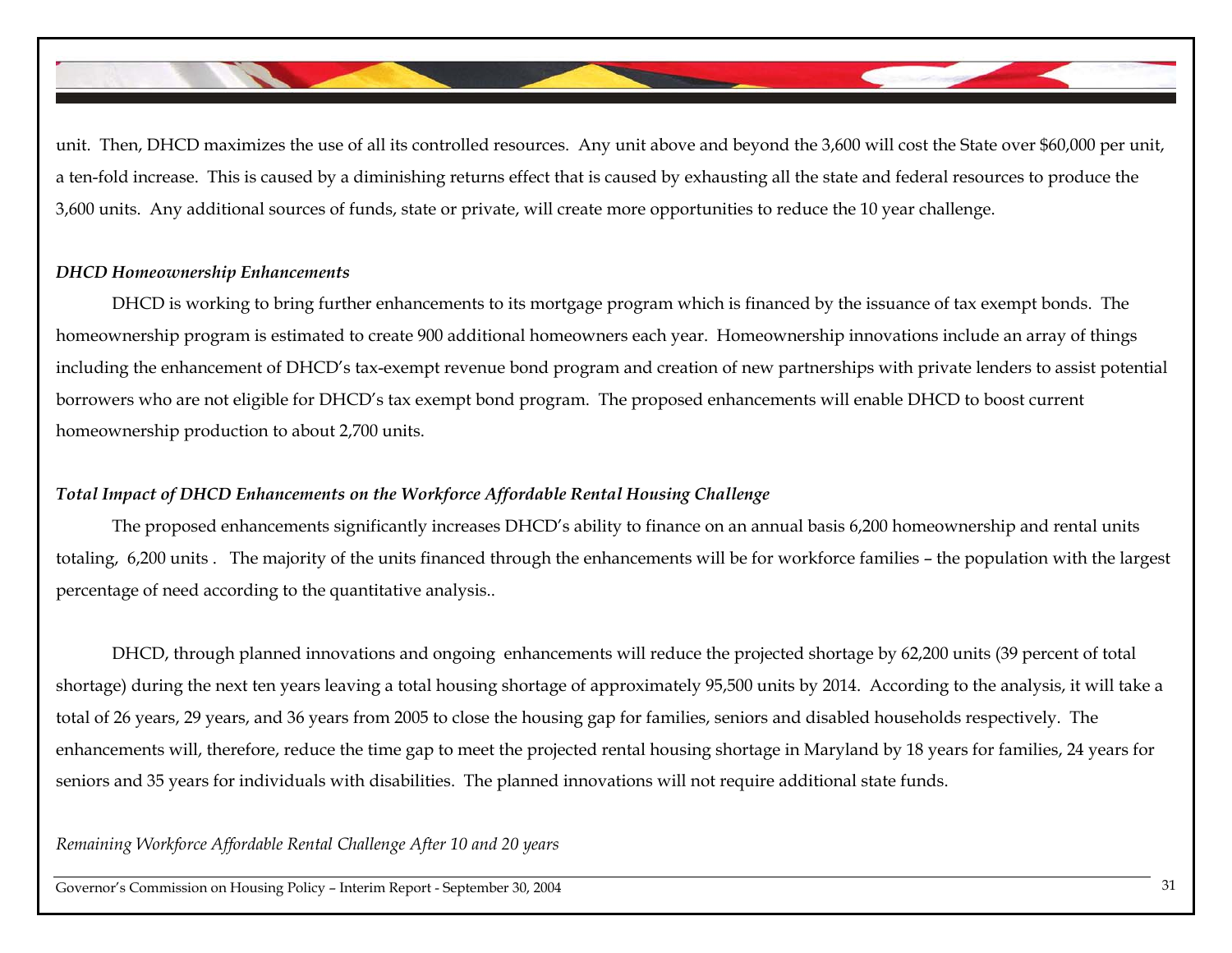The tables below and the table on page 34, illustrates DHCD's current activities and proposed enhancements and how they will potentially impact the 10 year Workforce/Affordable Rental Housing Challenge during the next 10 years and 20 years. After 10 years, DHCD will potentially impact the workforce/affordable rental housing challenge by 40% or 62,000 units. The remaining balance after 10 years will be approximately 95,000 units at a cost of approximately \$12.5 billion.

## **Remaining Workforce/Affordable Challenge**

## **After 10 Years**

|                                                 | <b>UNITS</b> | <b>COST</b>         | <b>PERCENT</b> |
|-------------------------------------------------|--------------|---------------------|----------------|
| <b>10 YEAR CHALLENGE</b>                        | 157,000      | 19.5BILLION         | 100%           |
| <b>DHCD CURRENT ACTIVITIES AND ENHANCEMENTS</b> | 62,000       | 7.0 BILLION         | 40%            |
| <b>BALANCE AFTER 10 YEARS</b>                   | 95,000       | <b>12.5 BILLION</b> | 60%            |

As the model is calculated for 20 years, DHCD can impact the 10 year Workforce/Affordable Rental Housing Challenge by 80% , leaving a remaining balance of 33,000 units, at a cost of approximately \$5.5 billion

## **Remaining Workforce/Affordable Challenge**

## **After 20 Years**

|                                                 | <b>UNITS</b> | <b>COST</b>         | <b>PERCENT</b> |
|-------------------------------------------------|--------------|---------------------|----------------|
| <b>10 YEAR CHALLENGE</b>                        | 157,000      | <b>19.5 BILLION</b> | 100%           |
| <b>DHCD CURRENT ACTIVITIES AND ENHANCEMENTS</b> | 124,000      | <b>14.0 BILLION</b> | 80%            |
| <b>BALANCE AFTER 20 YEARS</b>                   | 33,000       | 5.5 BILLION         | 20%            |

### **III. RECOMMENDATIONS**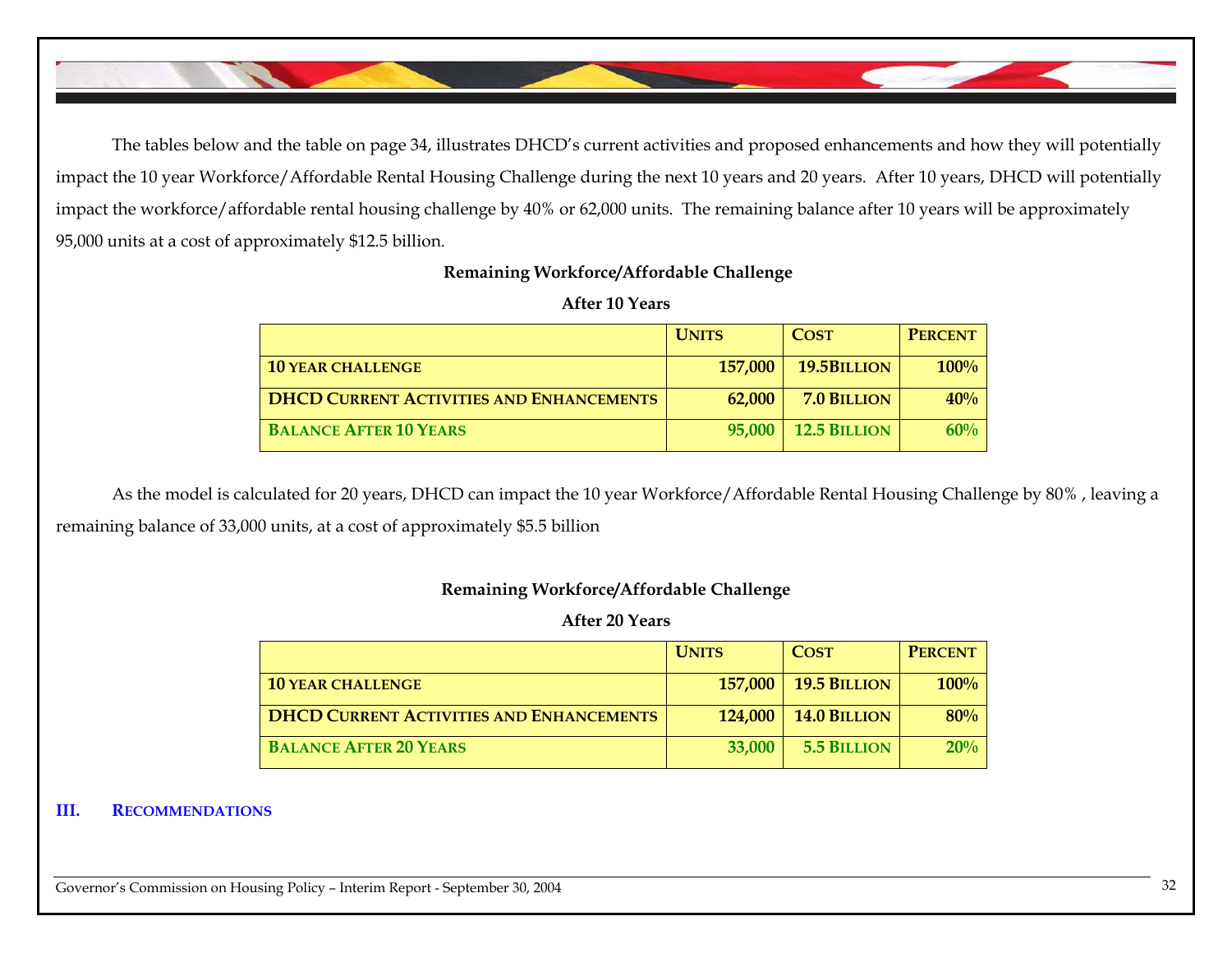The five subcommittees initially developed 56 Recommendations to address the remaining challenge and these recommendations were presented at the March 2, 2004 Commission meeting. The Commission, together with the five subcommittees' leaderships held a 1/2 day retreat on May 4, 2004. After further discussion and deliberation, the five subcommittees continued to discuss their recommendations and reduced them to 27 recommendations by the July 1, 2004 submission deadline. In May 4, 2004, the Interagency Council on Homelessness (ICH) Chair, Secretary Christopher McCabe sent a letter to Chairman Hoskins regarding the ICH Draft Strategic Plan. Within the Draft Strategic Plan, there were four specific recommendations that addressed housing for the homeless. Staff presented the entire Draft Strategic Plan to the Commission at the June 8, 2004 and June 22, 2004 Commission meetings. At this time, Staff recommended that the Commission utilize the four recommendations that specifically addressed housing for homeless within its overall recommendations, bringing the total number of recommendations to 31. The homeless population is one specifically mentioned in the Executive Order, as a population that the Commission was to develop specific and measurable actions.

### **IV. EMERGING TOP 10 RECOMMENDATIONS**

At the August 6, 2004 all day retreat, a total of 31 recommendations, including the Interagency Council on Homelessness recommendations, was discussed and deliberated. At the completion of the retreat, the Commission was challenged to develop a list of Top 10 recommendations, for discussion at the September 7, 2004 Commission meeting. The Commission agreed to individually develop Top 10 ranking and priorities.

Then, at the September 7, 2004 Commission meeting, the Top 10 were shared and discussed but not weighted. The Commissioners requested that the analysis be recalculated such that the analysis created a **weighted Top 10**. In addition, the Commission requested the staff to consolidate and refine the Top 10. The refinement and consolidation of the recommendations resulted in a **Top 8**.

Upon the Commission's review of the weighted analysis and the weighted and consolidated **Top 8**, a discussion was held on September 20, 2004, during public conference call, where a quorum was present. The Commission was concerned that the refined and consolidated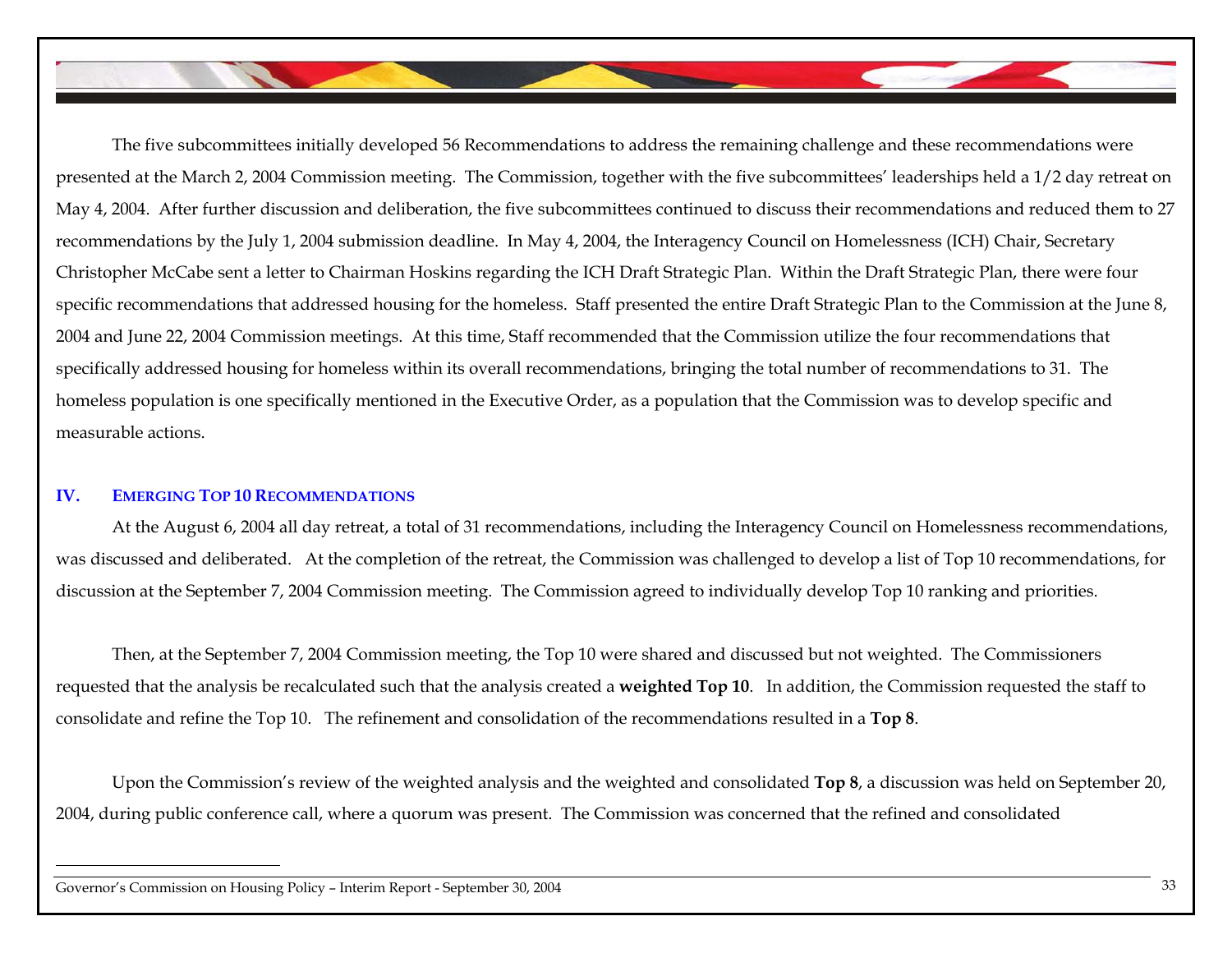recommendations did not maintain the spirit of the recommendations submitted by the subcommittees. The Commission requested that staff return the recommendations back to the wording at the September 7,, 2004 Commission meeting and then redistribute the **Top 10** analysis for a new vote. The new vote was taken via email due on September 24, 2004. Thirteen of the 21 Commissioners responded and provided feedback regarding the recommendations as of September 24, 2004. The comments and feedback was provided in three different formats.

- 1. Commented on the order of the **Top 10**
- 2. Commented on the actual wording of the **Top 10** recommendations
- 3. Provided questions regarding the content and recommendations' intent

Due to the variety of formats, an actual vote was difficult to tally. With knowledge that the Interim Report was due in less than a week, the Commission agreed to include the emerging **Top 10** recommendations in the Interim Report in an "as is" September 24, 2004 state. The Commission agreed to continue to discuss and refine the **Top 10** recommendations to ensure its final recommendations are practical and measurable. Following the table of the emerging **Top 10** recommendations – As of September 24, 2004 are the aggregated comments submitted by the Commissioners and are included in the Annotated Top 10 Recommendations section. The entire weighted analysis of the 31 recommendations, is included in Appendix H.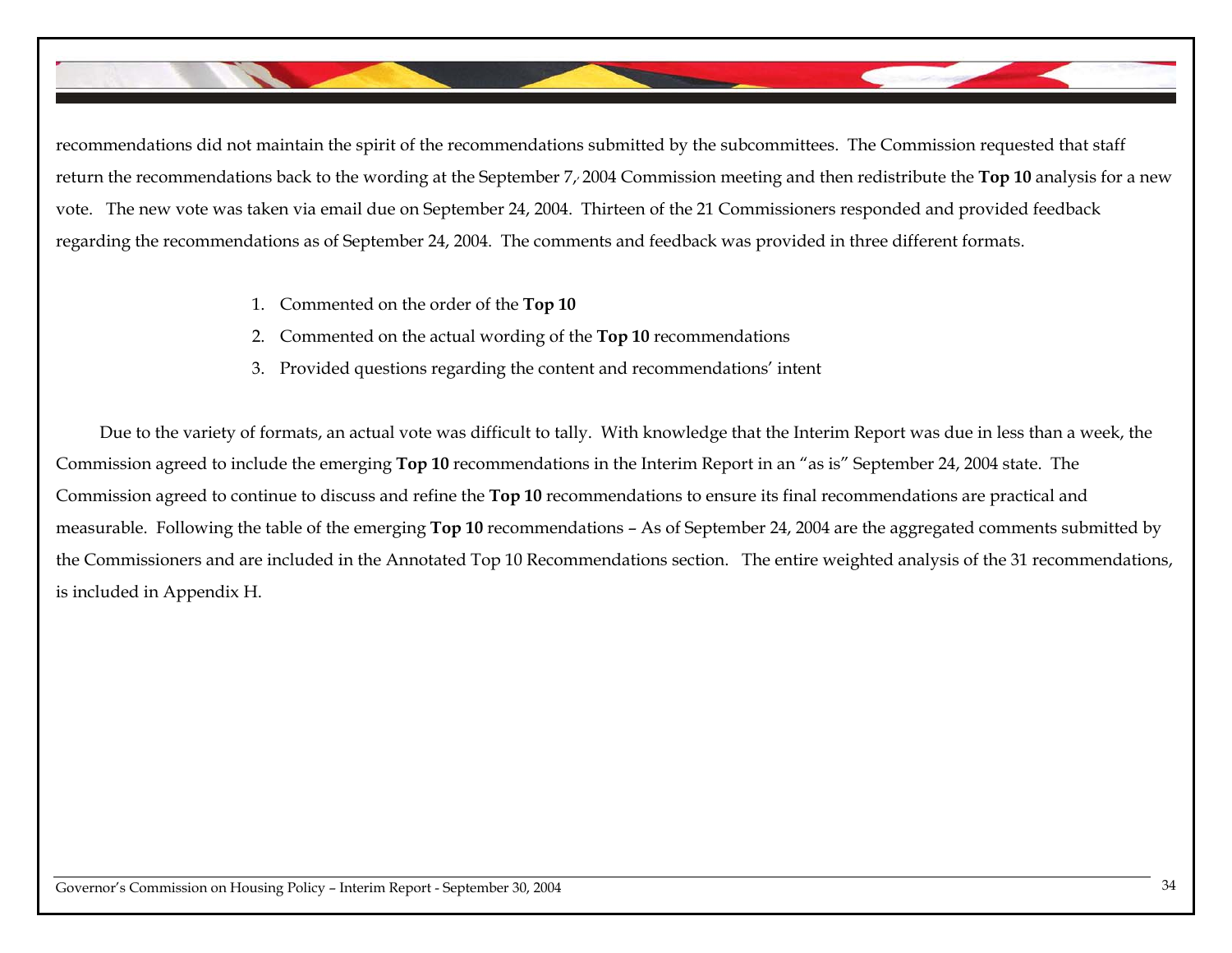## **Emerging Top 10 Recommendations As of September 24, 2004**

## **General Notes**

| The document represents 20 of 21 Commissioners Top 10 weighted submissions, as of September 20, 2004. Each Commissioners Top 10 recommendations       |
|-------------------------------------------------------------------------------------------------------------------------------------------------------|
| were given a weight of 10 being the highest and 1 being the lowest. The recommendation that received the highest number of points became Rank #1, and |
| the recommendation with the $10th$ highest number of points became Rank #10. All 31 recommendations were ranked from 1-31.                            |

- 2. The document is a preliminary ranking of the 31 recommendations, to be utilized in the Interim Report to submit to the Governor on September 30, 2004.
- 3. The document is subject to change as the Commission continues to deliberate the recommendations prior to submitting the Final Report on December 31, 2004.
- 4. The Commission submits these recommendations with knowledge that none of the recommendations increase the cost of housing for Marylanders, but instead, increases the production and preservation of housing for all Marylanders.
- 1. AH = Affordable Housing, LUP = Land Use and Planning,  $\overline{SH}$  = Senior Housing, AAH = Affordable and Accessible Housing for Individuals with Disabilities, HH = Housing for the Homeless, CR = Community Revitalization

| <b>Rank</b> | Original<br>Rec.<br>Number | <b>Refined Recommendations</b>                                                                                                                                                                                                                                                                                                                                                                                               | <b>Total</b><br><b>Pts</b> |
|-------------|----------------------------|------------------------------------------------------------------------------------------------------------------------------------------------------------------------------------------------------------------------------------------------------------------------------------------------------------------------------------------------------------------------------------------------------------------------------|----------------------------|
|             | AH#3                       | Create a new dedicated revenue stream to increase the production and preservation of workforce/affordable housing,<br>especially families and individuals below 80% of Area Median Income. The new source should be a funding source outside<br>of the legislative structure and separate from the annual appropriations process. Amount to be determined prior to the<br>submission of the Final Report, December 31, 2004. | 127                        |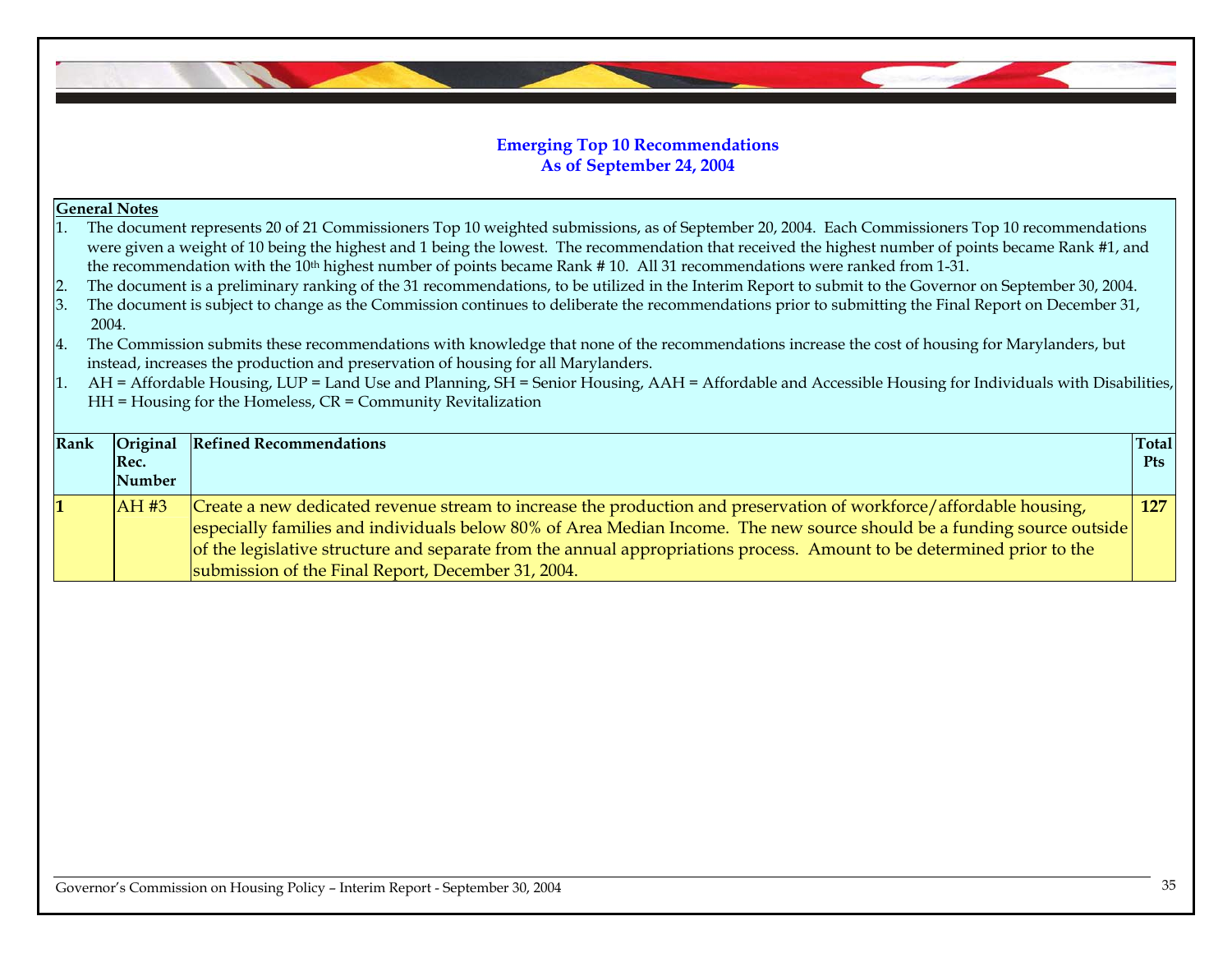| Rank             | Original<br>Rec.  | <b>Refined Recommendations</b>                                                                                                                                                                                                                                                                                                                                                                                                                                                                                                                                                                                                                                                                                                                                                                                                                           | <b>Total</b><br>Pts |
|------------------|-------------------|----------------------------------------------------------------------------------------------------------------------------------------------------------------------------------------------------------------------------------------------------------------------------------------------------------------------------------------------------------------------------------------------------------------------------------------------------------------------------------------------------------------------------------------------------------------------------------------------------------------------------------------------------------------------------------------------------------------------------------------------------------------------------------------------------------------------------------------------------------|---------------------|
|                  | <b>Number</b>     |                                                                                                                                                                                                                                                                                                                                                                                                                                                                                                                                                                                                                                                                                                                                                                                                                                                          |                     |
| $\overline{2}$   | AH#1              | Modify state funding requirements within applications for public economic development funds to require local<br>jurisdictions to demonstrate progress within their approved housing policy submitted within their Comprehensive Plan.<br>1. Amend Article 66 B to require all local jurisdictions with planning and zoning authority to development a<br>housing policy, to be included within their Comprehensive Plan submission. (See Recommendation #3, LUP<br>$#1$ , below)<br>2. Revise all state economic development funding applications to include an additional requirement. The<br>requirement will request local jurisdictions to demonstrate their progress in meeting the objectives of their<br>approved housing policy, as a contingency for receiving any state funds to finance their<br>economic and community development projects. | 112                 |
| $\boldsymbol{3}$ | LUP <sub>#1</sub> | Amend Article 66 B 3.05 (3) to require every jurisdiction with planning and zoning authority within the state develop a<br>housing policy which addresses the supply of land, properly zoned for residential purposes and sufficient to accommodate<br>growth that equitably addresses affordability for all Maryland citizens at all incomes, including workforce<br>families/individuals, seniors, individuals with disabilities below SSI level and the homeless. The housing policy will be<br>included in the comprehensive plan of each jurisdiction and updated at an interval of 6 years, as required in Article 66B<br>$3.05(3)$ .                                                                                                                                                                                                              | 106                 |
|                  |                   | Elements of the housing policy portion of the comprehensive plan for each jurisdiction may include:<br>1. Submission of a strategy for managing affordability of housing needs at all incomes with a special focus on<br>needs of disadvantaged individuals;<br>• Population Trends for next 20 years.                                                                                                                                                                                                                                                                                                                                                                                                                                                                                                                                                   |                     |
|                  |                   | • Employment Trends for next 20 years based on economic plans. (Analysis of Jobs inclusive to type of<br>job and salary range).                                                                                                                                                                                                                                                                                                                                                                                                                                                                                                                                                                                                                                                                                                                          |                     |
|                  |                   | • Commuting patterns (transportation element), where information is available.<br>• Identification of local costs (impact fees, transfer taxes, excise fees, etc).                                                                                                                                                                                                                                                                                                                                                                                                                                                                                                                                                                                                                                                                                       |                     |
|                  |                   | • Type of expedited process, if any, for the development of affordable housing ("Green Tape").<br>• Development capacity analysis, where information is available.                                                                                                                                                                                                                                                                                                                                                                                                                                                                                                                                                                                                                                                                                       |                     |
|                  |                   | • Maps illustrating the issues.<br>2. Request state agencies (Dept of Planning, DHCD, DBED, Dept of Environment, Dept of Transportation) to jointly                                                                                                                                                                                                                                                                                                                                                                                                                                                                                                                                                                                                                                                                                                      |                     |
|                  |                   | create a "How To Manual" to assist local jurisdictions develop their housing policy,; and                                                                                                                                                                                                                                                                                                                                                                                                                                                                                                                                                                                                                                                                                                                                                                |                     |
|                  |                   | 3. Request the creation of an "Oversight Committee" to provide on going technical assistance and oversight to the<br>local jurisdictions' implementation of their housing policy.                                                                                                                                                                                                                                                                                                                                                                                                                                                                                                                                                                                                                                                                        |                     |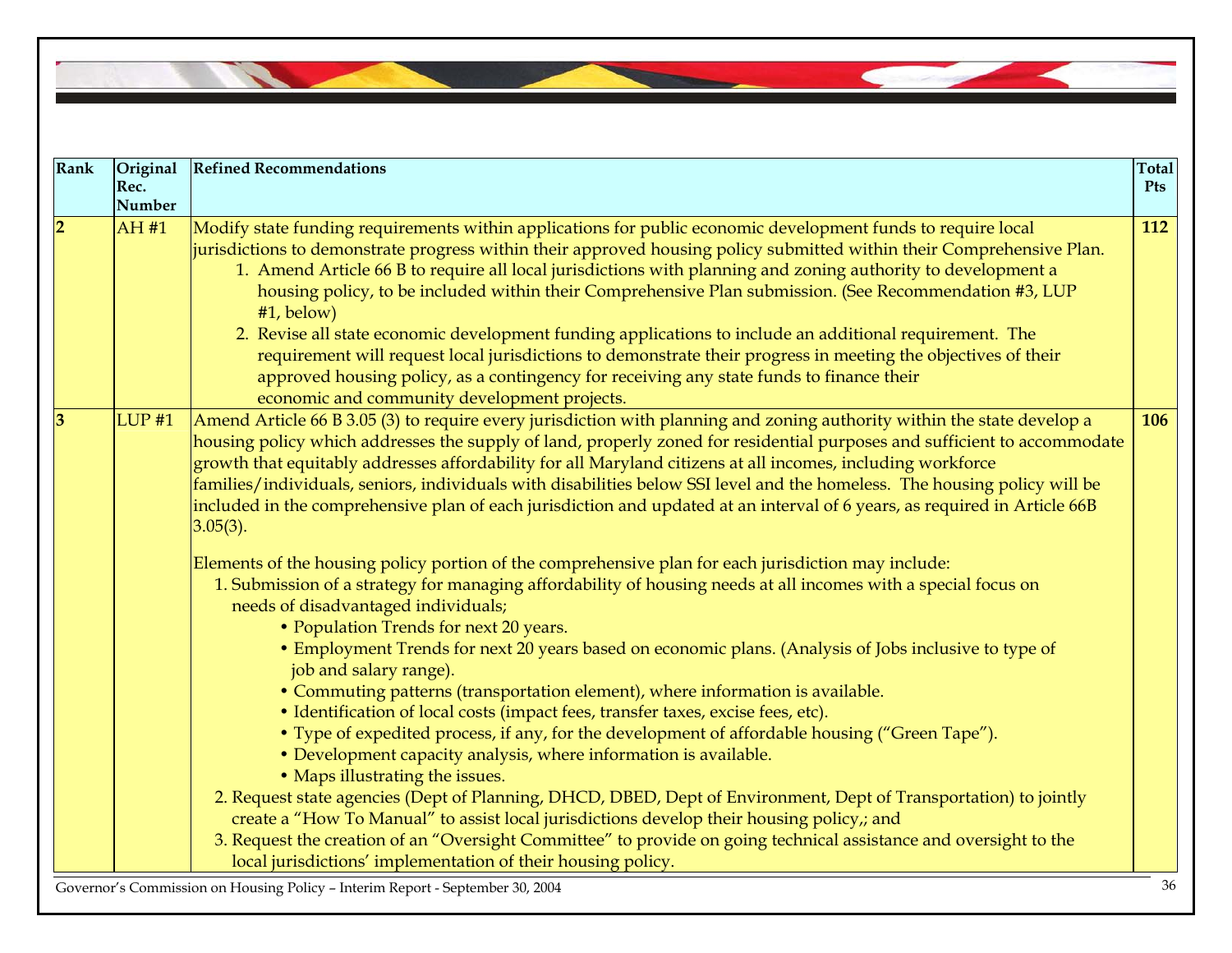

| Rank                    | Original<br>Rec.<br><b>Number</b> | <b>Refined Recommendations</b>                                                                                                                                                                                                                                                                                                                                                                                                                                                                                                                               | <b>Total</b><br><b>Pts</b> |
|-------------------------|-----------------------------------|--------------------------------------------------------------------------------------------------------------------------------------------------------------------------------------------------------------------------------------------------------------------------------------------------------------------------------------------------------------------------------------------------------------------------------------------------------------------------------------------------------------------------------------------------------------|----------------------------|
| $\overline{\mathbf{4}}$ | CR#2                              | Create a new dedicated revenue stream to increase community revitalization efforts throughout Maryland.<br>The new dedicated revenue stream may be created through partnerships with the private sector to create innovations such<br>as 1) a Maryland Private Equity Fund, 2) the utilization of the Federal New Market Tax Credit Program, OR through the<br>creation of a quasi-public entity that is financed using "revolver" programs, such that the repaid program funds are<br>allocated to quasi-public entity and not returned to the General Fund | 100                        |
| 5                       | AH#2                              | $ $ Create a pilot program to develop mixed income housing developments (homeownership and rental) with units for<br>workforce/affordable families/individuals, above 60% Area Median Income and units available for individuals with<br>disabilities at SSI level income. OR<br>Create a pilot program to develop mixed income housing developments (homeownership and rental) with units for<br>workforce/affordable families/individuals, above 60% Area Median Income.                                                                                   | 77                         |
| 6                       |                                   | AAH #5 Create a new dedicated revenue stream to increase the production and preservation of affordable and accessible housing<br>for individuals with disabilities at or below SSI level (\$6,768 annually) through the identification of untapped sources of<br>funds (Federal, State, Private).                                                                                                                                                                                                                                                            | 64                         |
|                         | <b>SH#6</b>                       | Review inventory of surplus state property, identify land appropriate for all types of housing (workforce/affordable, senior<br>housing and housing for individuals with disabilities at SSI level income) and solicit developers to develop the surplus<br>land.                                                                                                                                                                                                                                                                                            | 54                         |
| $\overline{\bf 8}$      | #2, #3                            | AAH #1, Create a bridge subsidy program for individuals with disabilities, currently on the Section 8 Voucher Waiting list, through<br>the reallocation of Rental Allowance Program (RAP) funds and/or HOME funds for the purpose of providing short term<br>rental assistance to 100 individuals annually for three years.                                                                                                                                                                                                                                  | 53                         |
| $\boldsymbol{9}$        | AH #4                             | Support community based organizations, faith based organizations, and nonprofit organizations that provide quality<br>homeownership, citizenship and financial counseling programs by developing partnerships with the private sector and<br>foundations.                                                                                                                                                                                                                                                                                                    | 50                         |
| 10                      |                                   | AAH #6 Issue an Executive Order to create an interdepartmental Governor's Housing Initiative that will produce units affordable<br>for individuals with disabilities at SSI level (\$6,768 annually).                                                                                                                                                                                                                                                                                                                                                        | 50                         |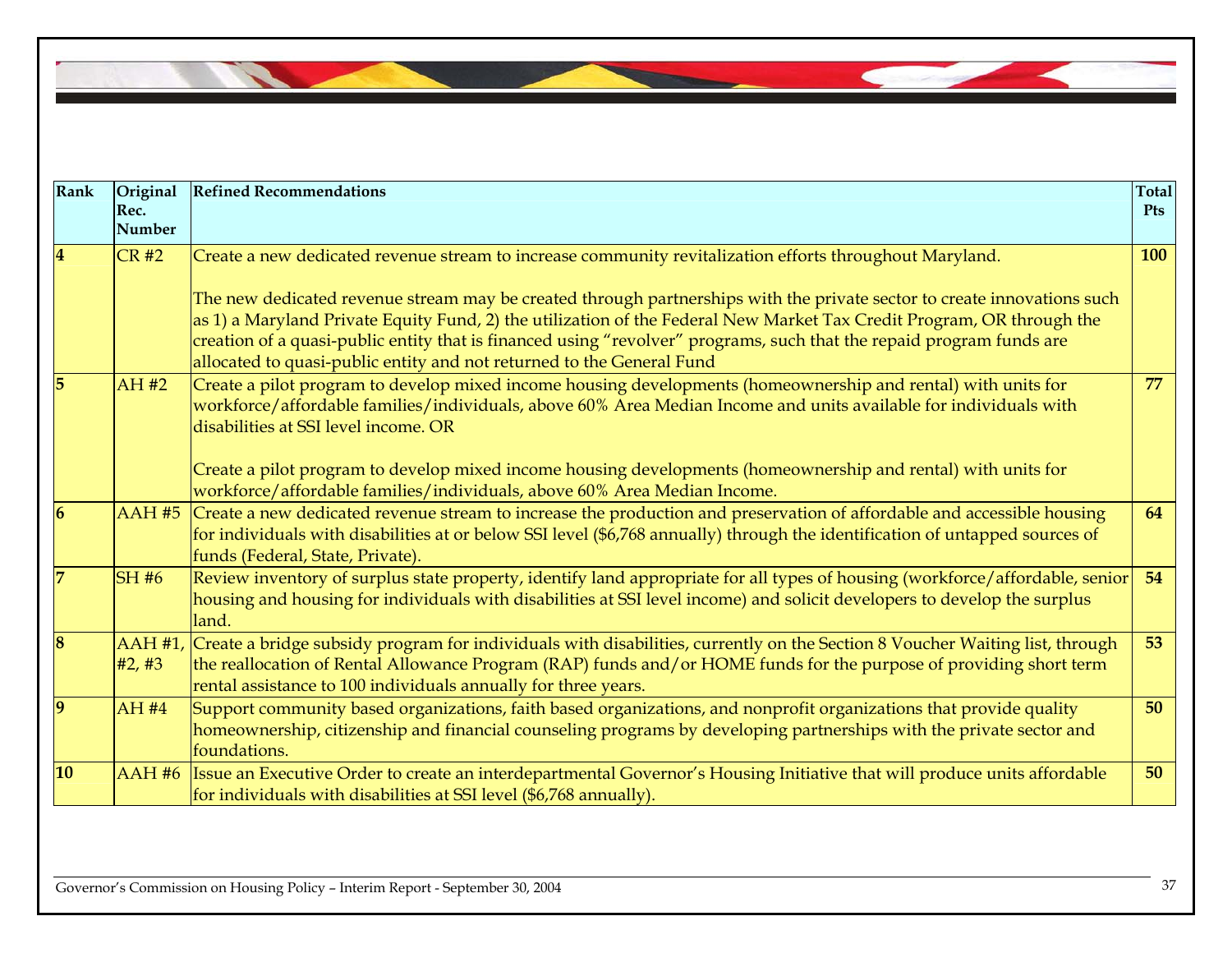## **iV. ANNOTATED TOP 10 RECOMMENDATIONS**

The following table provides the comments as submitted by the 13 of 21 Commissioners from September 21, 2004 to September 24, 2004.

#### **General Notes**

1. The document represents 20 of 21 Commissioners Top 10 weighted submissions, as of September 20, 2004. Each Commissioners Top 10 recommendations were given a weight of 10 being the highest and 1 being the lowest. The recommendation that received the highest number of points became Rank #1, and the recommendation with the 10<sup>th</sup> highest number of points became Rank # 10. All 31 recommendations were ranked from 1-31.

- 2.The document is a preliminary ranking of the 31 recommendations, to be utilized in the Interim Report to submit to the Governor on September 30, 2004.
- 3.The document is subject to change as the Commission continues to deliberate the recommendations prior to submitting the Final Report on December 31, 2004.
- 4. The Commission submits these recommendations with knowledge that none of the recommendations increase the cost of housing for Marylanders, but instead, increases the production and preservation of housing for all Marylanders.
- 5. AH = Affordable Housing, LUP = Land Use and Planning, SH = Senior Housing, AAH = Affordable and Accessible Housing for Individuals with Disabilities, HH = Housing for Homeless, CR = Community Revitalization

| Rank | Original<br>Rec.<br>Number | <b>Refined Recommendations</b>                                                                                                                                                                                                                                                                                                                                                                                            | <b>Total</b><br><b>Pts</b> |
|------|----------------------------|---------------------------------------------------------------------------------------------------------------------------------------------------------------------------------------------------------------------------------------------------------------------------------------------------------------------------------------------------------------------------------------------------------------------------|----------------------------|
|      | AH #3                      | Create a new dedicated revenue stream to increase the production and preservation of workforce/affordable housing, especially families and<br>individuals below 80% of Area Median Income. The new source should be a funding source outside of the legislative structure and separate from the<br>annual appropriations process. Amount to be determined prior to the submission of the Final Report, December 31, 2004. | 127                        |
|      |                            | Comments                                                                                                                                                                                                                                                                                                                                                                                                                  |                            |
|      |                            | Good as long as it does not impose a new tax.<br>Good but a source needs to be determined.                                                                                                                                                                                                                                                                                                                                |                            |
|      |                            | This cannot impact the problem without new money. For households below 60% of AMI it requires subsidy.<br>л                                                                                                                                                                                                                                                                                                               |                            |
|      |                            | Good idea, but it can't be "outside" the legislative structure because the legislature has to create it. It can be outside the yearly appropriation<br>л<br>process, as in a special fund that carries over a balance. Of course, even those funds can be taken (as witness the last three years) but at least it<br>takes a legislative appropriation to do it.                                                          |                            |
|      |                            | We need to identify a source for this revenue stream that will have an organic relationship to housing.<br>л                                                                                                                                                                                                                                                                                                              |                            |
|      |                            | Agree and request amendment of language of including "individuals at all income levels below 80% of AMI."<br>л                                                                                                                                                                                                                                                                                                            |                            |
|      |                            | I would like to revise it to incorporate 2 different concepts. (1) That there is a dedicated funding source and/or increased funding to obtain at<br>л<br>least \$X and that Dept. productions funds are turned into true revolving/trust funds. (2) That the State should work to facilitate resources<br>from outside appropriation process as stated in the draft.                                                     |                            |
|      |                            | The genesis of this recommendation was focused around the possibility of revolving income earned by the department (interest, fees etc.)<br>×                                                                                                                                                                                                                                                                             |                            |
|      |                            | There is a simple fact that the need, as defined by the department, can only be met with additional funds. Ideas for additional sources of<br>л<br>revenue are identified in #4 below. Can we use similar sources as in #4?                                                                                                                                                                                               |                            |
|      |                            | Agree with this recommendation but the funding source should be a part of the appropriated process and that the proceeds should be<br>л<br>allocated to the specific jurisdictions. Number two recommendation. Strategy and planning comes first, then funding.                                                                                                                                                           |                            |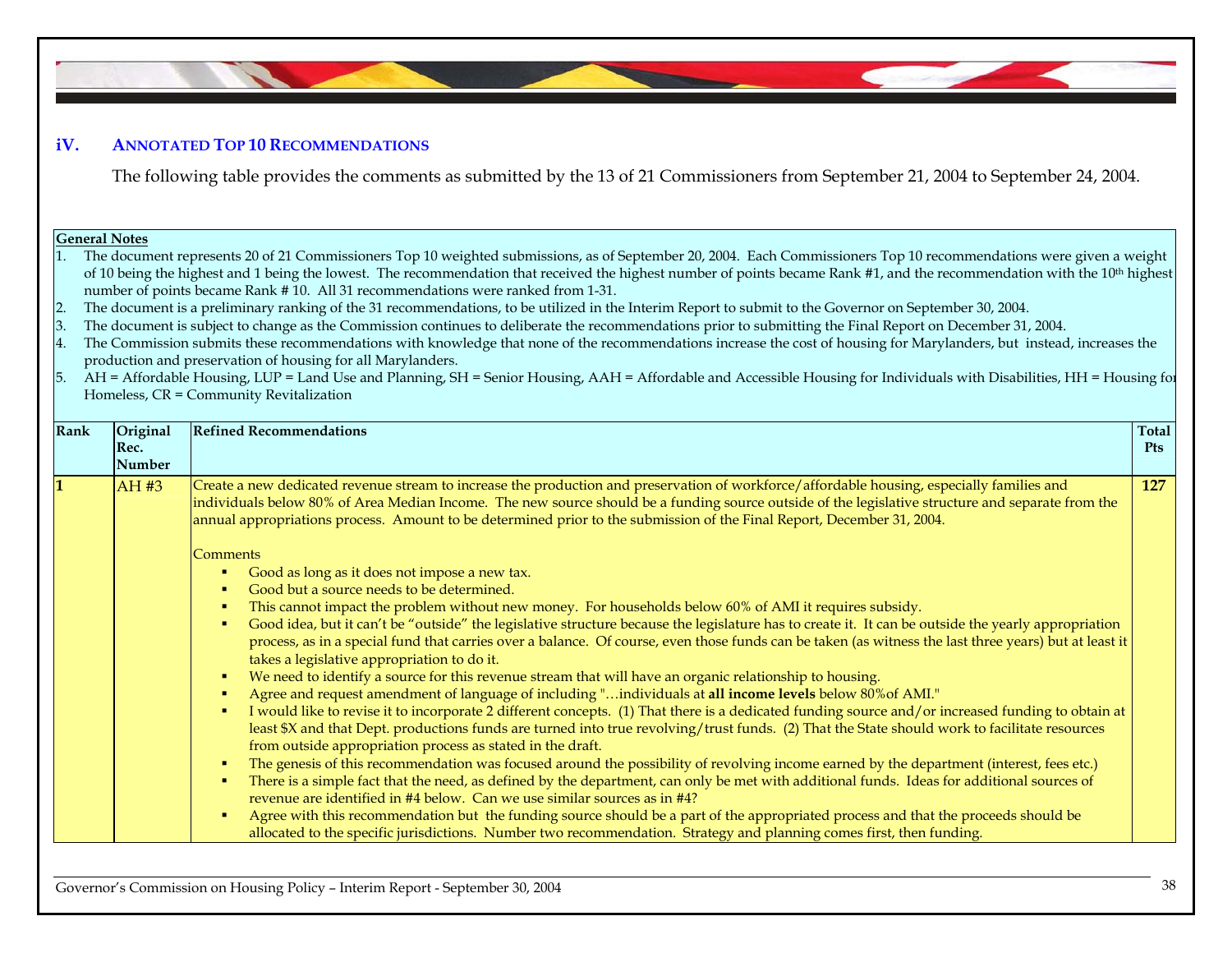| Rank | Original<br>Rec.<br>Number | <b>Refined Recommendations</b>                                                                                                                                                                                                                                                                                                                                                                                                                                                                                                                                                                                                                                                                                                                                                                                                                                                                                                                                                                                | <b>Total</b><br><b>Pts</b> |
|------|----------------------------|---------------------------------------------------------------------------------------------------------------------------------------------------------------------------------------------------------------------------------------------------------------------------------------------------------------------------------------------------------------------------------------------------------------------------------------------------------------------------------------------------------------------------------------------------------------------------------------------------------------------------------------------------------------------------------------------------------------------------------------------------------------------------------------------------------------------------------------------------------------------------------------------------------------------------------------------------------------------------------------------------------------|----------------------------|
|      | AH #1                      | Modify state funding requirements within applications for public economic development funds to require local jurisdictions to demonstrate progress<br>within their approved housing policy submitted within their Comprehensive Plan.<br>1. Amend Article 66 B to require all local jurisdictions with planning and zoning authority to development a housing policy, to be included<br>within their Comprehensive Plan submission. (See Recommendation #3, LUP #1, below)<br>Revise all state economic development funding applications to include an additional requirement. The requirement will request local<br>2.<br>jurisdictions to demonstrate their progress in meeting the objectives of their approved housing policy, as a contingency for receiving any<br>state funds to finance their economic and community development projects.<br><b>Comments</b>                                                                                                                                         | 112                        |
|      |                            | Recommendation #2 and #3 are good ideas but difficult to implement. Local jurisdictions that currently have a housing policy will like the<br>incentive and local jurisdictions that do not have a housing policy could think this is controversial.<br>Can 2 & 3 be combined? Rank #5<br>л<br>A "must" recommendation, but what incentives can be offered when local jurisdictions comply?<br>×<br>Very useful tool but concerned that this is difficult to implement in the political world.<br>×<br>Local jurisdictions are going to see it as an unfunded and onerous mandate. Can we make it more of an incentive than a requirement?<br>This should not be the number 2 priority.<br>How and by whom are the housing plans to be "approved"?<br>- 11<br>This should not be a number two recommendation. Some jurisdictions do this already with HUD.<br>Agree.<br>Recommendations #2 & #3 are so similar; there must be a way to craft language that would be acceptable to everyone on the Commission. |                            |
|      |                            | Since zoning is the purview of the local jurisdictions, only local jurisdictions have the ability to ensure through their planning process that<br>л<br>enough properly zoned land for affordable housing.<br>Forcing jurisdictions to comply will only incite local communities who after all have to be the ones to live with the results.<br>As all of who have proposed affordable housing developments know an astute, organized local community who is opposed to this<br>л<br>recommendation has the capacity to reject any project. The political process would be difficult if not impossible to change. Incentives are the<br>only practical option.                                                                                                                                                                                                                                                                                                                                                |                            |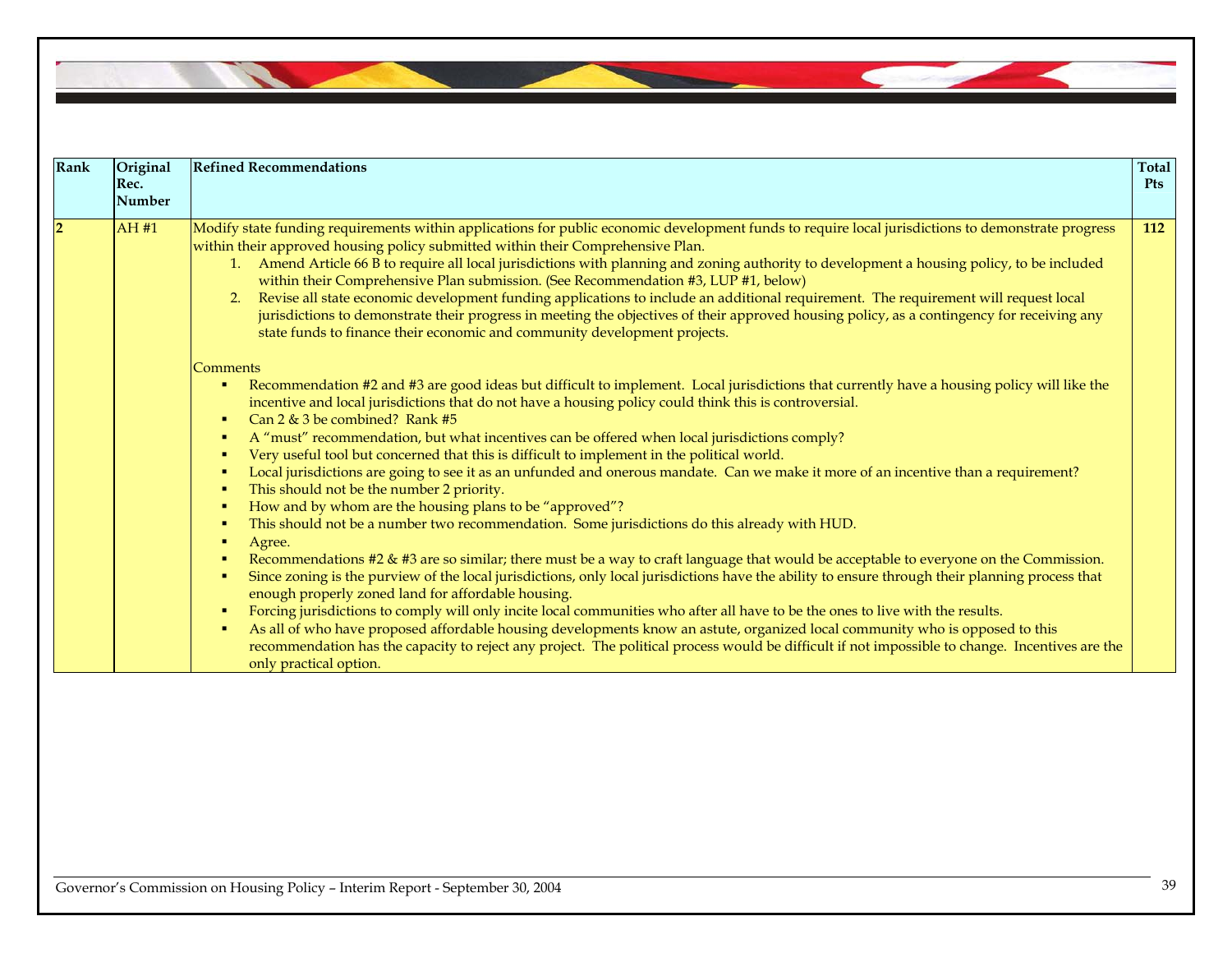| Rank | Original<br>Rec.<br><b>Number</b> | <b>Refined Recommendations</b>                                                                                                                                                                                                                                                                                                                                                                                                                                                                                                                                                                                                           | <b>Total</b><br><b>Pts</b> |
|------|-----------------------------------|------------------------------------------------------------------------------------------------------------------------------------------------------------------------------------------------------------------------------------------------------------------------------------------------------------------------------------------------------------------------------------------------------------------------------------------------------------------------------------------------------------------------------------------------------------------------------------------------------------------------------------------|----------------------------|
| 3    | $LUP$ #1                          | Amend Article 66 B 3.05 (3) to require every jurisdiction with planning and zoning authority within the state develop a housing policy which addresses<br>the supply of land, properly zoned for residential purposes and sufficient to accommodate growth that equitably addresses affordability for all<br>Maryland citizens at all incomes, including workforce families/individuals, seniors, individuals with disabilities below SSI level and the homeless.<br>The housing policy will be included in the comprehensive plan of each jurisdiction and updated at an interval of 6 years, as required in Article 66B<br>$3.05(3)$ . | <b>106</b>                 |
|      |                                   | Elements of the housing policy portion of the comprehensive plan for each jurisdiction may include:<br>1. Submission of a strategy for managing affordability of housing needs at all incomes with a special focus on needs of disadvantaged individuals;                                                                                                                                                                                                                                                                                                                                                                                |                            |
|      |                                   | • Population Trends for next 20 years.<br>• Employment Trends for next 20 years based on economic plans. (Analysis of Jobs inclusive to type of job and salary range).                                                                                                                                                                                                                                                                                                                                                                                                                                                                   |                            |
|      |                                   | • Commuting patterns (transportation element), where information is available.<br>• Identification of local costs (impact fees, transfer taxes, excise fees, etc).                                                                                                                                                                                                                                                                                                                                                                                                                                                                       |                            |
|      |                                   | • Type of expedited process, if any, for the development of affordable housing ("Green Tape").<br>• Development capacity analysis, where information is available.                                                                                                                                                                                                                                                                                                                                                                                                                                                                       |                            |
|      |                                   | • Maps illustrating the issues.<br>Request state agencies (Dept of Planning, DHCD, DBED, Dept of Environment, Dept of Transportation) to jointly create a "How To Manual" to<br>2.<br>assist local jurisdictions develop their housing policy,; and                                                                                                                                                                                                                                                                                                                                                                                      |                            |
|      |                                   | Request the creation of an "Oversight Committee" to provide on going technical assistance and oversight to the local jurisdictions'<br>3.<br>implementation of their housing policy.                                                                                                                                                                                                                                                                                                                                                                                                                                                     |                            |
|      |                                   | Comments<br>Recommendation #2 and #3 are good ideas but difficult to implement. Local jurisdictions that currently have a housing policy will like the<br>incentive and local jurisdictions that do not have a housing policy will be controversial.                                                                                                                                                                                                                                                                                                                                                                                     |                            |
|      |                                   | Excellent approach for rural areas.<br>٠<br>This is a good idea that will mature as it goes through the process. The recommendation has good long term implications.<br>An "Oversight" committee will limit the ability to implement the recommendation.                                                                                                                                                                                                                                                                                                                                                                                 |                            |
|      |                                   | Mandating that a jurisdiction have a supply of land "properly zoned" and "sufficient to accommodate growth that equitably addresses<br>affordability", may be asking for opposition.                                                                                                                                                                                                                                                                                                                                                                                                                                                     |                            |
|      |                                   | The whole tenor of #2 and #3 as to requiring local jurisdictions to do things (rather than helping and assisting and creating incentives). It<br>creates the impression that there is no "balancing" of all the factors that go into land use and development involved in our calculations.<br>This is excellent and should be number one. Combine AH#1 with this one.                                                                                                                                                                                                                                                                   |                            |
|      |                                   | The sentence should end after the word "incomes." The intent of the land use committee and the majority of commissioners were to ensure<br>that we had a supply of affordable housing for all Maryland's citizens. In virtually every other recommendation our focus is on the<br>disadvantaged groups within our population. By adding the qualifying words the recommendations is weakens the entire point of this<br>proposition note.                                                                                                                                                                                                |                            |
|      |                                   | Detailing the elements is a good idea.<br>Is it realistic for various departments to come together and write a manual? Is there a precedent? Would the local planning departments see<br>this as intrusive?                                                                                                                                                                                                                                                                                                                                                                                                                              |                            |
|      |                                   | Who would be on the "Oversight Committee"? Would we need it if the elements were clearly defined? Technical assistance through the<br>state-planning department may be appropriate, but setting up a separate group does not seem necessary.                                                                                                                                                                                                                                                                                                                                                                                             |                            |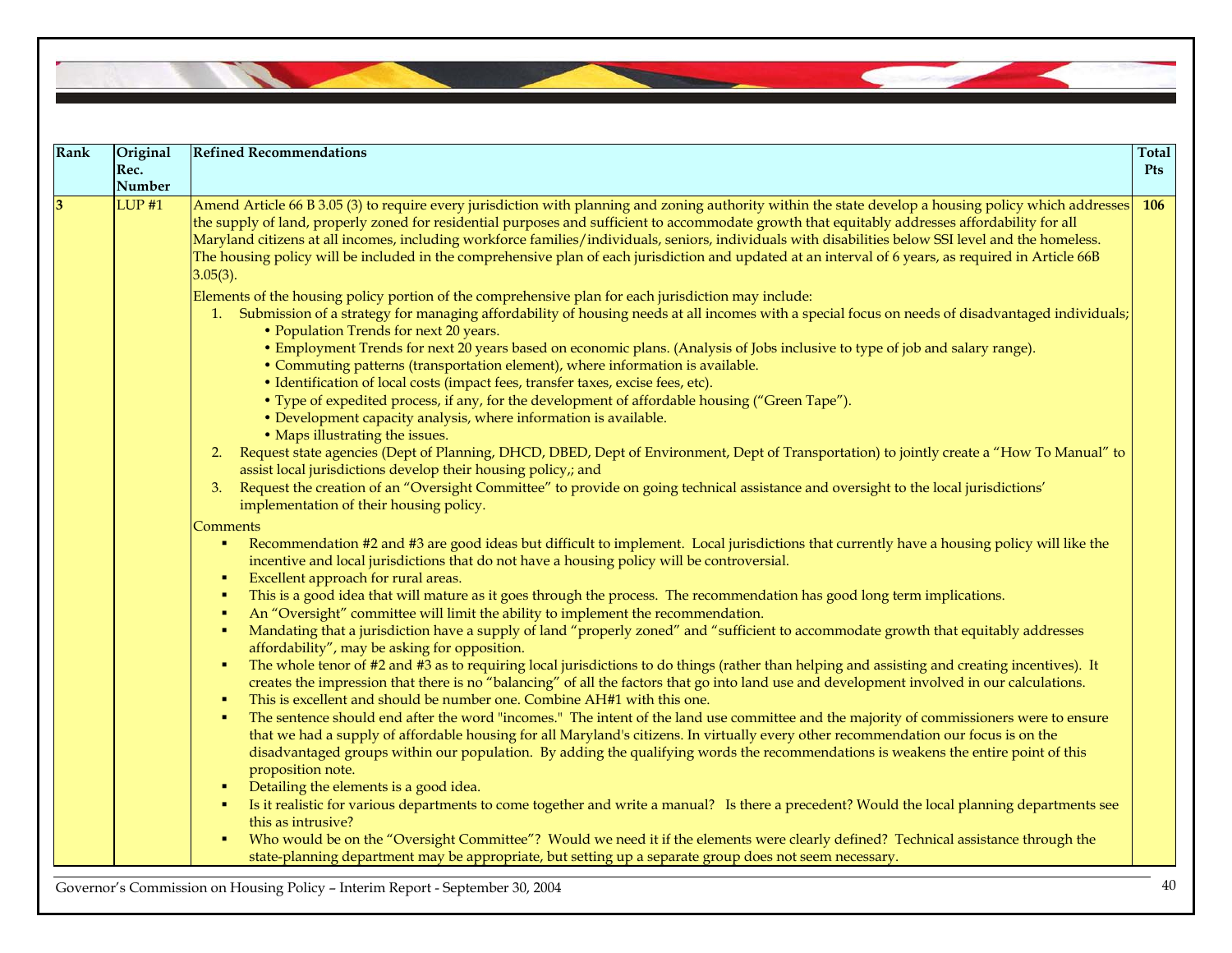Governor's Commission on Housing Policy – Interim Report - September 30, 2004 <sup>41</sup> **Rank Original Rec. NumberRefined Recommendations Total Pts** Create a new dedicated revenue stream to increase community revitalization efforts throughout Maryland. The new dedicated revenue stream may be created through partnerships with the private sector to create innovations such as 1) a Maryland Private Equity Fund, 2) the utilization of the Federal New Market Tax Credit Program, OR through the creation of a quasi-public entity that is financed using "revolver" programs, such that the repaid program funds are allocated to quasi-public entity and not returned to the General Fund **Comments**  $\mathbf{r}$  . Current or restructure current process.  $\blacksquare$ Agree with the recommendation. However, the suggested new revenue sources may not work for communities in most distress.  $\mathbf{r}$  Combine this recommendation with recommendation number 1  $\blacksquare$  Agree with recommendation as the number two, once it is combined with AH #1 Not "creating" the fundamentally private sector funding streams but rather, leveraging them and helping them focus on areas of need. In the case of the equity fund, the state can assist in the formation of such a fund and work collaboratively with it and similar efforts to increase the supply of affordable and workforce housing and encourage positive community development.  $\mathbf{H}^{\prime}$  The quasi-public entity is an entirely different thing and should be a separate point. It needs to be refined and delineated more, however – e.g., what do we mean by "revolver programs?" The relationship to public funding has to be clearly spelled out and not muddled as expressed here  $\blacksquare$  It sounds like we are seeking to create an entirely new approach that will effectively enable new revenue to be attracted to the state for the purposes increasing the supply of affordable housing. This is where the emphasis should be placed. New revenue is merely a by-product of the intent of this recommendation. **100 5** AH #2 Create a pilot program to develop mixed income housing developments (homeownership and rental) with units for workforce/affordable families/individuals, above 60% Area Median Income and units available for individuals with disabilities at SSI level income. OR Create a pilot program to develop mixed income housing developments (homeownership and rental) with units for workforce/affordable families/individuals, above 60% Area Median Income. **Comments**  $\mathbf{r}$  . Recommendation #5 will take many years to implement  $\mathbf{r}$  Rank for this recommendation would be 2  $\mathbf{r}$  OK, but #5 should be combined with #6  $\mathbf{r}$  This recommendation does not have enough impact to warrant inclusion. No points.  $\bullet$  . Which one? It seems to me we want more than a "pilot" program. We want to encourage this kind of mixed income-mixed used projects, including units that are aimed at all three groups – those over 60%; those under; and those with disabilities. Maybe also seniors. Should the Department (and the rest of the State) simply support this kind of effort? If it's a "pilot", who is going to administer and fund it?  $\blacksquare$  This is a good idea, why does it have to be a "Pilot" program? Let's just create a program and get on with the business developing mixed income housing. There are certainly models for this at the federal level.  $\blacksquare$  I agree with this recommendation as the number #3 recommendation once the aforementioned recommendations are combined. **77**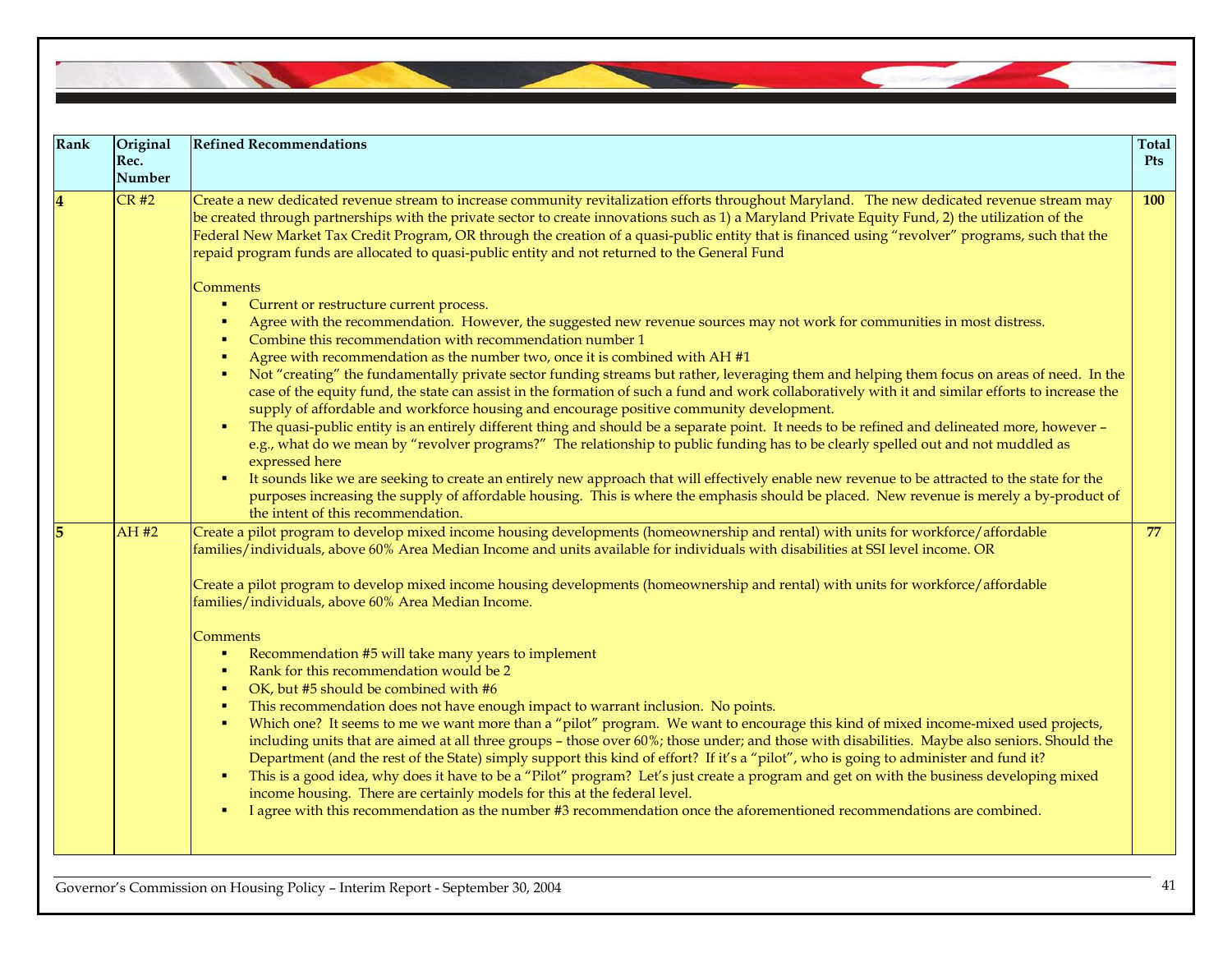| <b>Rank</b> | Original<br>Rec.<br>Number | <b>Refined Recommendations</b>                                                                                                                                                                                                                                                                                                                                                                                                                                                                                                                                                                                                                                                                                                                                                                                                                                                                                                                                                                                                                                                                                                                                                                                                                                                                                                                                                                                                                                                                                                                                                                                                  | <b>Total</b><br><b>Pts</b> |
|-------------|----------------------------|---------------------------------------------------------------------------------------------------------------------------------------------------------------------------------------------------------------------------------------------------------------------------------------------------------------------------------------------------------------------------------------------------------------------------------------------------------------------------------------------------------------------------------------------------------------------------------------------------------------------------------------------------------------------------------------------------------------------------------------------------------------------------------------------------------------------------------------------------------------------------------------------------------------------------------------------------------------------------------------------------------------------------------------------------------------------------------------------------------------------------------------------------------------------------------------------------------------------------------------------------------------------------------------------------------------------------------------------------------------------------------------------------------------------------------------------------------------------------------------------------------------------------------------------------------------------------------------------------------------------------------|----------------------------|
| <b>6</b>    | <b>AAH #5</b>              | Create a new dedicated revenue stream to increase the production and preservation of affordable and accessible housing for individuals with<br>disabilities at or below SSI level (\$6,768 annually) through the identification of untapped sources of funds (Federal, State, Private).                                                                                                                                                                                                                                                                                                                                                                                                                                                                                                                                                                                                                                                                                                                                                                                                                                                                                                                                                                                                                                                                                                                                                                                                                                                                                                                                         | 64                         |
|             |                            | Comments<br>Recommendation #6 is fine.<br>$\blacksquare$<br>Combine with recommendation #1.<br>$\blacksquare$<br>Good but need to identify source.<br>$\blacksquare$<br>Without this recommendation there will be no housing created for this income population.<br>$\blacksquare$<br>Again, several recommendations: (1) create a dedicated revenue stream and (2) identify untapped resources. They are different things.<br>٠<br>If we want a dedicated revenue stream, that a source needs to be identified. The source should have an organic relationship to the purpose<br>٠<br>and constituency of people with disabilities. Otherwise it's a non-starter.<br>The alternative is to focus the recommendation on the need to expand housing for individuals with disabilities below the SSI level. This<br>$\blacksquare$<br>should entail the identification of untapped resources and increased state funding, whether from a dedicated revenue source (of which there<br>are not many) or increased appropriations<br>Do we really think there are significant amounts of idle funds at the levels identified in the recommendation? Can there really be a significant<br>٠                                                                                                                                                                                                                                                                                                                                                                                                                                           |                            |
|             | <b>SH #6</b>               | amount of revenue that no one has discovered yet? If not this is a weak recommendation.<br>Review inventory of surplus state property, identify land appropriate for all types of housing (workforce/affordable, senior housing and housing for<br>individuals with disabilities at SSI level income) and solicit developers to develop the surplus land.<br>Comments<br>Recommendation #7 is a good recommendation. Fosters partnerships between the state and local jurisdictions<br>٠<br>Who will perform this recommendation?<br>٠<br>Can we include the municipal owned properties (Resolution Trust Properties) given to local governments during the bank holding<br>٠<br>conversions?<br>Rank as 2<br>$\blacksquare$<br>Combine all of the dedicated funding stream recommendations into a single recommendation that allows for flexible investment options.<br>٠<br>The recommendation will not generate significant numbers. Not enough suitable land. No points<br>٠<br>Good. Who is going to do this? Are we going to do it at market rates or offer incentives? What role will local jurisdictions have in this<br>٠<br>process?<br>Is there already a single source where state property is catalogued? Who would do this and how do we convince departments that own land<br>٠<br>to declare it surplus? Who can make the decision that property is surplus? Do not think this recommendation has a potential to uncover a<br>significant number of development possibilities.<br>Recommend focusing it and maybe land that is around transit hubs, (light rail, subway, airport, etc.) could be utilized.<br>٠ | 54                         |

**Charles Control**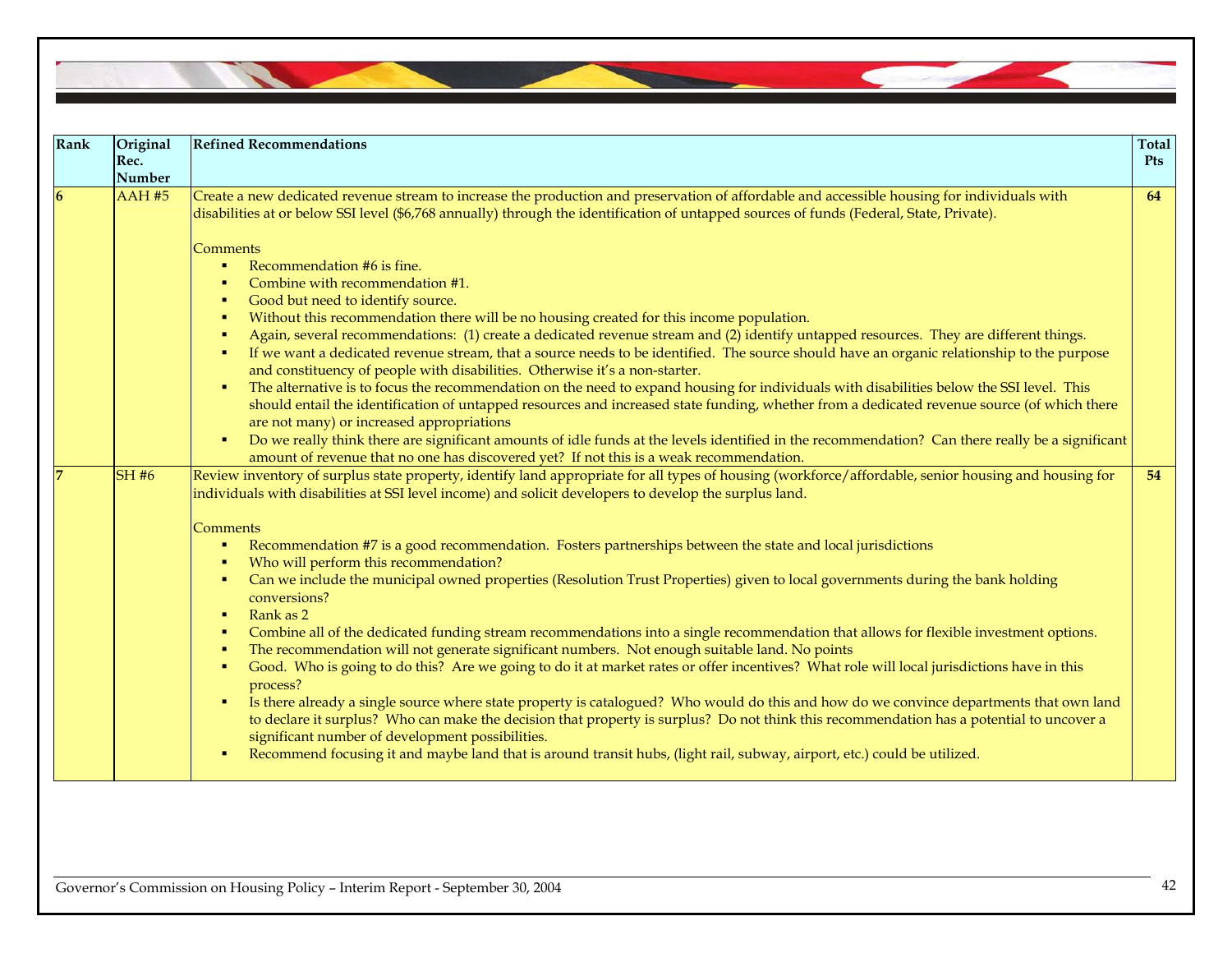

| Rank | Original<br>Rec.<br>Number | <b>Refined Recommendations</b>                                                                                                                                                                                                                                                                                                                                                                                                                                                                                                                                                                                                                                                                                                                                                                                                                                                                                                                                                                                                                                                                                                                                                                                                                                                                                                                                                                                                                                                                                                                                                                                                                                                                                                                                                                                                                                                                                                                                                                                                                                                                                                                                                                                                                                                      | Total<br>Pts    |
|------|----------------------------|-------------------------------------------------------------------------------------------------------------------------------------------------------------------------------------------------------------------------------------------------------------------------------------------------------------------------------------------------------------------------------------------------------------------------------------------------------------------------------------------------------------------------------------------------------------------------------------------------------------------------------------------------------------------------------------------------------------------------------------------------------------------------------------------------------------------------------------------------------------------------------------------------------------------------------------------------------------------------------------------------------------------------------------------------------------------------------------------------------------------------------------------------------------------------------------------------------------------------------------------------------------------------------------------------------------------------------------------------------------------------------------------------------------------------------------------------------------------------------------------------------------------------------------------------------------------------------------------------------------------------------------------------------------------------------------------------------------------------------------------------------------------------------------------------------------------------------------------------------------------------------------------------------------------------------------------------------------------------------------------------------------------------------------------------------------------------------------------------------------------------------------------------------------------------------------------------------------------------------------------------------------------------------------|-----------------|
|      | $AAH$ #1,<br>#2, #3        | Create a bridge subsidy program for individuals with disabilities, currently on the Section 8 Voucher Waiting list, through the reallocation of Rental<br>Allowance Program (RAP) funds and/or HOME funds for the purpose of providing short term rental assistance to 100 individuals annually for three<br>years.<br><b>Comments</b><br>Recommendation #8 is fine<br>Good idea<br>$\bullet$<br>Will RAP continue to be funded?<br>$\blacksquare$<br>Once combinations of recommendations are performed this recommendation moves into the top five where it belongs.<br>$\blacksquare$<br>This recommendation will not achieve any thing. RAP already serves a high % of disabled. The Department administered HOME program is<br>×<br>only for small jurisdictions. No points<br>Would this be for people with temporary documented disabilities, because what happens after three years?                                                                                                                                                                                                                                                                                                                                                                                                                                                                                                                                                                                                                                                                                                                                                                                                                                                                                                                                                                                                                                                                                                                                                                                                                                                                                                                                                                                        | 53              |
|      | AH #4                      | Support community based organizations, faith based organizations, and nonprofit organizations that provide quality homeownership, citizenship and<br>financial counseling programs by developing partnerships with the private sector and foundations.<br>Comments<br>Recommendation #9 is a good recommendation but difficult to implement due to a trust factor.<br>Needs further clarification<br>$\blacksquare$<br>Capable non profits are part of the infrastructure needed to produce housing and prepare persons for homeownership.<br>×<br>Working capital is a need as well as technical assistance.<br>×<br>Rank as 3; Make language stronger to create dedicated funding source for these groups; try to include in revenue stream<br>×<br>What is meant by "support?" Need to be specific - e.g., provide operating assistance, technical training, etc. Everyone "supports" things, but<br>×<br>the critical issue is whether the support is followed up with money or other specific actions that increase the capacity of these organizations to<br>do what we want them to do.<br>This should be a much higher priority as it is central to the real world ability to identify projects at the local level that are feasible and to<br>mobilizing all the resources (including local support) necessary to make them viable. Move to top five.<br>At present, too many organizations do not have the resources, longevity, training and leadership to do what needs to be done. Need to<br>×<br>increase resources.<br>Private sector partnerships are useful, but they will not, by themselves, achieve this aim. Need community based organizations with real<br>×<br>capacity to lead development efforts. That is not a part-time proposition.<br>Community based organizations are small businesses and should be recognized as such. What they need is money. Money for operations,<br>п.<br>lines of credit and interim (construction financing for projects. If they had a stable and reliable source of funding then technical assistance<br>would be most welcome.<br>The state should convene groups already supporting non-profits and determine how they could help/support these groups. MCCD, MANO<br>and Enterprise would be a good place to start. | 50 <sub>1</sub> |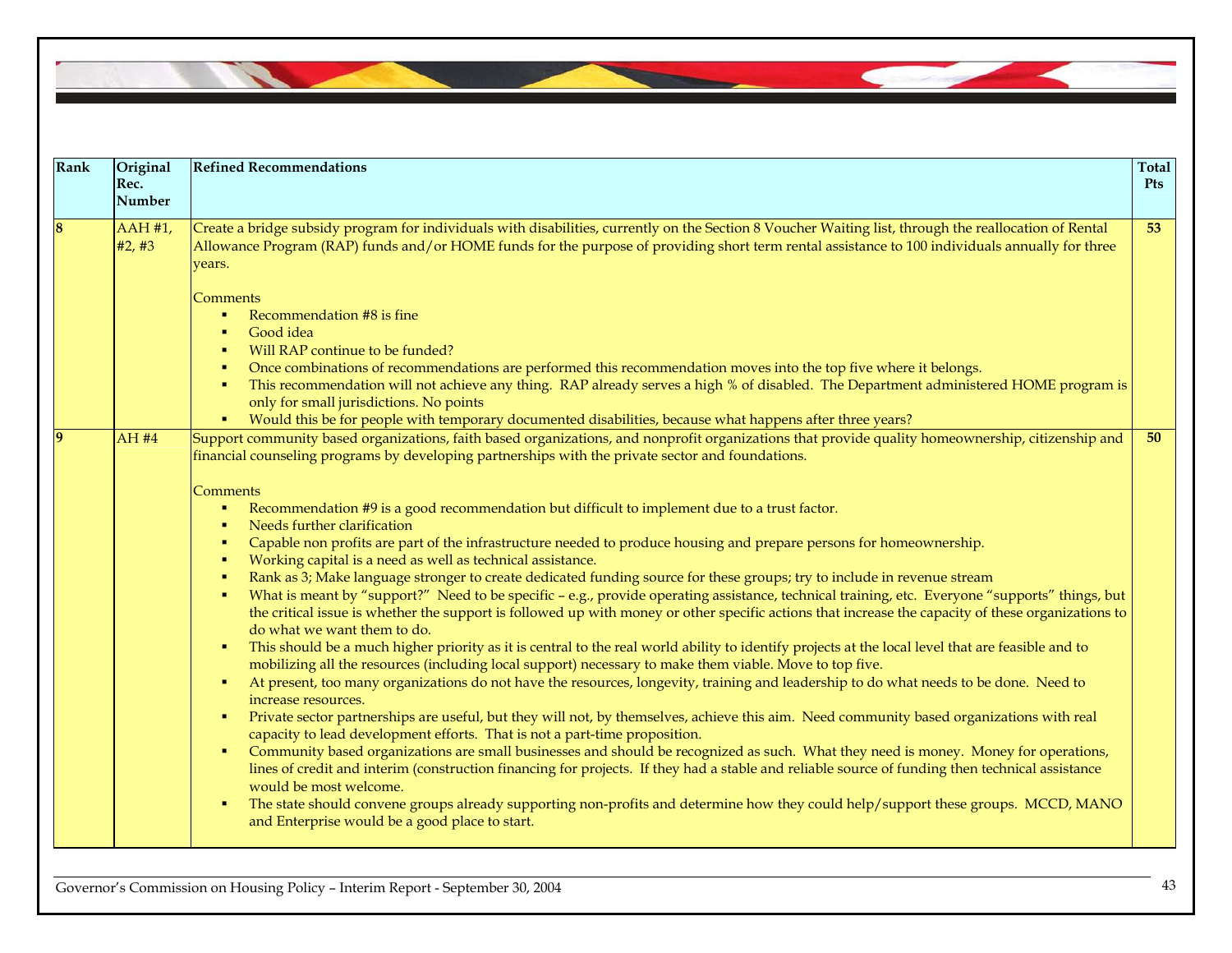

| <b>Rank</b> | Original<br>Rec.<br>Number | <b>Refined Recommendations</b>                                                                                                                                                                                                                                                                                                                                                                                                                                                                            | Total<br><b>Pts</b> |
|-------------|----------------------------|-----------------------------------------------------------------------------------------------------------------------------------------------------------------------------------------------------------------------------------------------------------------------------------------------------------------------------------------------------------------------------------------------------------------------------------------------------------------------------------------------------------|---------------------|
| <b>10</b>   | AAH#6                      | Issue an Executive Order to create an interdepartmental Governor's Housing Initiative that will produce units affordable for individuals with<br>disabilities at SSI level (\$6,768 annually).<br> Comments                                                                                                                                                                                                                                                                                               | 50                  |
|             |                            | Recommendation #10 is a very good idea.<br>Rank $#10$<br>Very doable. If the Governor supports it, there will be long term impact.<br>OK, but why are we limiting it to just this group? Or, more properly, why are we not suggesting a similar initiative for workforce housing,<br>senior housing, the homeless, etc.?<br>Executive Orders are great, but how will the initiative be paid for. If we can't identify a source then this recommendation is symbolic and<br>doesn't belong in the top ten. |                     |

General Comments:

- $\blacksquare$  The goal of the Commission should be to come up with precise recommendations that (1) make sense in terms of addressing the housing problems we have found and (2) offer practical, politically feasible solutions. If we do not do this, then we are advocates and the report will not be implemented. Balance is still needed.
- $\blacksquare$ A number of the recommendations need additional work and refinement
- $\blacksquare$ Two commissioners recommended combining recommendations #1 , #4 and #6
- $\blacksquare$ Two commissioners recommended combining recommendations #2 and #3
- $\blacksquare$  Top 10 recommendations should address the following ideas and should be combined accordingly:
	- 1. Local Strategies, Plans & Performance Current and Projected (LUP#1 & AH#1)
	- 2. Dedicated Revenue Streams for funding (AH #3, CR #2, AAH #5)
	- 3. Pilot programs (AH #2)
	- 4. Use of State Owned Land (SH #6)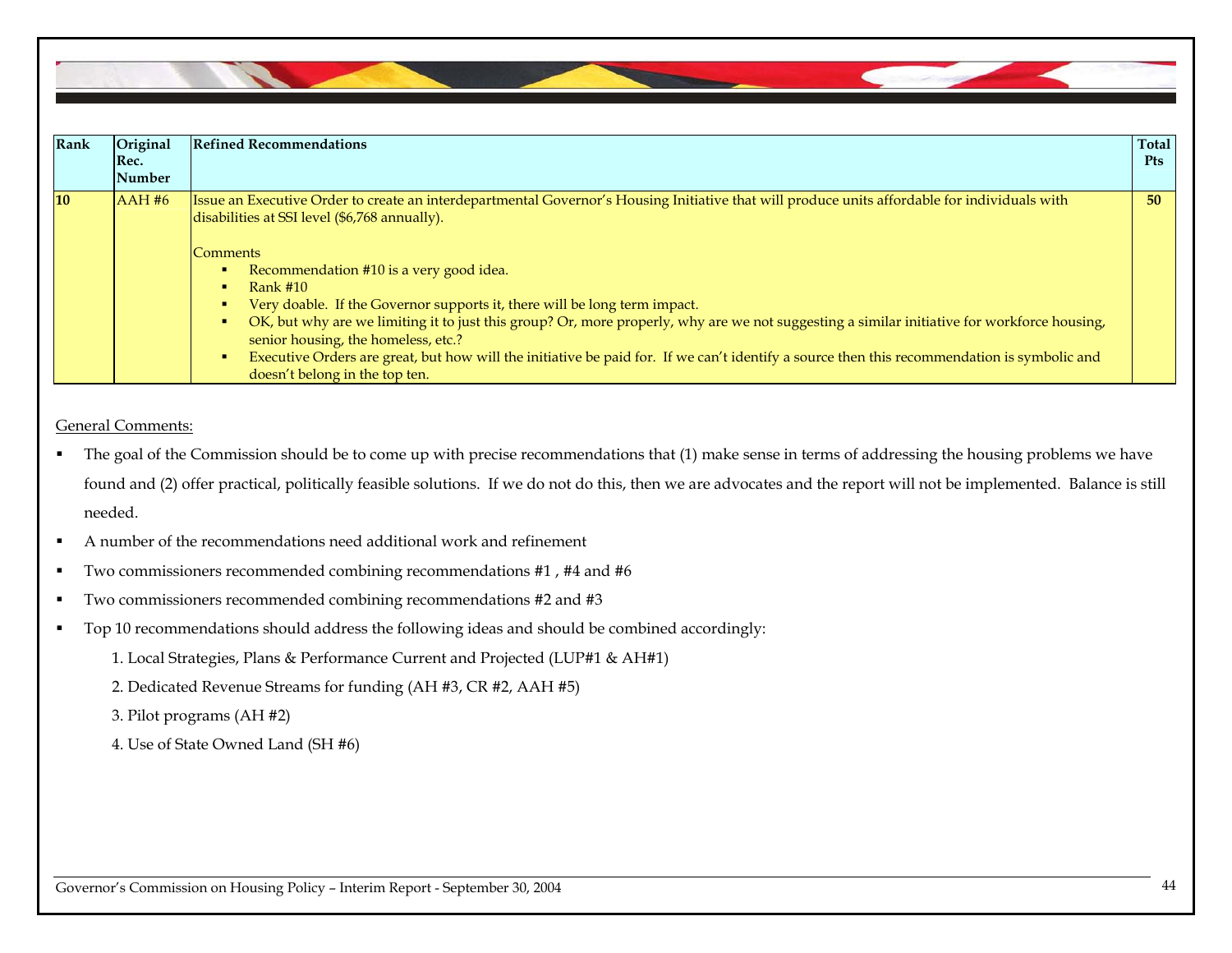

#### **H.PREVIEW OF THE FINAL REPORT**

 The Final Report, due to the Governor on December 31, 2004 will include the final "specific and measurable actions" or practical recommendations as agreed upon by the Commission through consensus. In an effort to assist the Commission in developing their final recommendations, DHCD staff will assist the Commission undertake an exercise to determine the costs versus the benefits of each recommendation.

The purpose of the Executive Order is clear – "to make recommendations to the Governor for specific and measurable actions that can be taken to increase and preserve quality affordable housing in all Maryland communities to meet the needs, as well as dreams, of working families, individuals with disabilities, the homeless and the elderly". And, if the emerging Top 10 recommendations listed in this Interim Report do not specifically address the purpose stated, then, the Commission will have to reevaluate the evolving Top 10. The Final Report will also include a comprehensive strategic plan addressing workforce/affordable housing and community revitalization in Maryland. The strategic plan will include the implementation actions necessary to implement the Commission's top recommendations.

Further, the Final Report will also provide the Commission's assessment and insight into the Millennial Housing Commission activities and report published in 2000. Finally, the Final Report will include the Final Maryland Typology Study and Final Workforce Affordable Housing in Maryland Report. The Commission will maintain at its forefront the Fiscal Responsibility Pillar of the Ehrlich-Steele Administration.

The Commission is scheduled to meet a minimum of three times during the months of October, November and December 2004. In addition, the Commission will be featured at the Governor's Housing Conference on November 16, 2004 at the Baltimore Convention Center. The Commission will continue to discuss and refine the recommendations and additional analytical documents and will present to the Governor a practical strategic plan to improve the quality of Maryland's workforce/affordable housing and communities.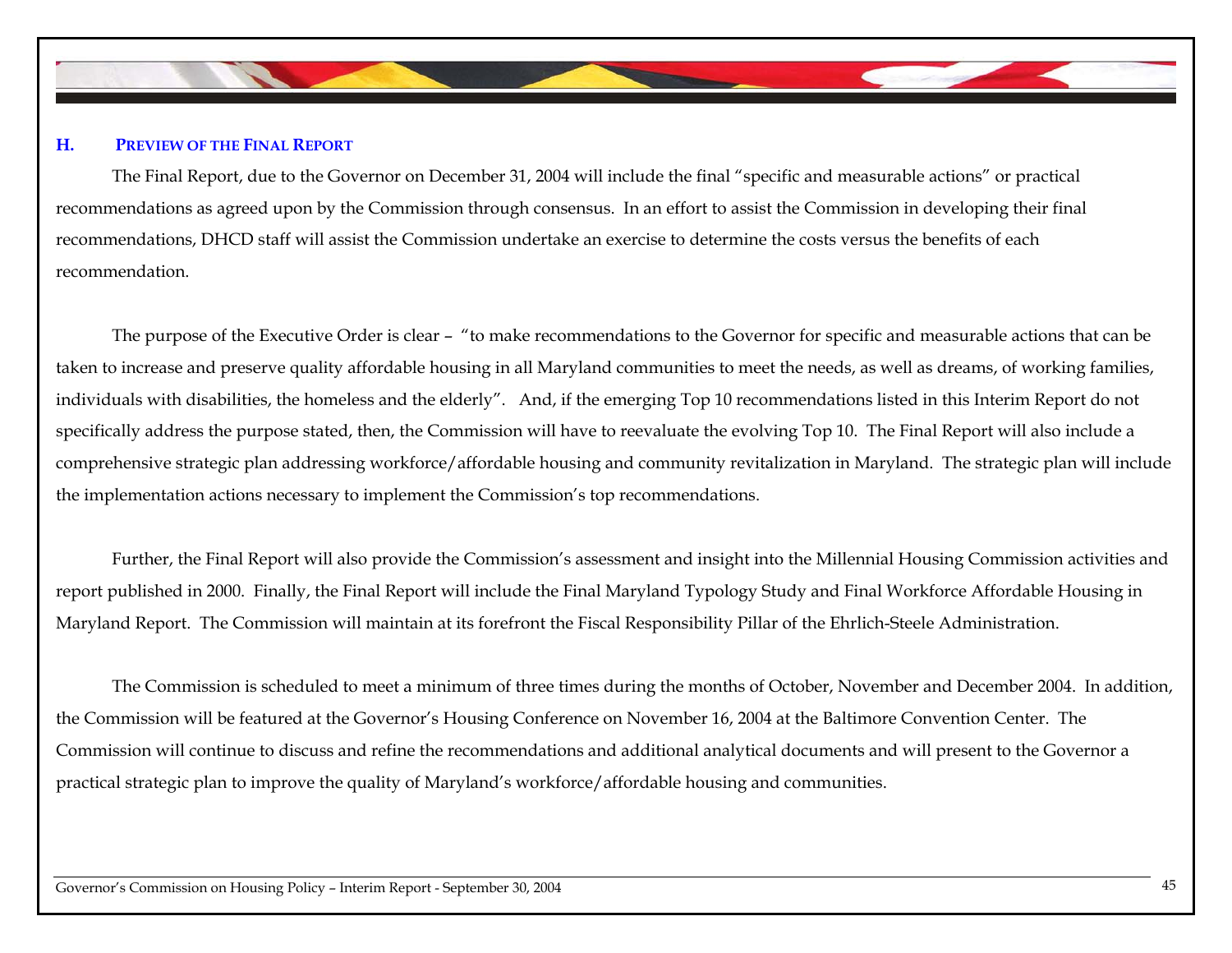## **IV. Information and Acknowledgements**

**For more information, please contact the Maryland Department of Housing and Community Development** 

*Victor L. Hoskins, Secretary and Chair*  410-514-7003 hoskins@dhcd.state.md.us

*Shawn Karimian, Deputy Secretary*  410-514-7001 karimian@dhcd.state.md.us

> *Elise Butler, Chief of Staff*  410-514-7009 butler@dhcd.state.md.us

*Allison Ladd, Director*  Governor's Commission on Housing Policy 410-514-7004 ladd@dhcd.state.md.us

> *Massoud Ahmadi, PhD, Director*  Office of Research 410-514-7192 ahmadi@dhcd.state.md.us

*Jason Mielke, Director*  Office of Geographic Analysis and Mapping 410-514-7705 mielke@dhcd.state.md.us

*Mark Petrauskas, Counsel*  Governor's Commission on Housing Policy Office of the Attorney General 410-514-7834 petrauskas@dhcd.state.md.us

*Stephen Silver, Chief Financial Officer*  410-514-7122 silver@dhcd.state.md.us

Website: www.dhcd.state.md.us/housingpolicy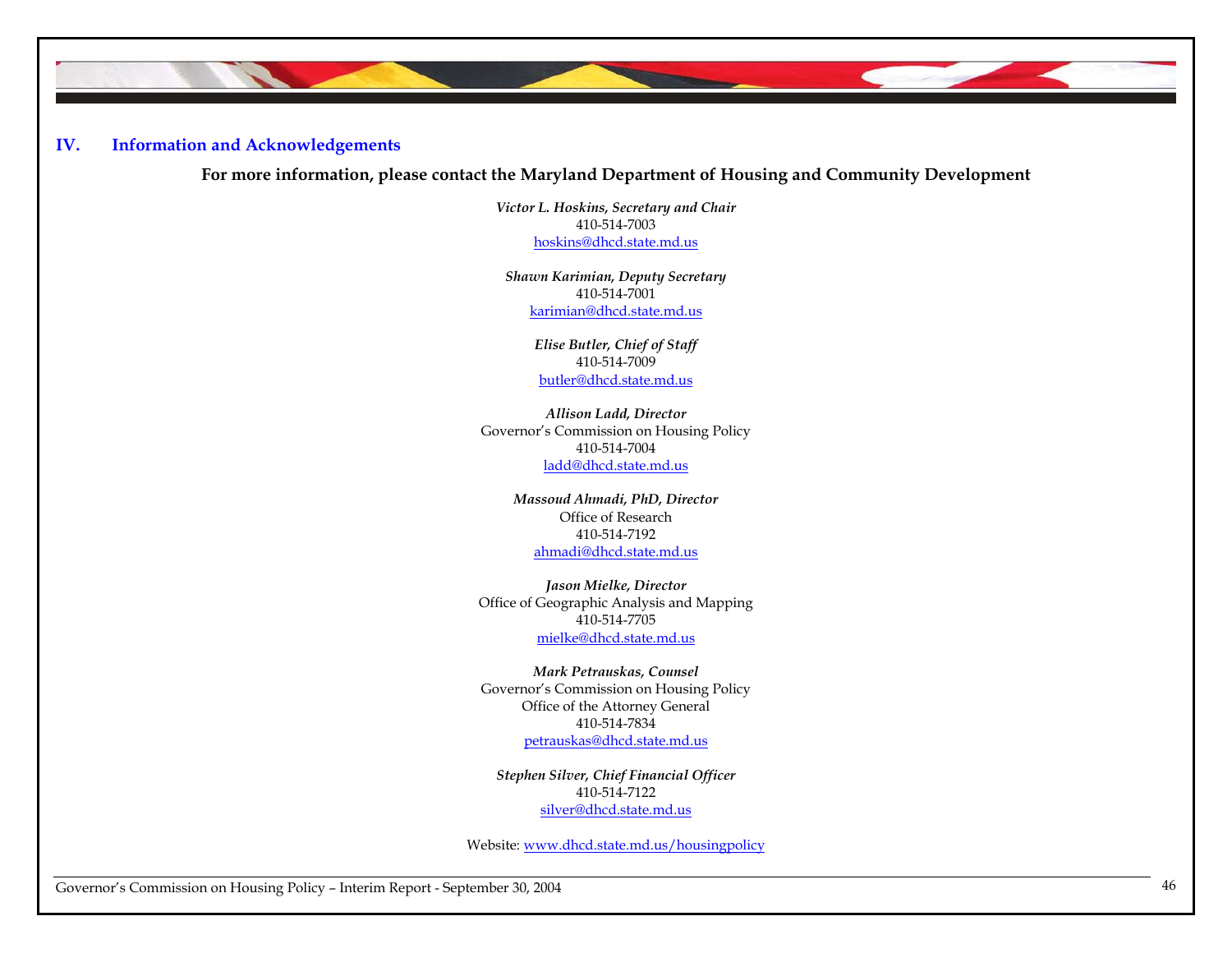

## **SPECIAL THANKS AND ACKNOWLEDGE TO THE COMMISSIONERSTHAT SERVED ON THE WORKING GROUP TO REVIEW AND FINALIZE THE INTERIM REPORT**

*Don Bibb* Executive Director, Easton Housing Authority; CEO, Easton Redevelopment Corporation

*Victor L. Hoskins* Secretary Maryland Department of Housing and Community Development

> *Dale McArdle* Director, Division of Housing Services Associated Catholic Charities

*Clarence Snuggs*  Director, Baltimore Enterprise Enterprise Foundation

*Duane Yoder* President Garrett County Community Action Corporation

Governor's Commission on Housing Policy – Interim Report - September 30, 2004 <sup>47</sup>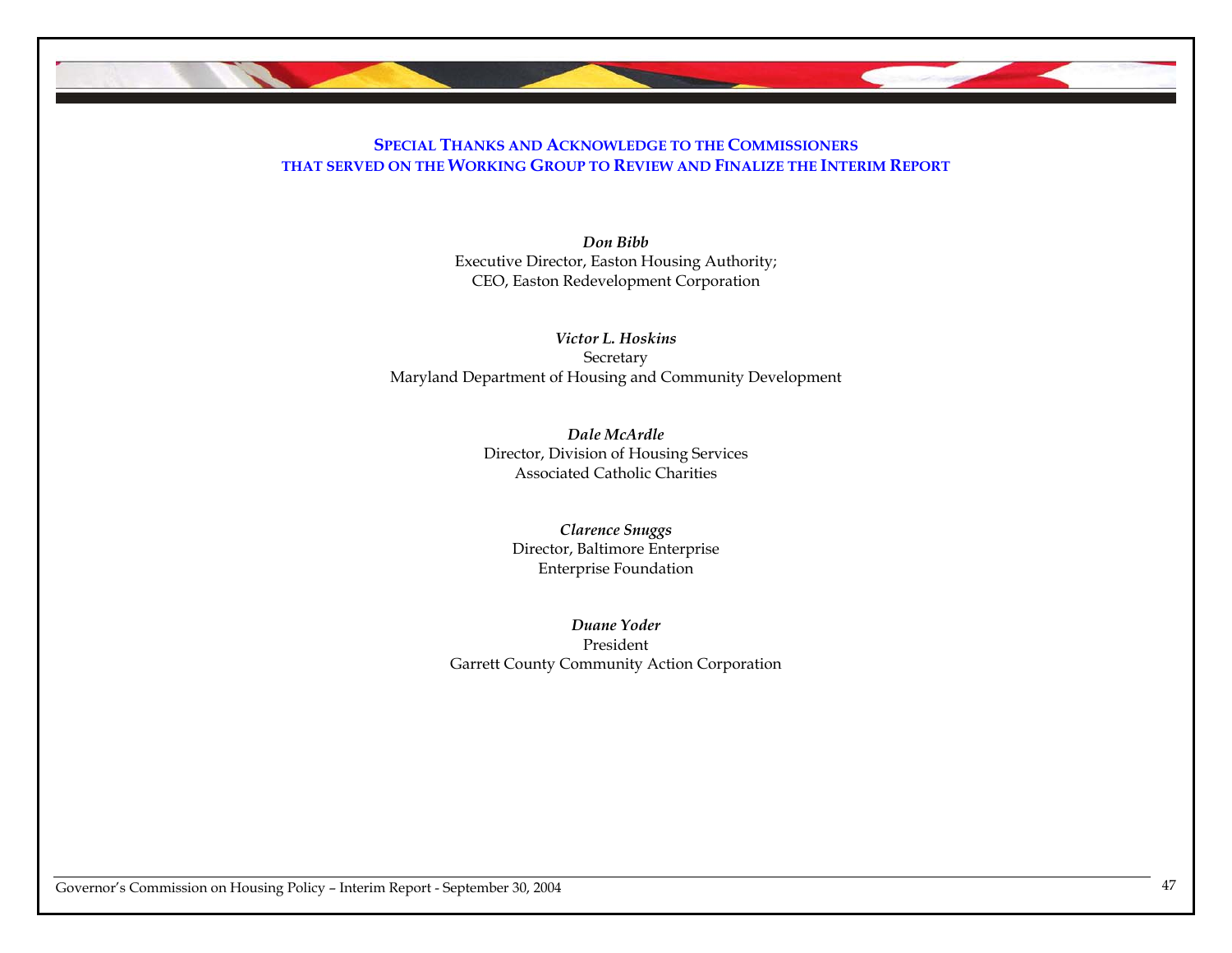### **STAFF ACKNOWLEDGEMENTS**

### **Maryland Department of Housing and Community Development**

**Office of the Secretary** 

*Victor L. Hoskins, Secretary Shawn S. Karimian, Deputy Secretary Elise Butler, Chief of Staff Allison Ladd, Director, Governor's Commission on Housing Policy* 

> *Phyllis Cloud Kathryn Howell Susan Kelliher Jacqueline Phillips Teresa Ross Deborah Watts Stephanie Williams\**

### **Office of Research**

*Massoud Ahmadi, Director Fereidoon Shahrokh John Greiner Eric Van De Verg* 

**Office of Geographic Analysis and Mapping**  *Jason Mielke, Director* 

### **Office of the Chief Financial Officer**

*Stephen Silver, Chief Financial Officer Caroline Varney-Alvarado* 

### **Division of Finance and Administration**

*Jolly Burks, Director Dale Dorsch John Lang Sharron Reed Richelle Thomas Susan Traylor* 

### **Maryland Department of Housing and Community Development**

### **Office of Marketing**

*Jennifer Franks, Director Lori Dunn Apryl Gillus\* Leslie Mooney\* Joycelene Padilla\* Kerry Sanders Darlene Bryant Carol Walker* 

### **Office of Government and Public Affairs**

*Steven Lakin, Director Juanita Cage Lewis Andy DeVilbiss Rebecca Smith* 

### **Office of the Chief Information Officer**

*Sue McLean, Chief Information Officer Lynne Aronson Josette Brown Elizabeth Coleman Brian DeVilbiss Tom Hamerly* 

## **Office of Facilities and Fleet Management Services**

*Katie Fennel Cindi Foard Sharon Hayes James Lerner Kate Motruk Wendy Murphy Deb Tolson Margaret Turner* 

*\*Former DHCD Staff*

Governor's Commission on Housing Policy – Interim Report - September 30, 2004 <sup>48</sup>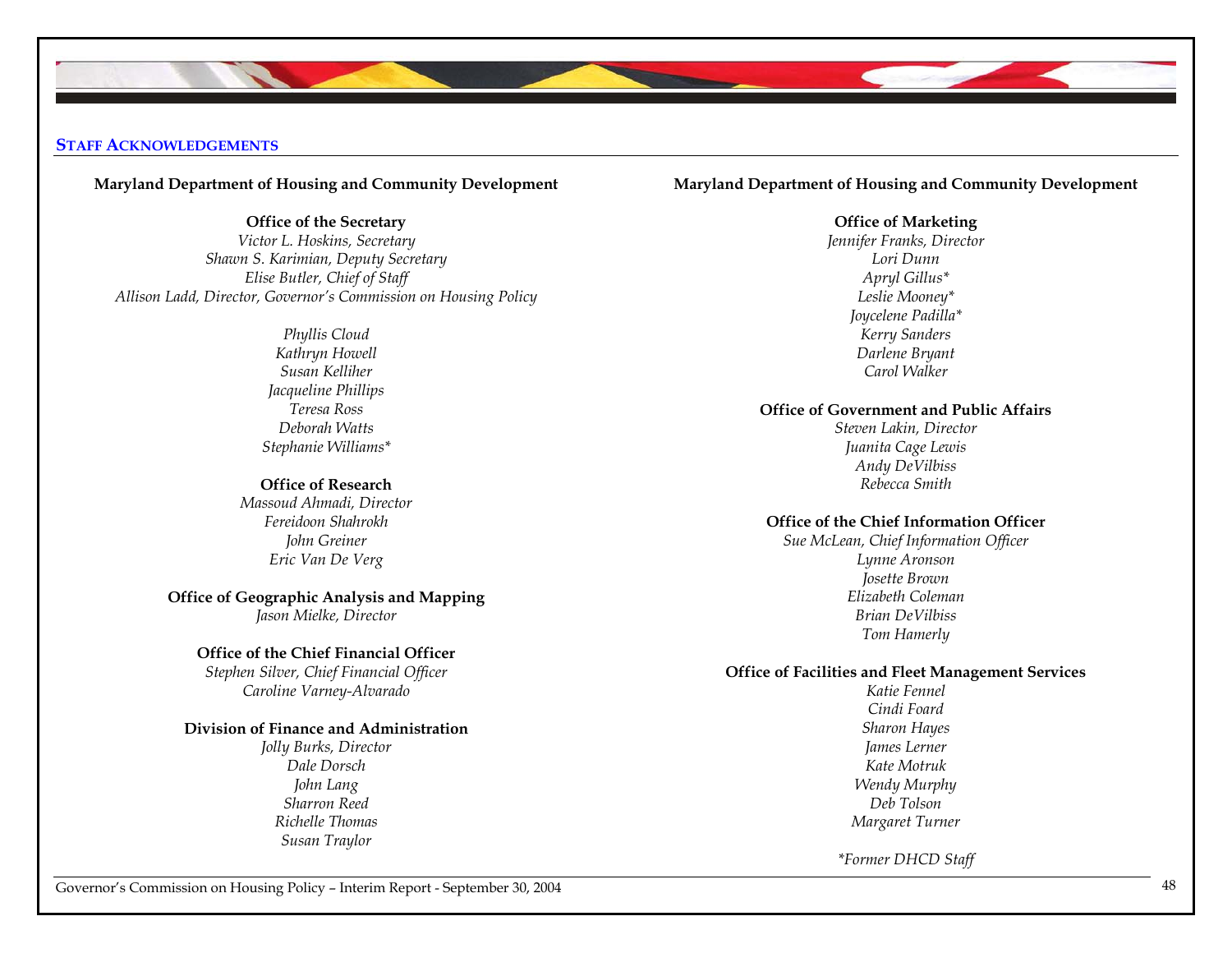### **Maryland Department of Housing and Community Development**

**Division of Credit Assurance**  *George Eaton, Director James Hanna Steve Shen* 

### **Office of the Attorney General**

*Anthony Mohan, Counsel Phil Deters Julie Hallam Mark Petrauskas* 

### **Community Development Administration**

*Mary Burkholder, Assistant Secretary Tonna Phelps, Director, Single-family Housing Programs Patricia Sylvester, Director, Multi-family Housing Programs Vicky Grim Jonathan Herz Yvonne Johnson Eleanor Kennedy John Maneval Joyce Sokal* 

### **Neighborhood Revitalization Division**

*Brian McLaughlin, Assistant Secretary Joanne Baumbeck\* Tara Clifford Jacqueline Felton Edna Gross Johns Hopkins\* John Papagni Yvette Wilson* 

### **Maryland Department of Housing and Community Development**

**Division of Historical and Cultural Programs** 

*Rodney Little, Director Michael Day Elizabeth Hughes* 

*\* Former DHCD Staff*

### **Maryland Department of Planning**

*Audrey Scott, Secretary Florence B. Burian, Deputy Secretary Pat Goucher Arabia Matthews* 

## **Maryland Department of Aging**

*Jean Roesser, Secretary Ilene Rosenthal* 

### **Maryland Department of Disabilities**

*Kristen Cox, Secretary Diane McComb, Deputy Secretary John Brennan Karen Friedman*